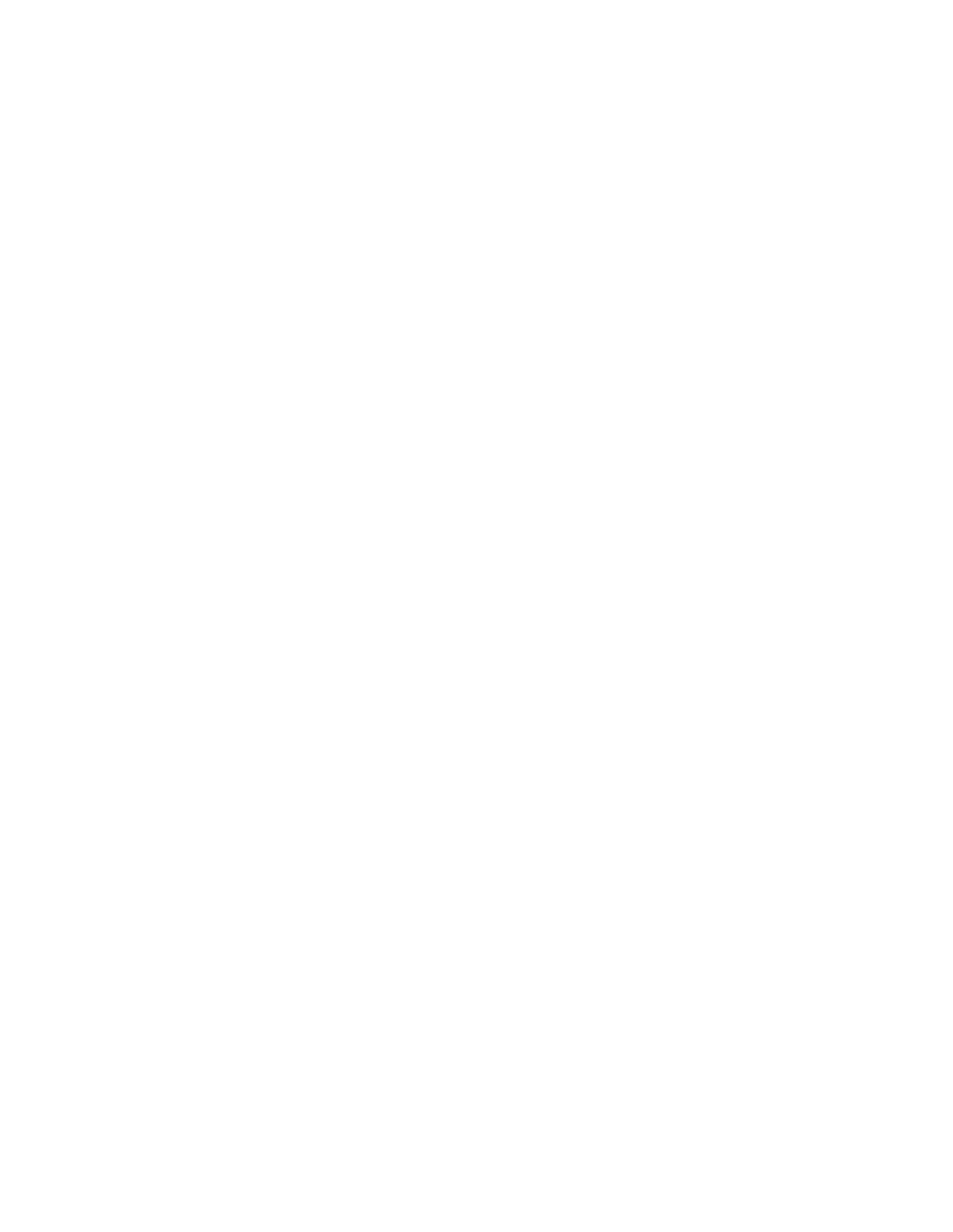## Large coupling convergence: Overview and new results

Hichem BelHadjAli Ali Ben Amor Johannes F. Brasche

December 16, 2009

**Abstract** Let  $\mathcal{E}$  and  $\mathcal{P}$  be nonnegative quadratic forms in a Hilbert space  $\mathcal{H}$ and assume that  $\mathcal{E} + b\mathcal{P}$  is densely defined and closed for every  $b \geq 0$ . For every  $b > 0$  let  $H_b$  be the self-adjoint operator associated with  $\mathcal{E} + b\mathcal{P}$  in the sense of Kato's representation theorem. By Kato's monotone convergence theorem, the operators  $(H_b + 1)^{-1}$  converge strongly to an operator L, as b tends to infinity. Let  $k \in \mathbb{N}$ . We give conditions which are sufficient for convergence of  $(H_b + 1)^{-k} - L^k$  w.r.t. the operator norm and convergence w.r.t. to a Schatten class norm, respectively. Moreover we derive a variety of results on the rate of convergence. We discuss in detail the case when  $\mathcal E$ is a regular Dirichlet form and  $P$  a killing term.

## 1 Introduction

For nonnegative potentials V convergence of Schrödinger operators  $-\Delta + bV$ as the coupling constant  $b$  tends to infinity has been studied for a long time, cf. [9], [11], [12] and references given therein. Motivated by the fact that there has been created a rich theory on point interactions decribed in detail in the monograph [1] one has recently made an attempt to include singular, measure-valued potentials in these investigations. In addition, it turned out that perturbations by differential operators of the same order are important in a variety of applications in engineering, cf. [14], [15].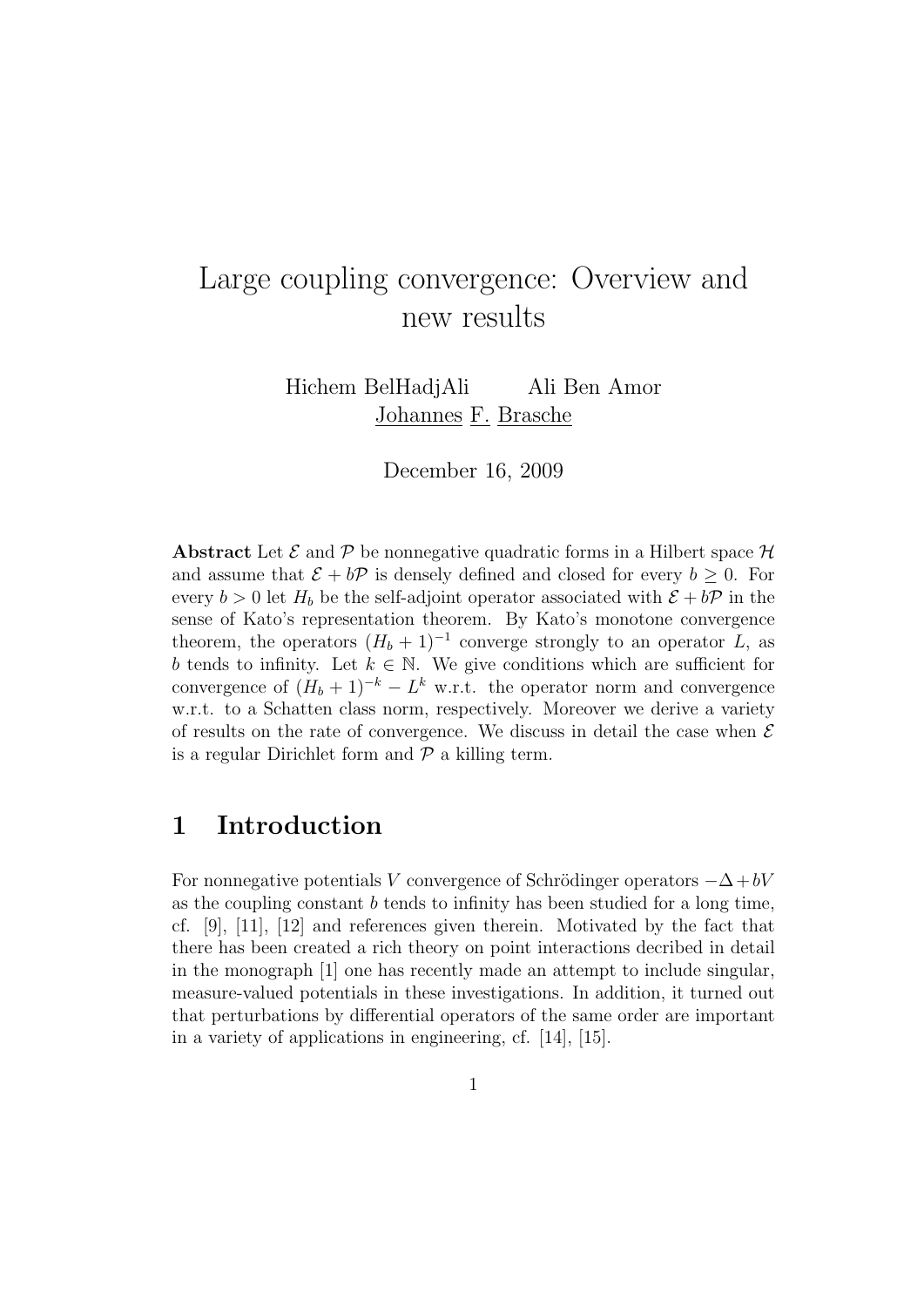All the mentioned families  $(H_b)_{b>0}$  of operators are of the following form. One is given a nonnegative self-adjoint operator H in a Hilbert space  $\mathcal{H}$ . Put

$$
D(\mathcal{E}) := D(\sqrt{H}),
$$
  

$$
\mathcal{E}(u, v) := (\sqrt{H}u, \sqrt{H}v) \quad \forall u, v \in D(\mathcal{E}).
$$

 $\mathcal E$  is a form in  $\mathcal H$ , i.e. a semi-scalar product on a linear subspace of  $\mathcal H$ . Hence

$$
\mathcal{E}_1(u, v) := \mathcal{E}(u, v) + (u, v) \quad \forall u, v \in D(\mathcal{E})
$$

defines a scalar product on  $D(\mathcal{E})$ . The form  $\mathcal E$  is closed, i.e.  $(D(\mathcal{E}), \mathcal{E}_1)$  is a Hilbert space. Moreover it is densely defined, i.e  $D(\mathcal{E})$  is dense in  $\mathcal{H}$ . In addition, one is given a form  $\mathcal P$  in  $\mathcal H$  such that for every  $b > 0$  the form  $\mathcal{E} + b\mathcal{P}$ , defined by

$$
D(\mathcal{E} + b\mathcal{P}) := D(\mathcal{E}) \cap D(\mathcal{P}),
$$
  

$$
(\mathcal{E} + b\mathcal{P})(u, v) := \mathcal{E}(u, v) + b\mathcal{P}(u, v) \quad \forall u, v \in D(\mathcal{E} + b\mathcal{P}),
$$

is densely defined and closed. Then, by Kato's representation theorem, for every  $b > 0$  there exists a unique nonnegative self-adjoint operator  $H_b$  in  $\mathcal H$ such that

$$
D(\sqrt{H_b}) = D(\mathcal{E} + b\mathcal{P}),
$$
  

$$
\|\sqrt{H_b}u\|^2 = (\mathcal{E} + b\mathcal{P})(u, u) \quad \forall u \in D(\mathcal{E} + b\mathcal{P}).
$$

 $H_b$  is called the self-adjoint operator associated with  $\mathcal{E} + b\mathcal{P}$ . By Kato's monotone convergence theorem, the operators  $(H_b + 1)^{-1}$  converge strongly, as b tends to infinity. In a wide variety of applications in turns out that it is more easy to analyze the limit than the approximants  $(H_b + 1)^{-1}$ . For this reason one might use the following strategy for the investigation of the operator  $H_b$  for large b: One studies the limit of the operators  $(H_b + 1)^{-1}$ and estimates the error one makes by replacing  $(H_b + 1)^{-1}$  by the limit. This leads to the question about how fast the operators  $(H_b + 1)^{-1}$  converge. It is also important to find out which kind of convergence takes place. For instance convergence w.r.t. the operator norm admits much stronger conclusions about the spectral properties than strong convergence, cf., e.g., the discussion of this point in [19], chapter VIII.7.

One has achieved a variety of results within the general framework described above. One has discovered that there exists a universal upper bound for the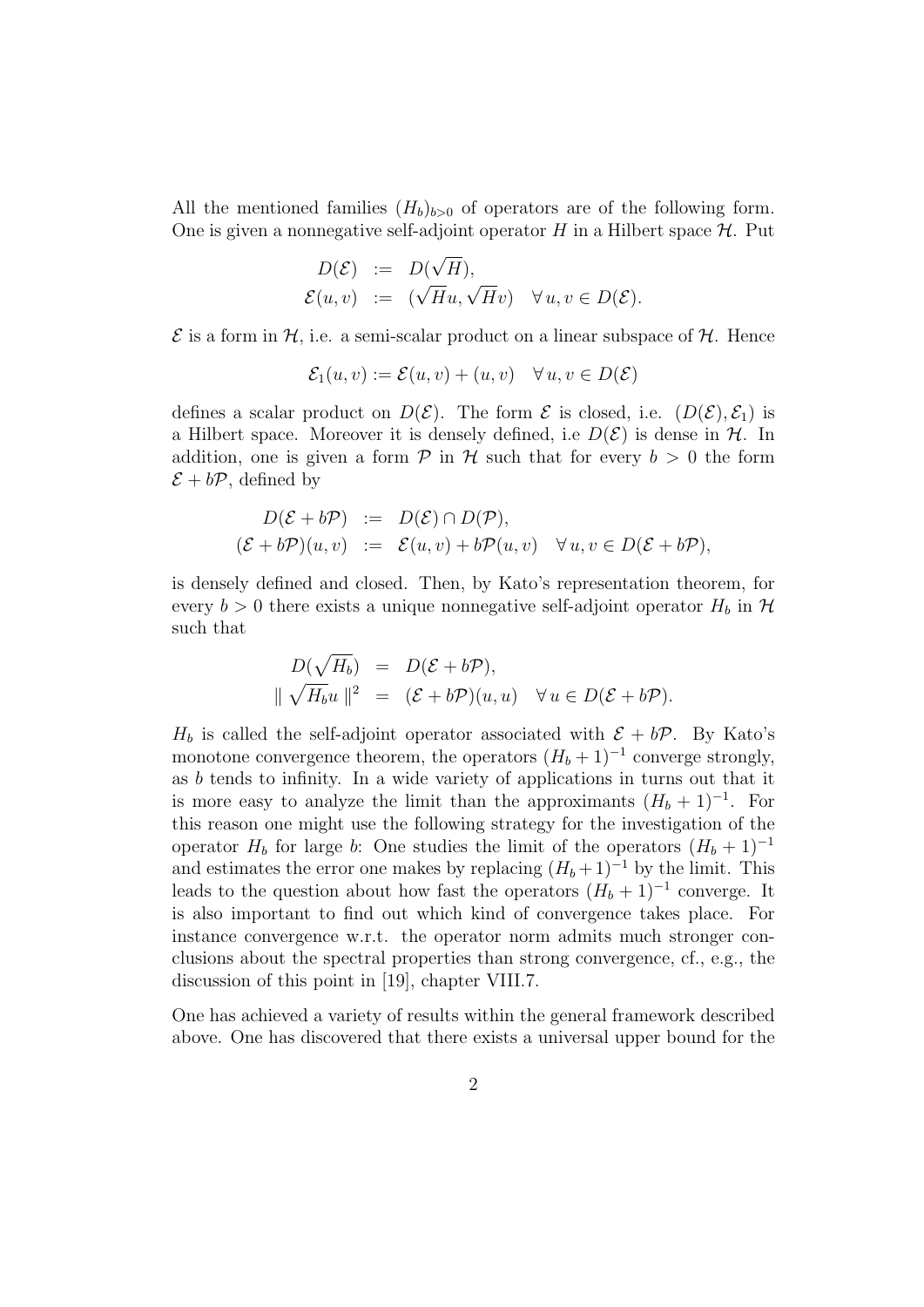rate of convergence (Corollary 8) and has derived a criterion for convergence with maximal rate (Theorem 7). In general only strong convergence takes place. However, one has found a variety of conditions which are sufficient for locally uniform convergence (Theorem 6, Theorem 7, Proposition 9) and in certain cases even derived estimates for the rate of convergence (Theorem 7 and Proposition 9).

One has even found conditions which are sufficient for convergence within a Schatten (von-Neumann) class of finite order, cf. the sections 2.5 and 2.6.2. This admits strong conclusions on the spectral properties. For instance if H and  $H_0$  are nonnegative self-adjoint operators and  $(H + 1)^{-1} - (H_0 + 1)^{-1}$ belongs to the trace class, then, by the Birman-Kuroda theorem, the absolutely continuous spectral parts of  $H$  and  $H_0$  are unitarily equivalent and, in particular,  $H$  and  $H_0$  have the same absolutely continuous spectrum. Often  $(H + 1)^{-1} - (H_0 + 1)^{-1}$  does not belong to the trace class, but  $(H + 1)^{-k} - (H_0 + 1)^{-k}$  for some sufficiently large k and again the Birman-Kuroda Theorem implies that the absolutely continuous parts of H and  $H_0$ are unitarily equivalent. This note contains also new results on the convergence of powers of resolvents, cf. the section 2.8. These results are based on a generalization of the celebrated Dynkin's formula in section 2.7.

One has introduced the concept of the trace of a Dirichlet form in order to study time changed Markov processes. The generator of the time changed process plays also an important role in the investigation of large coupling convergence for the Dirichlet operators, cf. section 3.2. If one perturbs a Dirichlet operator by an equilibrim measure times a coupling constant b and let  $b$  tend to infinity, then one gets, at least in the conservative case, large coupling convergence with maximal rate, cf. Theorem 48. A simple domination principle described in section 3.3. makes it possible to use results on the perturbation by one measure in order to derive results on perturbations by other measures.

In this note we concentrate on nonnegative perturbations. If one studies large coupling convergence of magnetic Schrödinger operators, then one needs different techniques. We refer to [17] and references given therein for results in this area.

In addition to new results we have collected material which can be found at the following places (we do not claim that these are the original sources in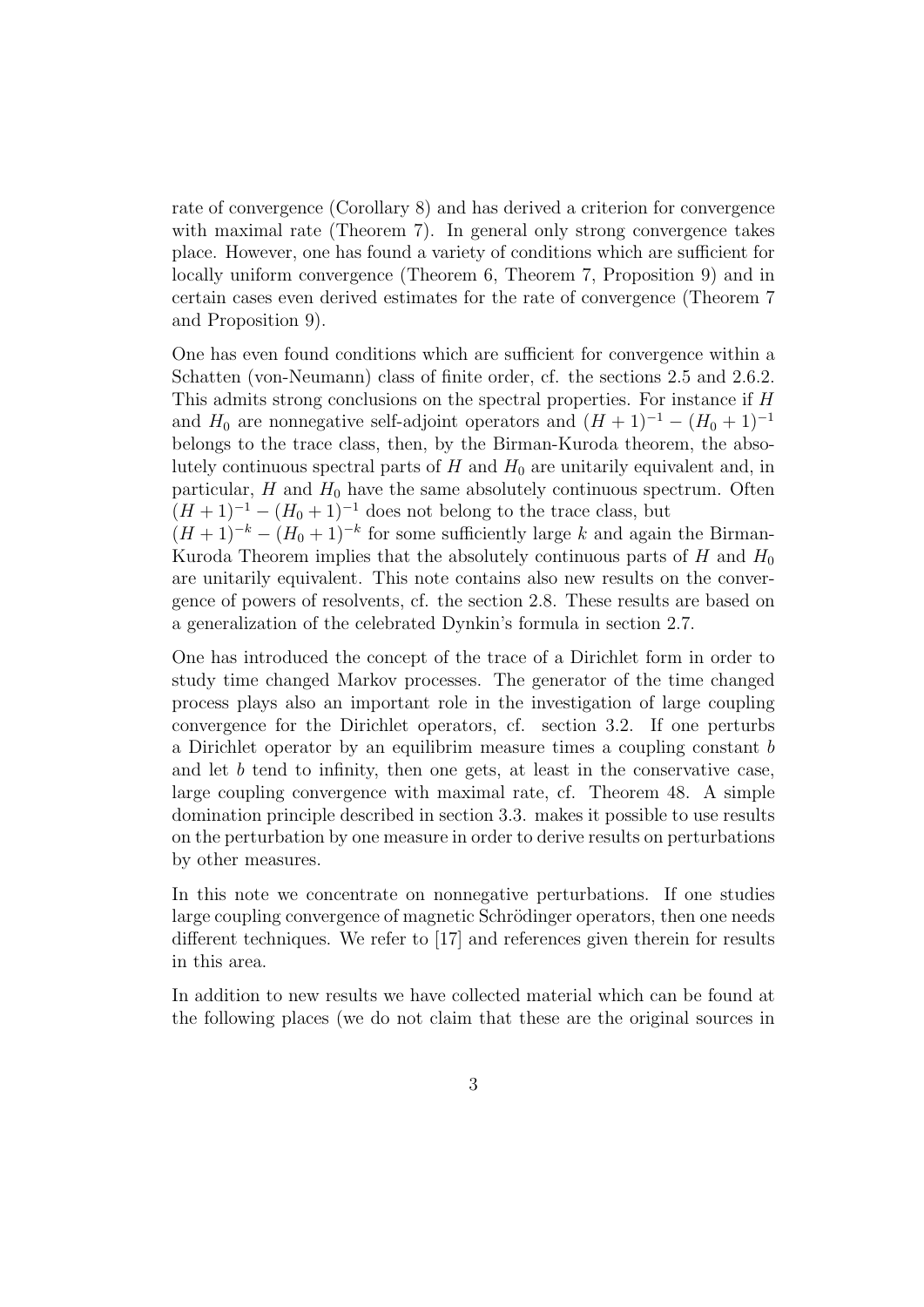every case):

- [3]: Lemma 39
- [4]: Lemmata 2 and 4, Theorems 6 and 7, Corollary 8, Proposition 9 a), sections 2.5 and 3.4
- $\bullet$  [6]: Lemma 3, Lemma 15
- [7]: Section 2.6.1, the examples 1 and 51 and the formulas  $(117)$  and (119)
- [8]: Section 2.7
- [13] Section 2.4 up to Lemma 15 and the examples, section 3.1, and Theorem 37, (cf. also [18]).
- $[16]$ :  $(118)$
- $[20]$ :  $(10)$
- [21]: Lemma  $5$

Acknowledgement: One of the authors (J.F.B.) had been invited to the conference 'Partial Differential Equations and Spectral Theory' in Goslar in the year 2008 and would like to thank the organizers M Demuth, B.- W. Schulze and I.Witt for the invitation, financial support and the excellent organization of the conference. He also would like to thank M. Demuth, M. Gruber and M. Hansmann for helpful and stimulating discussion.

## 2 Nonnegative form perturbations

## 2.1 Notation and general hypothesis

 $\mathcal E$  denotes a densely defined closed form in the Hilbert space  $(\mathcal H, (\cdot, \cdot))$  and H the self-adjoint operator associated with  $\mathcal{E}$ . P denotes a form in H such that  $\mathcal{E} + \mathcal{P}$  is a densely defined and closed form in  $\mathcal{H}$ . Note that we do not require that  $\mathcal P$  is closable, i.e. we do not only admit regular but also singular form perturbations of H.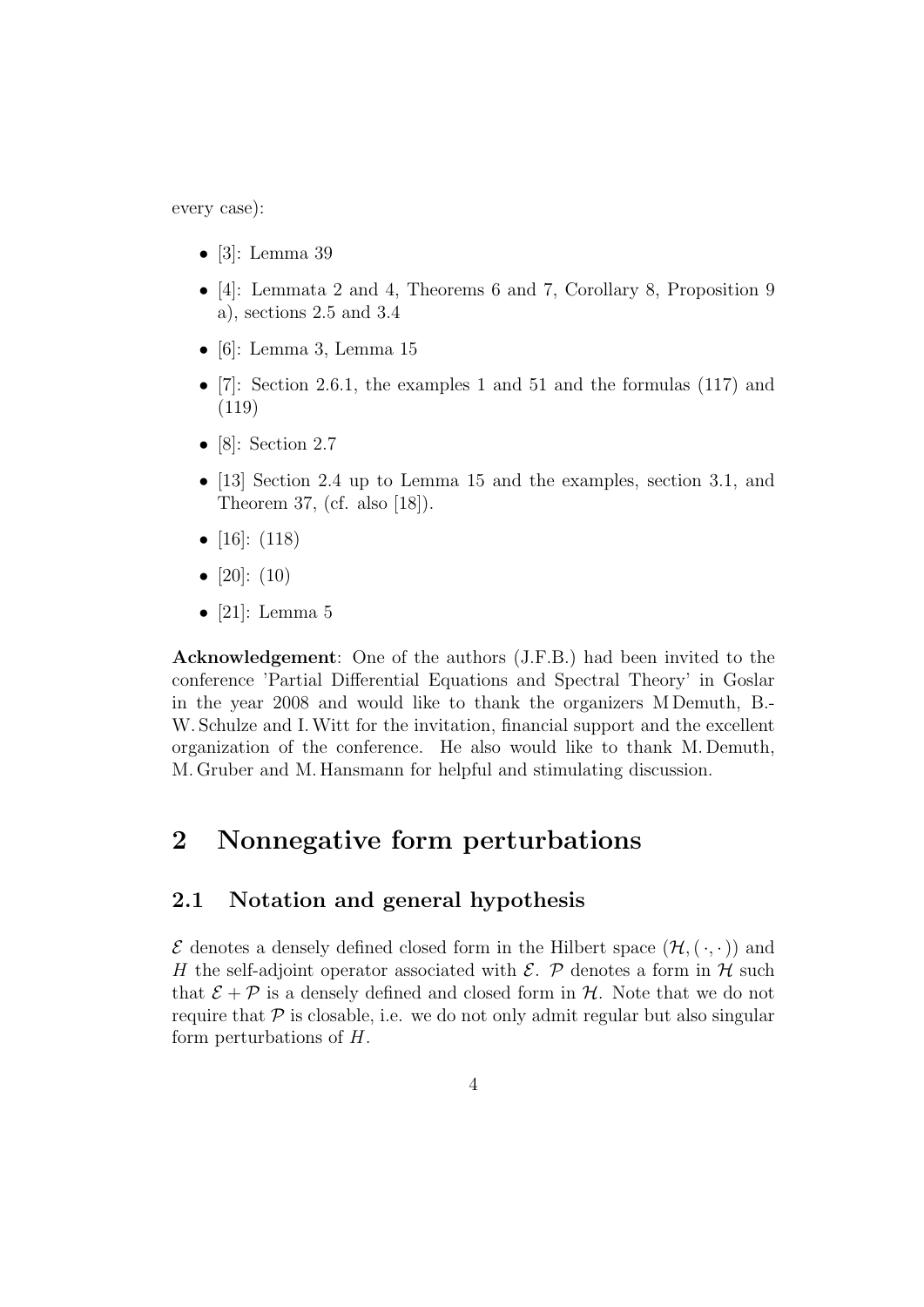**Example 1** Let J be a closed operator from the Hilbert space  $(D(\mathcal{E}), \mathcal{E}_1)$  to an auxiliary Hilbert space  $\mathcal{H}_{aux}$ . Let

$$
D(\mathcal{P}) := D(J),
$$
  
\n
$$
\mathcal{P}(u, v) := (Ju, Jv)_{aux} \quad \forall u, v \in D(J).
$$

Then  $\mathcal{E} + b\mathcal{P}$  is a closed form in H for every  $b > 0$ . If  $D(J)$  is dense in  $(D(\mathcal{E}), \mathcal{E}_1)$  and, in addition, ran(J) is dense in  $\mathcal{H}_{aux}$ , then  $JJ^*$  is an invertible nonnegative self-adjoint operator in  $\mathcal{H}_{aux}$ .

**Proof:** Let  $(u_n)$  be a sequence in  $D(\mathcal{E} + b\mathcal{P}) = D(J)$  such that

$$
(\mathcal{E} + b\mathcal{P})(u_n - u_m, u_n - u_m) + || u_n - u_m ||^2
$$
  
=  $\mathcal{E}_1(u_n - u_m, u_n - u_m) + b || Ju_n - Ju_m ||_{aux}^2 \longrightarrow 0, n, m \longrightarrow \infty.$  (1)

In order to prove that  $\mathcal{E} + b\mathcal{P}$  is closed we have only to show that there exists a  $u \in D(J)$  such that

$$
(\mathcal{E} + b\mathcal{P})(u_n - u, u_n - u) + || u_n - u ||^2
$$
  
=  $\mathcal{E}_1(u_n - u, u_n - u) + b || Ju_n - Ju ||_{aux}^2, n \longrightarrow \infty$ 

Since  $\mathcal{E}_1$  is nonnegative and  $b > 0$  it follows from (1) that

$$
\mathcal{E}_1(u_n - u_m, u_n - u_m) \longrightarrow 0, n, m \longrightarrow \infty.
$$

Since  $\mathcal E$  is closed this implies that there exists a  $u \in D(\mathcal E)$  such that

$$
\mathcal{E}_1(u_n - u, u_n - u) \longrightarrow 0, n \longrightarrow \infty.
$$
 (2)

Since  $\mathcal{E}_1$  is nonnegative and  $b > 0$  it also follows from (1) that

$$
\parallel Ju_n - Ju_m \parallel_{aux}^{2} \longrightarrow 0, n, m \longrightarrow \infty
$$

and hence the sequence  $(Ju_n)$  in  $\mathcal{H}_{aux}$  is convergent. Since J is a closed operator from the Hilbert space  $(D(\mathcal{E}), \mathcal{E}_1)$  to the Hilbert space  $\mathcal{H}_{aux}$  and  $(Ju_n)$ is convergent in  $\mathcal{H}_{aux}$ , (2) implies that  $u \in D(J)$  and  $|| Ju_n - Ju ||_{aux}\longrightarrow 0$ . Thus  $\mathcal{E} + b\mathcal{P}$  is closed.

Suppose now, in addition, that  $D(J)$  is dense in  $(D(\mathcal{E}), \mathcal{E}_1)$  and ran(J) is dense in  $\mathcal{H}_{aux}$ . Since J is closed the domain  $D(J^*)$  of the adjoint  $J^*$  of J is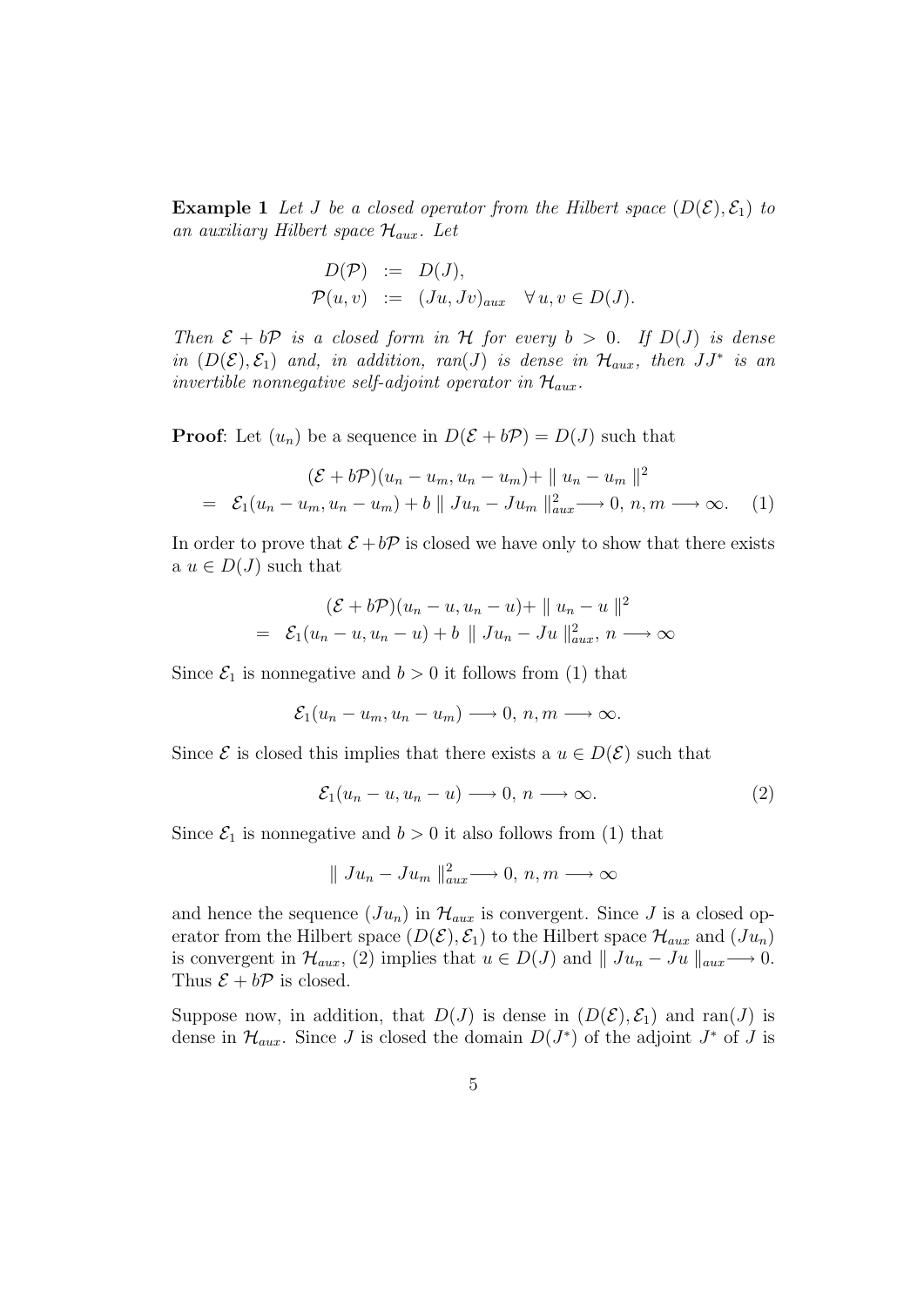dense in  $\mathcal{H}_{aux}$  and  $J = J^{**}$ . Hence  $JJ^*$  is a nonnegative self-adjoint operator in  $\mathcal{H}_{aux}$ . If  $JJ^*u = 0$ , then  $\mathcal{E}_1(J^*u, J^*u) = (u, JJ^*u)_{aux} = 0$  and hence  $u \in \text{ker}(J^*) = \text{ran}(J)^{\perp}$ .  $\text{ran}(J)^{\perp} = \{0\}$ , since  $\text{ran}(J)$  is dense in  $\mathcal{H}_{aux}$ . Thus all assertions in the example are proven.  $\Box$ 

Actually Example 1 covers the most general nonnegative form perturbation of  $H$ :

**Lemma 2** There exist an auxiliary Hilbert space  $\mathcal{H}_{aux}$  and a closed operator *J* from the Hilbert space  $(D(\mathcal{E}), \mathcal{E}_1)$  to  $\mathcal{H}_{aux}$  such that

$$
D(J) = D(\mathcal{E} + \mathcal{P}),
$$
  
\n
$$
(Ju, Jv)_{aux} = \mathcal{P}(u, v) \quad \forall u, v \in D(J),
$$

and ran(J) is dense in  $\mathcal{H}_{aux}$ . Thus, in particular,  $\mathcal{E} + b\mathcal{P}$  is closed for every  $b > 0$ .

**Proof** : We define an equivalence relation  $\sim$  on  $D(\mathcal{E}) \cap D(\mathcal{P})$  as follows:  $f \sim g$  if and only if  $\mathcal{P}(f - g, f - g) = 0$ . For every  $f \in D(\mathcal{E}) \cap D(\mathcal{P})$  let [f] be the equivalence class w.r.t. to this eqivalence relation and denote by  $\mathcal{H}_{aux}$ the completion of the quotient space  $(D(\mathcal{E}) \cap D(\mathcal{P}), \mathcal{P})/\sim$ . Then it easily follows from the hypothesis that  $\mathcal{E} + \mathcal{P}$  is closed that

$$
D(J) := D(\mathcal{E}) \cap D(\mathcal{P}),
$$
  

$$
Jf := [f] \quad \forall f \in D(J)
$$

defines a closed operator from  $(D(\mathcal{E}), \mathcal{E}_1)$  to  $\mathcal{H}_{aux}$  with the required properties.  $\Box$ 

In the following we choose an auxiliary Hilbert space  $\mathcal{H}_{aux}$  and a closed operator J from  $(D(\mathcal{E}), \mathcal{E}_1)$  to  $\mathcal{H}_{aux}$  as in the previous lemma, i.e such that

$$
D(J) = D(\mathcal{E}) \cap D(\mathcal{P}),
$$
  
\n
$$
(Ju, Jv)_{aux} = \mathcal{P}(u, v) \quad \forall u, v \in D(J),
$$
\n(3)

and put

$$
\mathcal{E}^J := \mathcal{E} + \mathcal{P}.\tag{4}
$$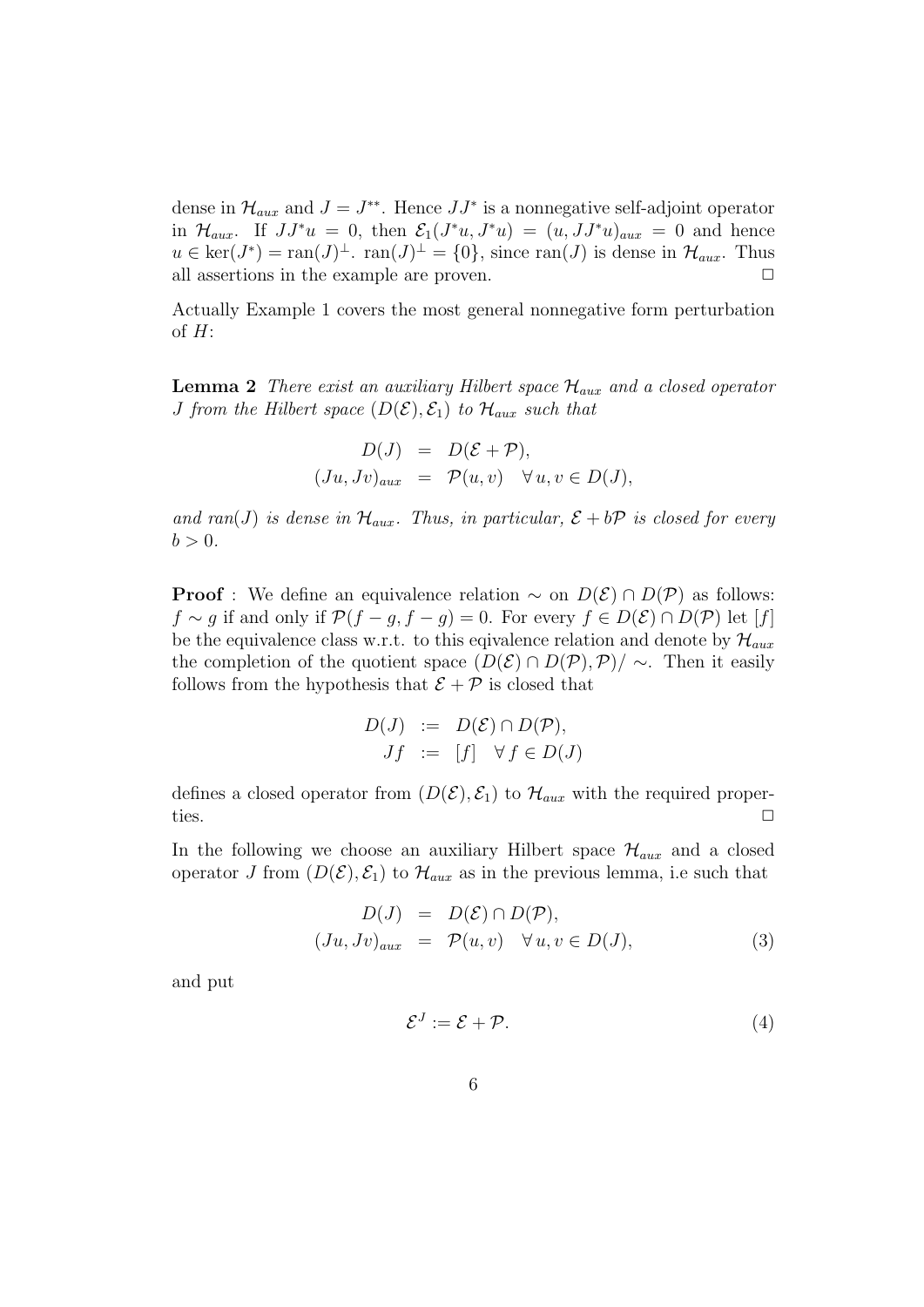For every  $b > 0$  we denote by  $H_b^J$  (or simply  $H_b$  if it is clear from the context what is meant) the self-adjoint operator in H associated to  $\mathcal{E} + b\mathcal{P}$ .

If not stated otherwise, we assume, in addition, that

$$
D(J) \supset D(H). \tag{5}
$$

This hypothesis is less restrictive than it might seem at first glance. In fact, J may also be regarded as an operator from  $(D(\mathcal{E}^J), \mathcal{E}^J_1)$  to  $\mathcal{H}_{aux}$  and then J is a bounded everywhere defined operator and, in particular, it is closed. Thus, if necessary, we may replace  $\mathcal E$  and  $H$  by  $\mathcal E^J$  and  $H_1$ , respectively, and then the hypothesis (5) is satisfied (with  $H_1$  instead of  $H$ ). Moreover, trivially we have

$$
H_{b+1} = (H_1)_b \quad \forall \, b > 0,
$$
\n
$$
\lim_{b \to \infty} (H_b + 1)^{-1} = \lim_{b \to \infty} ((H_1)_b + 1)^{-1}.
$$
\n
$$
(6)
$$

Under the hypothesis (5),  $D(J)$  is dense in  $(D(\mathcal{E}), \mathcal{E}_1)$ , and we put

$$
\check{H} := (JJ^*)^{-1}.
$$
\n(7)

Note that  $\check{H}$  is an invertible nonnegative self-adjoint operator in  $\mathcal{H}_{aux}$ . Let

$$
D(\mathcal{E}_{\infty}^J) := \{ u \in D(\mathcal{E} + \mathcal{P}) : \mathcal{P}(u, u) = 0 \},
$$
  

$$
\mathcal{E}_{\infty}^J(u, v) := \mathcal{E}(u, v) \quad \forall u, v \in D(\mathcal{E}_{\infty}),
$$
 (8)

where  $J$  and  $\mathcal P$  are related via (3) (often we shall omit the  $J$  in the notation). Let

$$
\mathcal{H}_{\infty}^{J} := \overline{\{u \in D(\mathcal{E} + \mathcal{P}) : \mathcal{P}(u, u) = 0\}},\tag{9}
$$

i.e. let  $\mathcal{H}_{\infty}^{J}$  be the closure of the kernel of J within the Hilbert space  $\mathcal{H}$ . By Kato's monotone convergence theorem,  $\mathcal{E}_{\infty}^{J}$  is a densely defined closed form in the Hilbert space  $\mathcal{H}_{\infty}^{J}$  and

$$
(H_b + 1)^{-1} \longrightarrow (H_{\infty} + 1)^{-1} \oplus 0 \text{ strongly, as } b \longrightarrow \infty,
$$
 (10)

where  $H_{\infty}$  denotes the self-adjoint operator in  $\mathcal{H}_{\infty}^{J}$  associated to  $\mathcal{E}_{\infty}^{J}$ . We shall abuse notation and write  $(H_{\infty} + 1)^{-1}$  instead of  $(H_{\infty} + 1)^{-1} \oplus 0$ .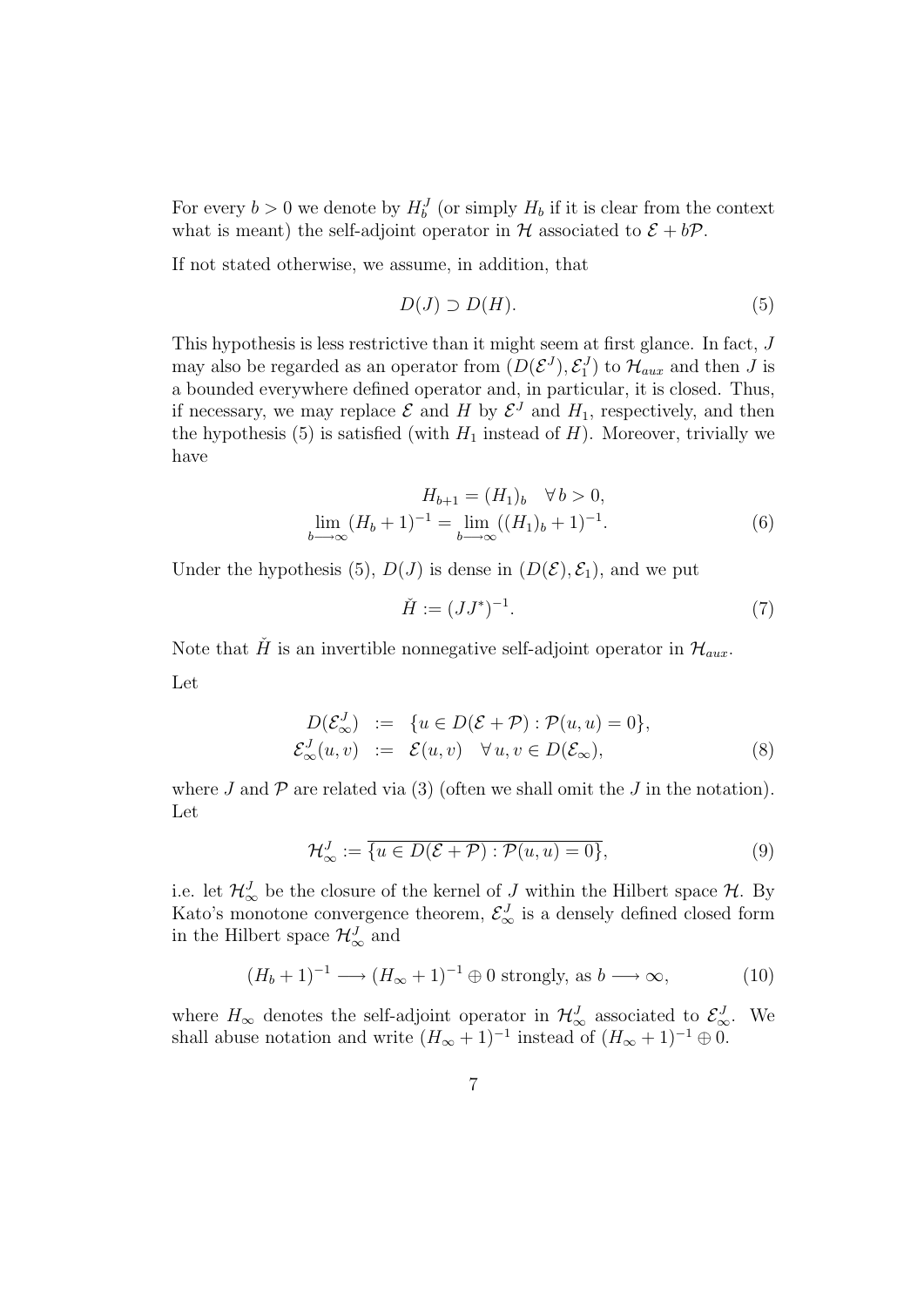We put

$$
L(H, P) := \liminf_{b \to \infty} b \parallel (H_b + 1)^{-1} - (H_{\infty} + 1)^{-1} \parallel.
$$

We shall also use the following abbreviations:

$$
D_b := (H+1)^{-1} - (H_b+1)^{-1}, \quad D_{\infty} := (H+1)^{-1} - (H_{\infty}+1)^{-1},
$$
  
\n
$$
G := (H+1)^{-1}.
$$
\n(11)

## 2.2 A resolvent formula

We have an explicit expression for the resolvents of the self-adjoint operators  $H_b$ . This fact will play a key role throughout this note.

**Lemma 3** Let *J* be a closed operator from  $(D(\mathcal{E}), \mathcal{E}_1)$  to an auxiliary Hilbert space  $\mathcal{H}_{aux}$  such that

$$
D(J) \supset D(H).
$$

Let  $b > 0$  and let  $H_b$  be the self-adjoint operator in H associated to the closed form  $\mathcal{E}^{bJ}$  in  $\mathcal H$  defined as follows:

$$
D(\mathcal{E}^{bJ}) := D(J),
$$
  

$$
\mathcal{E}^{bJ}(u,v) := \mathcal{E}(u,v) + b(Ju,Jv)_{aux} \quad \forall u,v \in D(J).
$$

Then, with  $G := (H + 1)^{-1}$ , the following resolvent formula holds:

$$
(H+1)^{-1} - (H_b+1)^{-1} = (JG)^{*} \left(\frac{1}{b} + JJ^{*}\right)^{-1} JG.
$$
 (12)

**Proof**: Replacing *J* by  $\sqrt{b}J$ , if necessary, we may assume that  $b = 1$ . Let  $u \in \mathcal{H}$ . Since  $JJ^*$  is a nonnegative self-adjoint operator in  $\mathcal{H}_{aux}$ , the operator  $1 + JJ^*$  in  $\mathcal{H}_{aux}$  is bounded, self-adjoint and invertible and

$$
D((1+JJ^*)^{-1})=\mathcal{H}_{aux}.
$$

Since  $\text{ran}(1 + JJ^*)^{-1} = D(JJ^*)$ , we get that  $u \in D(J^*(1 + JJ^*)^{-1}JG)$  and  $J^*(1 + JJ^*)^{-1}JGu \in D(J) = D(\mathcal{E}^J).$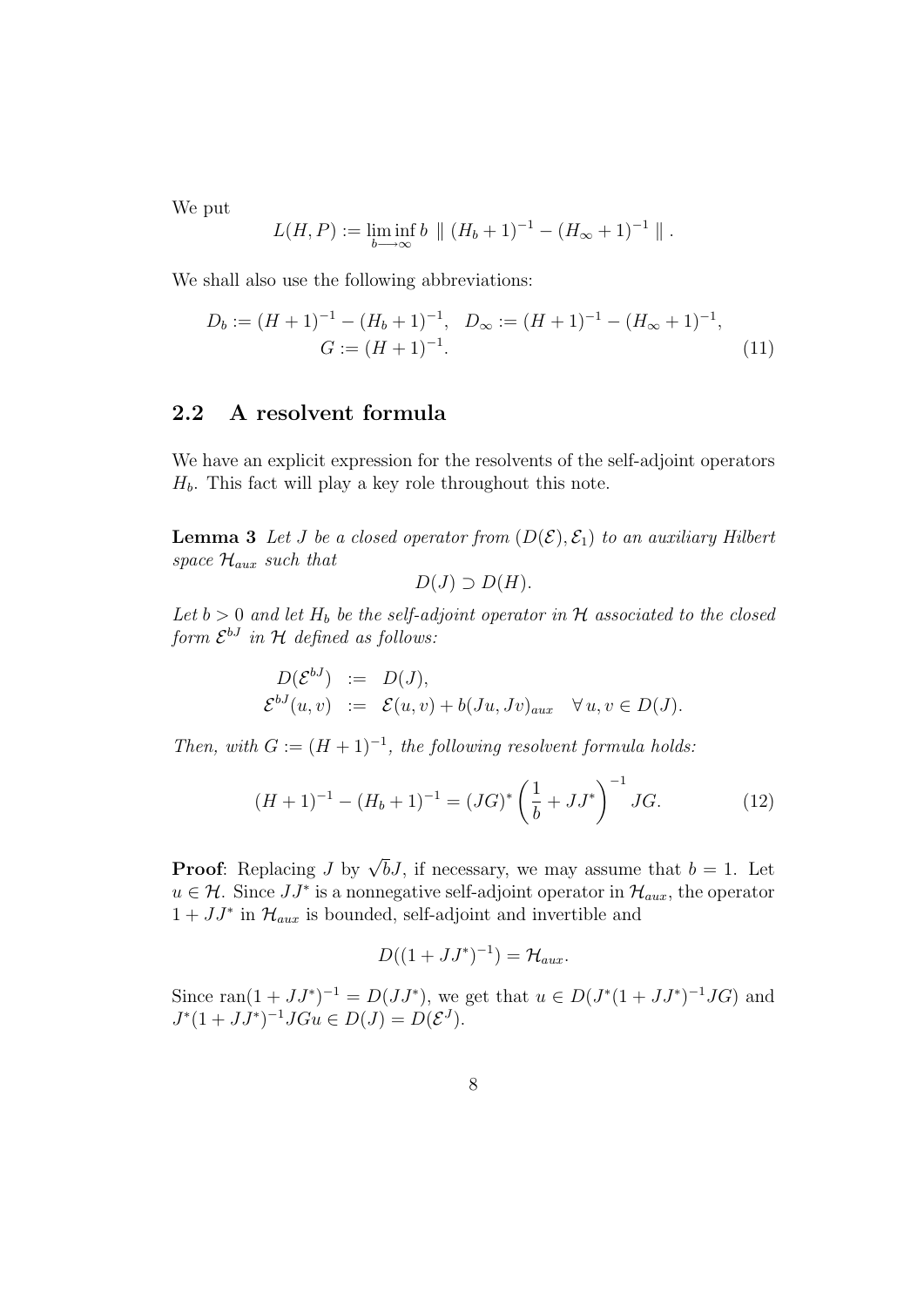By Kato's representation theorem,

$$
\mathcal{E}_1^J((H_1+1)^{-1}u,v)=(u,v)\quad\forall\,u\in\mathcal{H},v\in D(\mathcal{E}^J).
$$

On the other hand,

$$
\mathcal{E}_1^J(Gu - J^*(1 + JJ^*)^{-1}JGu, v)
$$
  
= 
$$
\mathcal{E}_1(Gu, v) + (JGu, Jv)_{aux}
$$
  
-
$$
((1 + JJ^*)^{-1}JGu, Jv)_{aux} - (JJ^*(1 + JJ^*)^{-1}JGu, JGv)_{aux}
$$
  
= 
$$
(u, v) \quad \forall u \in \mathcal{H}, v \in D(\mathcal{E}^J).
$$

Thus

$$
(H_1 + 1)^{-1}u = Gu - J^*(1 + JJ^*)^{-1}JGu \quad \forall u \in \mathcal{H}
$$

and it only remains to show that

$$
J^*v = (JG)^*v \quad \forall v \in D(J^*). \tag{13}
$$

 $\Box$ 

This is true since for every  $u \in \mathcal{H}$  and  $v \in D(J^*)$ 

$$
(J^*v, u) = \mathcal{E}_1(J^*v, Gu) = (v, JGu)_{aux} = ((JG)^*v, u).
$$

2.3 Convergence w.r.t. the operator norm

If not otherwise stated, J is a closed operator from the Hilbert space  $(D(\mathcal{E}), \mathcal{E}_1)$ to an auxiliary Hilbert space  $\mathcal{H}_{aux}$  and, in addition,  $D(J) \supset D(H)$ . Let

$$
D(\mathcal{P}) := D(J),
$$
  
\n
$$
\mathcal{P}(u, v) := (Ju, Jv)_{aux} \quad \forall u, v \in D(J),
$$

and  $H_b$  the self-adjoint operator in H associated to  $\mathcal{E} + b\mathcal{P}$ .

By Lemma 1,  $JJ^*$  is a nonnegative invertible self-adjoint operator in  $\mathcal{H}_{aux}$ . For every  $h \in \mathcal{H}_{aux}$  we denote by  $\mu_h$  the spectral measure of h w.r.t. the self-adjoint operator  $\check{H} := (JJ^*)^{-1}$  in  $\mathcal{H}_{aux}$ , i.e. the unique finite positive Radon measure on R such that, with  $(E_{\check{H}}(\lambda))_{\lambda \in \mathbb{R}}$  being the spectral family of  $\dot{H}$ ,

$$
\mu_h((-\infty,\lambda]) = || E_{\check{H}}(\lambda)h ||_{aux}^2 \quad \forall \lambda \in \mathbb{R}.
$$
\n(14)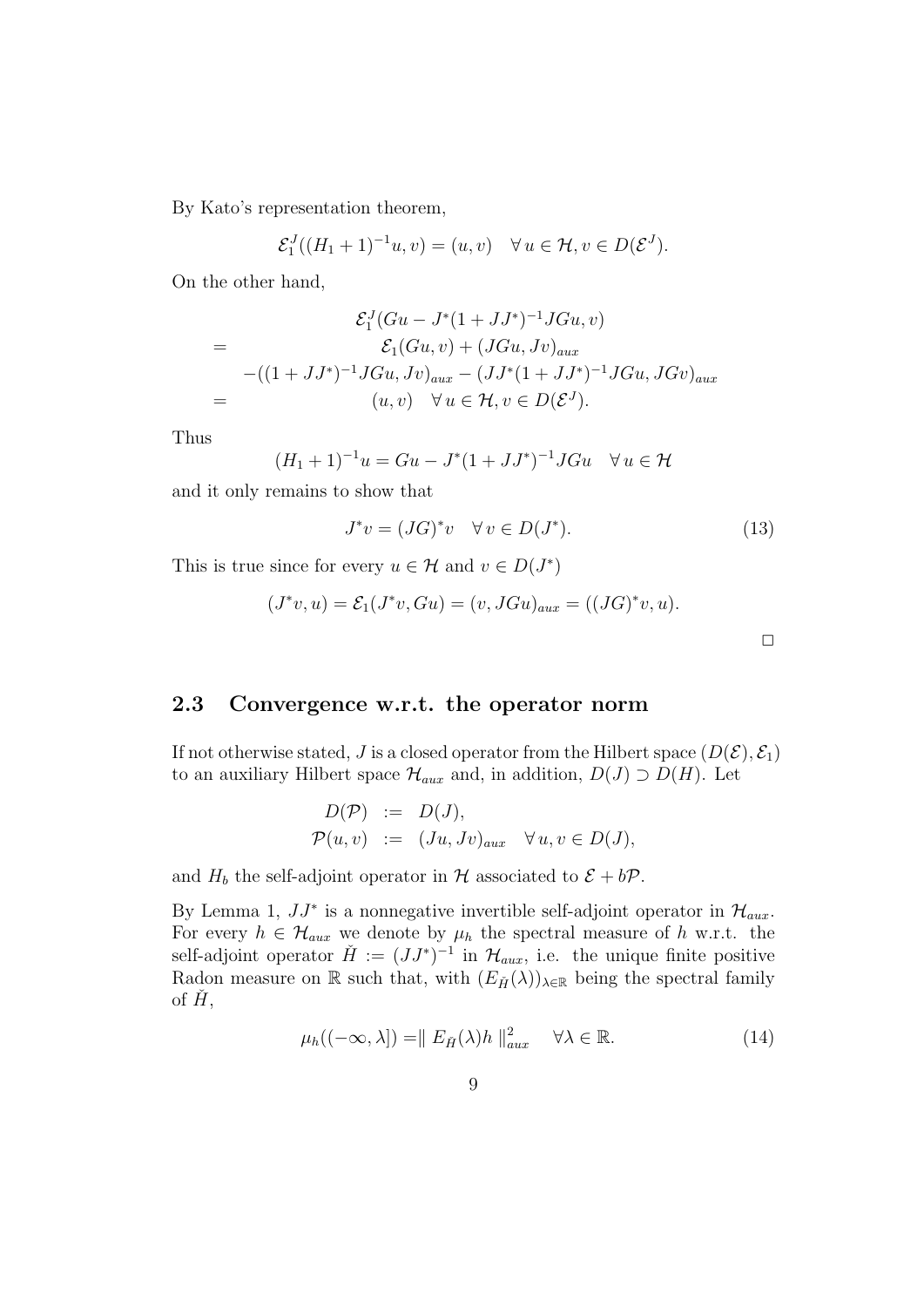Since  $\check{H}$  is invertible and nonnegative,

$$
\mu_h((-\infty,0]) = 0 \quad \forall \, h \in \mathcal{H}_{aux}.\tag{15}
$$

By (12), for every  $b > 0$ 

$$
D_b := (H+1)^{-1} - (H_b+1)^{-1} = (JG)^{*}(\frac{1}{b} + JJ^{*})^{-1}JG
$$
 (16)

and hence  $D_b$  is a bounded nonnegative self-adjoint operator in  $H$  and the spectral calculus yields that

$$
(D_b f, f) = ((JG)^* (\frac{1}{b} + JJ^*)^{-1} JGf, f)
$$
  
= 
$$
((\frac{1}{b} + JJ^*)^{-1} JGf, JGf)_{aux}
$$
  
= 
$$
\int \frac{1}{\frac{1}{b} + \frac{1}{\lambda}} d\mu_h(\lambda) \quad \forall f \in \mathcal{H}, \text{ where } h := JGf.
$$
 (17)

Thus  $D_{\infty} := \lim_{b \to \infty} D_b = (H + 1)^{-1} - (H_{\infty} + 1)^{-1}$  is also a bounded nonnegative self-adjoint operator in  $H$  and it follows from (17) in conjunction with (15) and the monotone convergence theorem that

$$
(D_{\infty}f, f) = \int \lambda d\mu_h(\lambda) \quad \forall f \in \mathcal{H}, \text{ where } h := JGf.
$$
 (18)

By (17) and (18),

$$
((D_{\infty} - D_b)f, f) = \int \frac{\lambda^2}{b + \lambda} d\mu_h(\lambda) \quad \forall f \in \mathcal{H}, \text{ where } h := JGf. \tag{19}
$$

Thus  $D_{\infty} - D_b = (H_b + 1)^{-1} - (H_{\infty} + 1)^{-1}$  is a bounded nonnegative selfadjoint operator in  $H$ , too.

**Lemma 4** a) We have

$$
ran(JG) \subset D(\check{H}^{1/2}) \text{ and } D_{\infty} = (\check{H}^{1/2} JG)^{*} \check{H}^{1/2} JG. \tag{20}
$$

In particular,  $D_{\infty}$  is compact if and only if  $\check{H}^{1/2} J G$  is compact.

b) If  $ran(JG) \subset D(H)$ , then

$$
D_{\infty} = (JG)^{*} \check{H} JG. \tag{21}
$$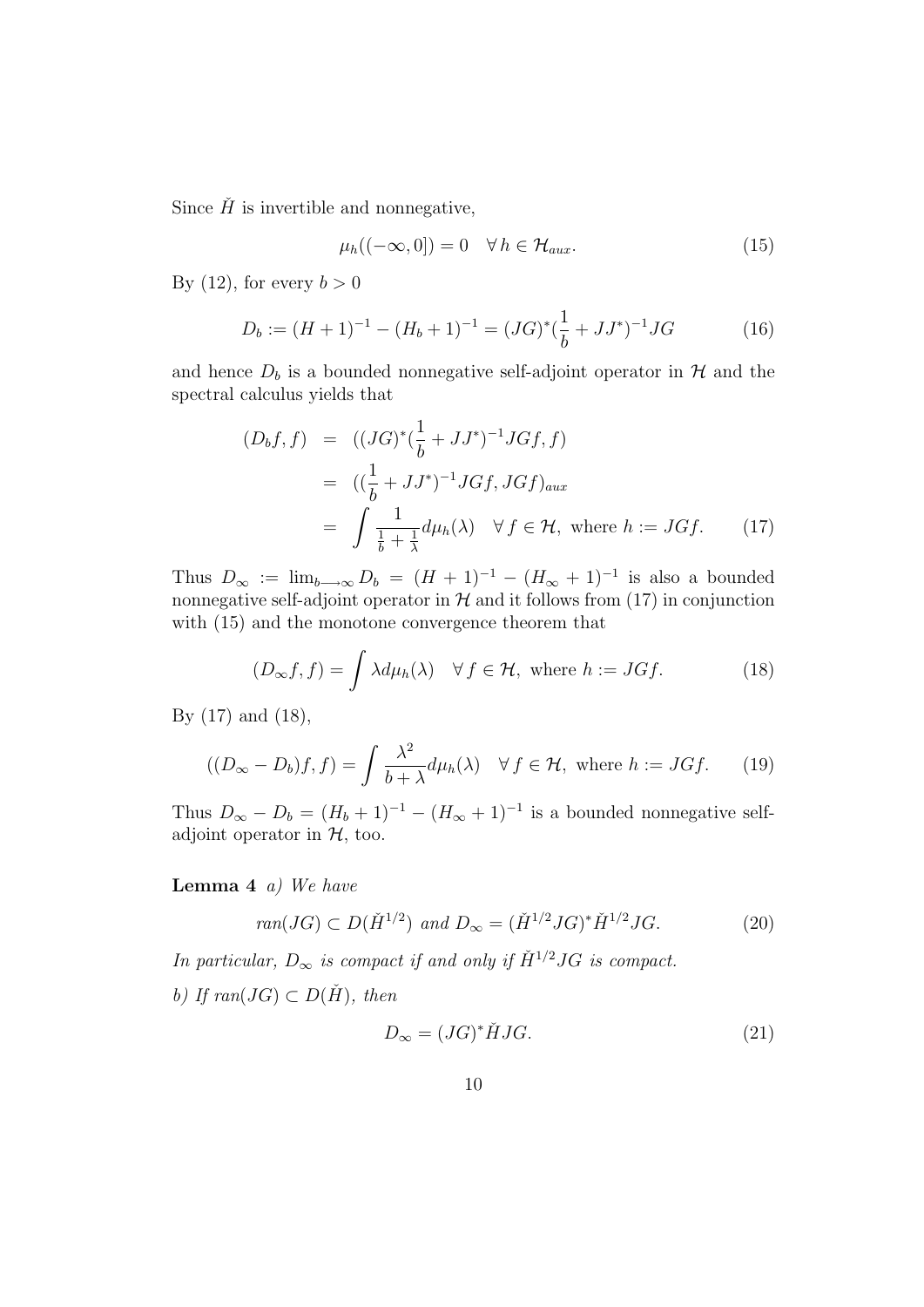**Proof** a) Let  $f \in \mathcal{H}$  and  $h := JGf$ . By (18),

$$
(D_{\infty}f, f) = \int \lambda d\mu_h(\lambda) < \infty,
$$

and hence, by the spectral calculus, it follows that  $h = JGf \in D(\check{H}^{1/2})$  and  $\|\check{H}^{1/2}JGf\|_{aux}^2 = (D_{\infty}f, f)$ . Since  $D_{\infty}$  is a bounded nonnegative self-adjoint operator, we have

$$
\parallel D_{\infty} \parallel = \sup_{\parallel f \parallel = 1} (D_{\infty}f, f).
$$

Thus

$$
\parallel \check{H}^{1/2} J G \parallel^2 = \parallel D_{\infty} \parallel.
$$
 (22)

Since  $JGf \in D(\check{H}^{1/2})$  for every  $f \in \mathcal{H}$ , the spectral calculus yields

$$
[\frac{1}{b} + \check{H}^{-1}]^{-1/2} JG \longrightarrow \check{H}^{1/2} JG \text{ strongly, as } b \longrightarrow \infty,
$$

and hence

$$
([\frac{1}{b} + \check{H}^{-1}]^{-1/2} JG)^* [\frac{1}{b} + \check{H}^{-1}]^{-1/2} JG \longrightarrow (\check{H}^{1/2} JG)^* \check{H}^{1/2} JG \tag{23}
$$

weakly, as b tends to infinity. The operators on the left hand side equal

$$
(JG)^{*}(\frac{1}{b} + JJ^{*})^{-1}JG = (H+1)^{-1} - (H_{b}+1)^{-1} = D_{b}
$$

and converge even strongly to  $D_{\infty}$ , as  $b \longrightarrow \infty$ . Thus (20) is proven.

b) (21) follows from (20) and the fact that  $(JG)^*\check{H}^{1/2} \subset (\check{H}^{1/2}JG)^*$  $\Box$ 

By the preceeding lemma,  $\check{H}^{1/2} J G$  is a bounded everywhere defined operator from H to  $\mathcal{H}_{\text{aux}}$ . That does not guarantee that the resolvents  $(H + b)^{-1}$ converge locally uniformly, cf. the examples 17 and 18. By Theorem 6 below, the stronger requirement that  $\check{H}^{1/2}JG$  is compact implies convergence of the operators  $(H_b + 1)^{-1}$  w.r.t. the operator norm. We shall use the following result for the proof of Theorem 6.

**Lemma 5** Let  $(A_n)$  be a sequence of nonnegative bounded self-adjoint operators converging strongly to the compact self-adjoint operator  $C: \mathcal{H} \longrightarrow \mathcal{H}$ . Suppose that  $A_n$  is dominated by C, i.e.

$$
(A_n f, f) \le (Cf, f) \quad \forall f \in \mathcal{H},
$$

for every  $n \in \mathbb{N}$ . Then the operators  $A_n$  converge locally uniformly to C.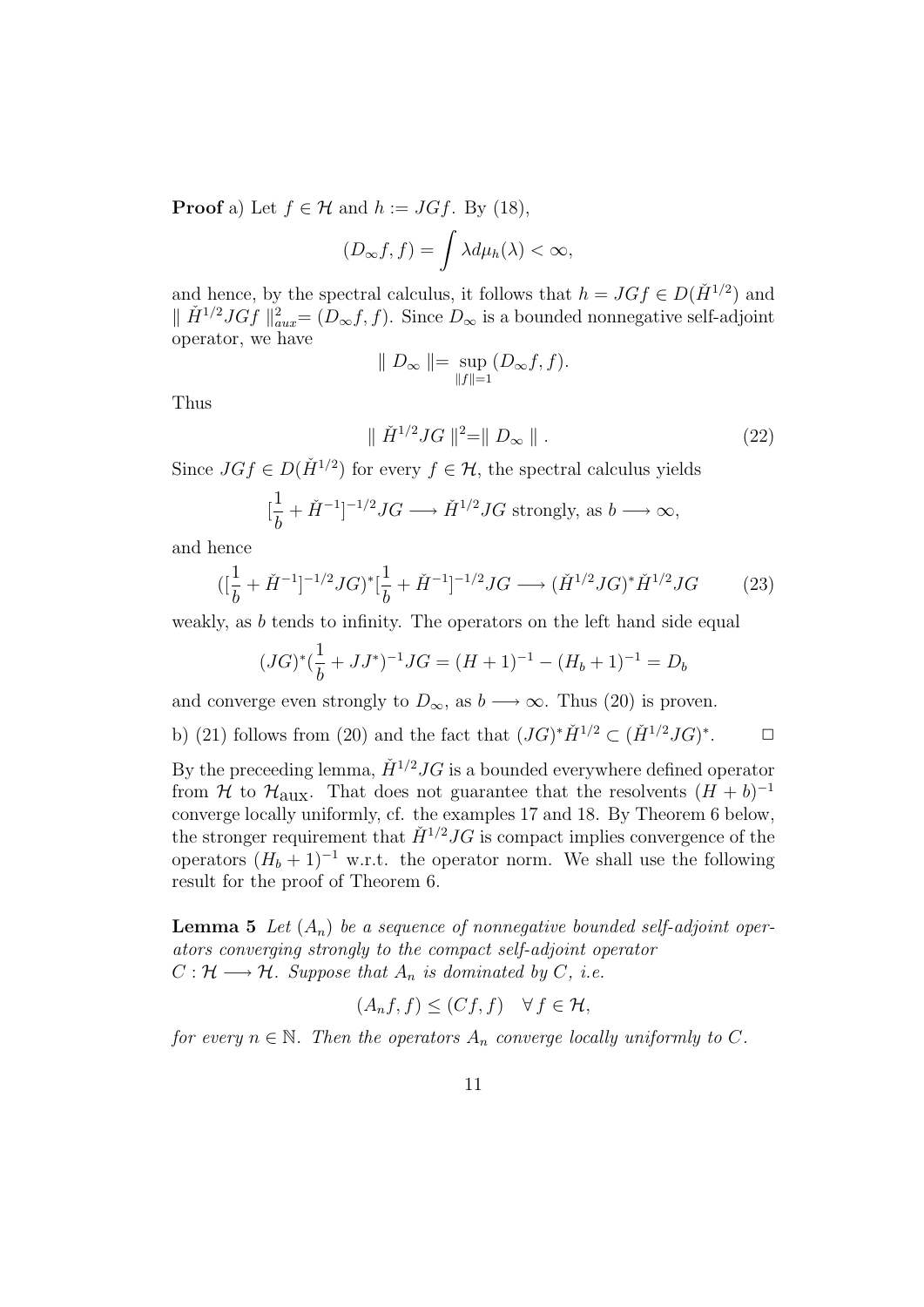**Proof:** The operator  $C - A_n$  is nonnegative, bounded and self-adjoint and hence

$$
\| C - A_n \| = \sup_{\|f\| = 1} ((C - A_n)f, f)
$$

for every  $n$ .

Let  $\varepsilon > 0$ . Since C is a nonnegative compact self-adjoint operator and the  $A_n$  converge to C strongly, we can choose an orthonormal family  $(e_j)_{j=1}^N$  and an  $n_0$  such that

$$
(Ch, h) \leq \frac{\varepsilon}{2} \parallel h \parallel^2 \quad \forall \, h \in \text{span}(e_1, \dots, e_N)^{\perp}
$$

and

$$
\| (A_n - C)g \| \leq \frac{\varepsilon}{6} \| g \| \quad \forall g \in \text{span}(e_1, \dots, e_N) \, \forall n \geq n_0,
$$

respectively. Let  $f \in \mathcal{H}$  and  $|| f ||= 1$ . Choose  $g \in \text{span}(e_1, \ldots, e_N)$  and  $h \in \text{span}(e_1, \ldots, e_N)^\perp$  such that  $f = g + h$ . For all  $n \geq n_0$ 

$$
((C - A_n)f, f) = ((C - A_n)g, g) + 2\text{Re}(((C - A_n)g, h)) + ((C - A_n)h, h)
$$
  
\n
$$
\leq || (C - A_n)g || || g || + 2 || h ||) + (Ch, h) \leq \varepsilon.
$$

 $\Box$ 

**Theorem 6** Suppose that  $D(H) \subset D(J)$  and the operator  $\check{H}^{1/2}JG$  from  $\mathcal H$ to  $\mathcal{H}_{aux}$  is compact. Then

$$
\| (H_b + 1)^{-1} - (H_{\infty} + 1)^{-1} \| \longrightarrow 0, \quad b \longrightarrow \infty.
$$

**Proof:** We only need to show that  $D_{\infty} - D_b = (H_b + 1)^{-1} - (H_{\infty} + 1)^{-1}$ converge to zero w.r.t. the operator norm, as  $b$  tends to infinity. By  $(16)$ ,  $D_b$  is a nonnegative bounded self-adjoint operator in H for every  $b > 0$ . By (15) in conjunction with (19),  $D_{\infty} - D_b$  is a nonnegative bounded self-adjoint operator in  $H$ , too. By definition,  $D_{\infty} - D_b$  converge to zero strongly, as b tends to infinity. By (20), along with  $\check{H}^{1/2}JG$  also  $D_{\infty}$  is a compact operator.

The remaining part of the proof follows now from the preceeding lemma: The operators  $D<sub>b</sub>$  are nonnegative self-adjoint operators and, by (15) in conjunction with (19), are dominated by the compact self-adjoint operator  $D_{\infty}$ ,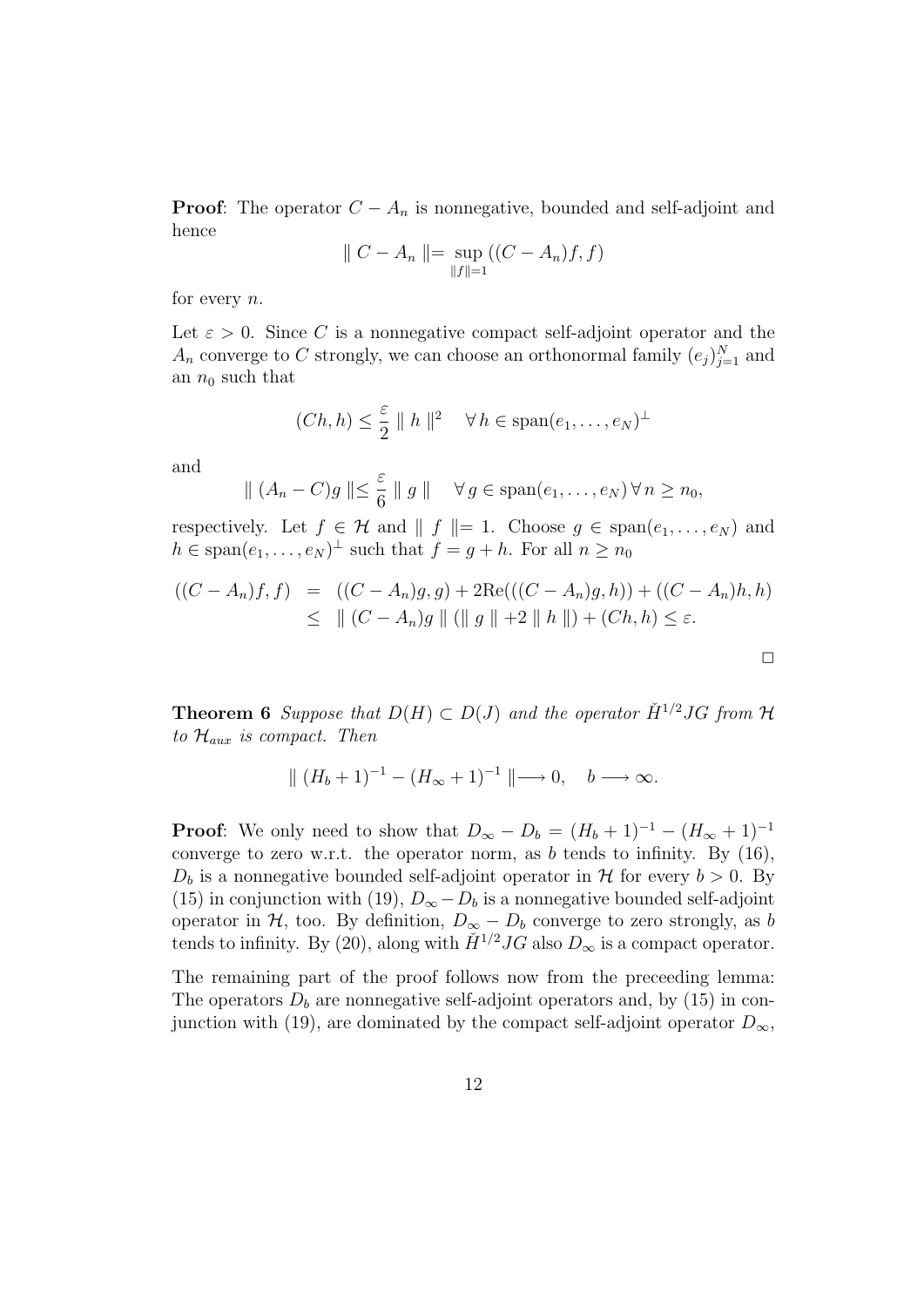and they converge to  $D_{\infty}$  strongly, as b tends to infinity. Hence  $\lim_{b\longrightarrow\infty}$   $\parallel$   $D_{\infty}$   $D_b$   $\parallel$   $=$  0.

Of course, one is not only interested in the question about whether norm convergence takes place but one also wants to derive estimates for the rate of converge. We shall show that convergence faster than  $O(1/b)$  is not possible for the operators  $(H_b + 1)^{-1}$ , cf. Corollary 8 below. Under the additional assumption that the domain  $D(H)$  of H is contained in the domain  $D(J)$  of J we can even give a criterion for convergence with the maximal rate  $O(1/b)$ :

Theorem 7 Suppose that

$$
D(H) \subset D(J)
$$

and  $Ju \neq 0$  for at least one  $u \in D(J)$ . Then the following holds:

 $b \rightarrow \infty$ 

a) The mapping 
$$
b \mapsto b \parallel (H_b + 1)^{-1} - (H_{\infty} + 1)^{-1} \parallel
$$
 is nondecreasing and  
\n
$$
L(H, P) := \liminf_{b \to \infty} b \parallel (H_b + 1)^{-1} - (H_{\infty} + 1)^{-1} \parallel
$$
\n
$$
= \limsup b \parallel (H_b + 1)^{-1} - (H_{\infty} + 1)^{-1} \parallel > 0
$$

b) 
$$
L(H, P) < \infty \Longleftrightarrow J(D(H)) \subset D(\check{H}).
$$
  
\nc) If  $J(D(H)) \subset D(\check{H})$ , then  
\n $L(H, P) = ||\check{H}JG||^2 < \infty.$  (24)

**Proof:** Let  $f \in \mathcal{H}$ ,  $h = JGf$ , and  $\mu_h$  the spectral measure of h w.r.t. H. By  $(19),$ 

$$
b((D_{\infty} - D_b)f, f) = \int \frac{b\lambda^2}{b + \lambda} d\mu_h(\lambda).
$$

This implies in conjunction with (15) and the monotone convergence theorem (from measure theory), that the mapping  $b \mapsto b((D_{\infty} - D_b)f, f)$  is nondecreasing and

$$
\lim_{b \to \infty} b((D_{\infty} - D_b)f, f) = \int \lambda^2 \mu_h(d\lambda).
$$

Since  $\mu_h$  is the spectral measure of h w.r.t. the self-adjoint operator  $\check{H}$ , it follows that

$$
\lim_{b \to \infty} b((D_{\infty} - D_b)f, f) = ||\check{H}JGf||_{aux}^2, \text{ if } JGf \in D(\check{H}),
$$
\n(25)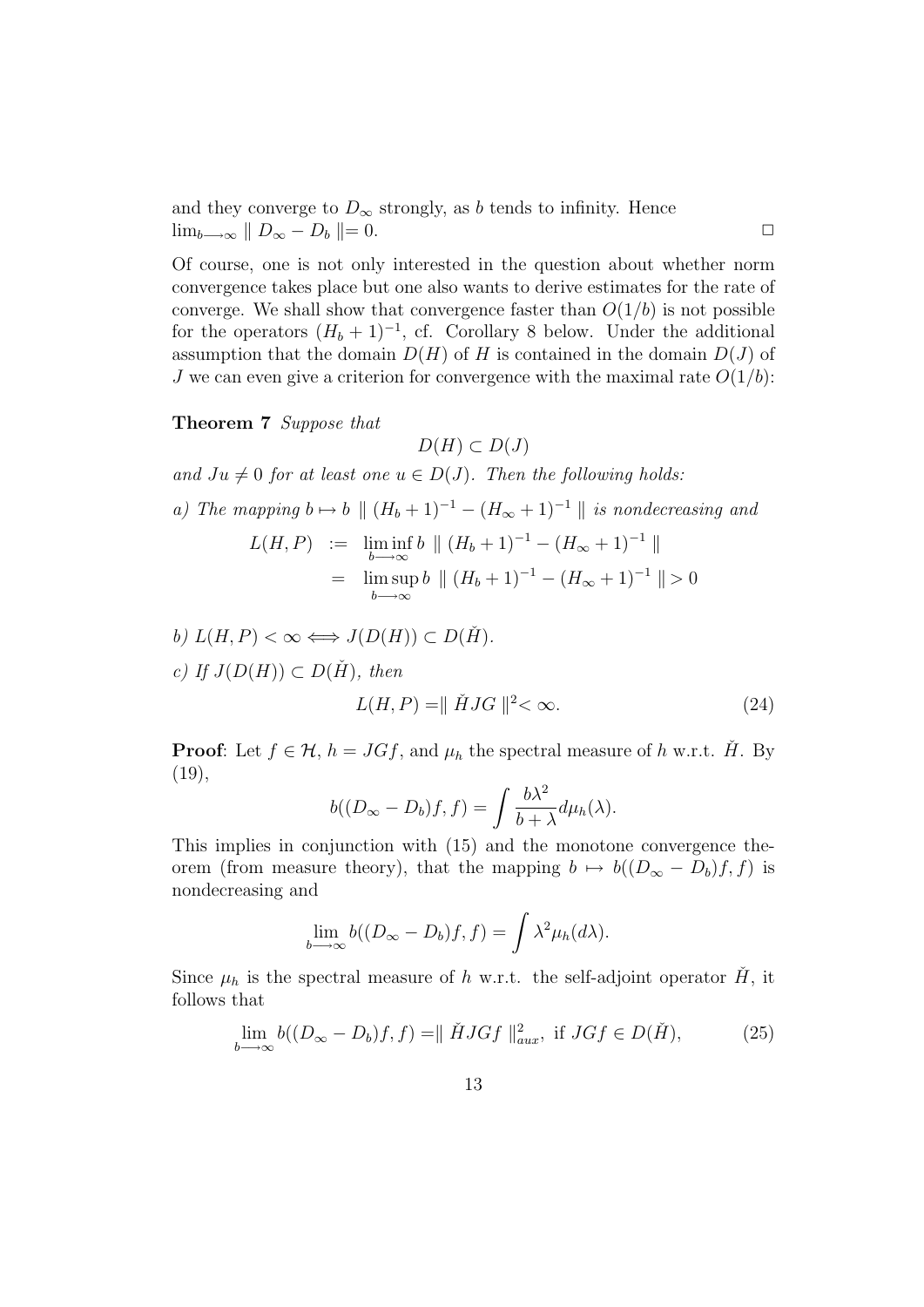$$
\lim_{b \to \infty} b((D_{\infty} - D_b)f, f) = \infty, \text{ if } JGf \notin D(\check{H}).
$$
\n(26)

By (26),

$$
\liminf_{b \to \infty} b \parallel D_{\infty} - D_b \parallel = \infty, \tag{27}
$$

if there exists an  $f \in \mathcal{H}$  such that  $JGf \notin D(\check{H})$ .

Suppose now that  $ran(JG) \subset D(\check{H}) = ran(JJ^*)$ . JG is closed, since J is closed and G is bounded and closed. Since  $D(JG) = H$ , it follows from the closed graph theorem that  $JG$  is bounded. Since  $\check{H}$  is closed, this implies that  $\hat{H} J G$  is closed. Since  $D(\hat{H} J G) = \mathcal{H}$ , it follows from the closed graph theorem that  $\hat{H} J G$  is bounded. Moreover, by (25),

$$
\liminf_{b \to \infty} b \parallel D_{\infty} - D_b \parallel \geq \parallel \check{H} J G f \parallel_{aux}^2,
$$

if  $\| f \| = 1$ , and hence

$$
\liminf_{b \to \infty} b \parallel D_{\infty} - D_b \parallel \geq \parallel \check{H} J G \parallel^2.
$$
\n(28)

By (19) in conjunction with (15),  $D_{\infty} - D_b$  is a nonnegative self-adjoint operator in  $H$ . Thus

$$
\| D_{\infty} - D_b \| = \sup_{\|f\| = 1} ((D_{\infty} - D_b)f, f).
$$
 (29)

(19) in conjunction with (15) also implies that for every normalized  $f \in \mathcal{H}$ and  $h = JGf$ 

$$
b((D_{\infty}-D_b)f,f)\leq \int \lambda^2\mu_h(d\lambda)\leq \parallel \check{H}JG\parallel^2.
$$

In conjunction with (29), this implies that

$$
b \parallel D_{\infty} - D_b \parallel \leq \parallel \check{H}JG \parallel^2 \quad \forall b > 0. \tag{30}
$$

By  $(27)$ ,  $(28)$ ,  $(30)$ , part b) and c) of the theorem are proven. In addition, we have shown that the mapping

$$
b \mapsto b \parallel D_b - D_{\infty} \parallel = b \parallel (H_b + 1)^{-1} - (H_{\infty} + 1)^{-1} \parallel
$$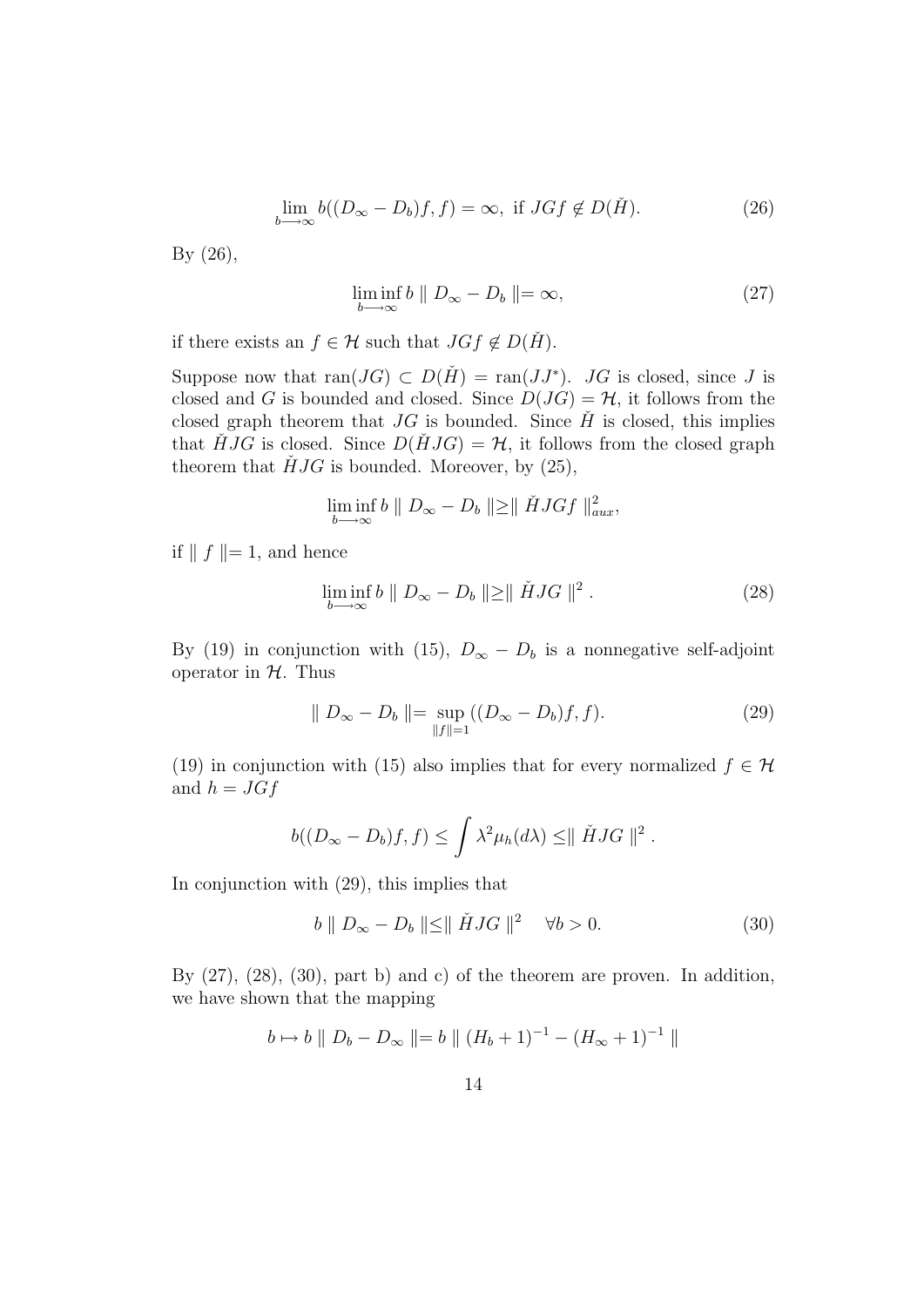is nondecreasing and hence

$$
L(H, P) := \liminf_{b \to \infty} b \parallel (H_b + 1)^{-1} - (H_{\infty} + 1)^{-1} \parallel
$$
  
= 
$$
\limsup_{b \to \infty} b \parallel (H_b + 1)^{-1} - (H_{\infty} + 1)^{-1} \parallel.
$$
 (31)

It remains to prove that  $L(H, P) > 0$ . We give a proof by contradiction. If  $L(H, P)$  would be equal to zero, then, by c), we would have  $JG = 0$ . Thus the kernel of J would contain  $\text{ran}(G) = D(H)$  and hence it would be dense in  $(D(\mathcal{E}), \mathcal{E}_1)$ . Since the kernel of a closed operator is closed it would follow that  $J = 0$ , which contradicts the fact that the range of J is dense in  $\mathcal{H}_{aux}$ . Thus  $L(H, P) > 0$ .

Part a) of the preceeding theorem in conjunction with formula (6) yields the following corollary where we do not require that  $D(J) \supset D(H)$ .

**Corollary 8** Let P be a form in H such that  $\mathcal{E} + \mathcal{P}$  is a densely defined closed form in H. Let  $\mathcal{P}(u, u) \neq 0$  for at least one  $u \in D(\mathcal{E} + \mathcal{P})$ . For every  $b > 0$  let  $H_b$  be the self-adjoint operator in H associated to  $\mathcal{E} + b\mathcal{P}$ . Then

$$
L(H, P) := \liminf_{b \to \infty} b \parallel (H_b + 1)^{-1} - (H_{\infty} + 1)^{-1} \parallel
$$
  
= 
$$
\limsup_{b \to \infty} b \parallel (H_b + 1)^{-1} - (H_{\infty} + 1)^{-1} \parallel > 0.
$$

Trivially we get large coupling convergence with maximal rate, i.e as fast as  $O(1/b)$ , if the auxiliary Hilbert space  $\mathcal{H}_{aux}$  is finite-dimensional. We shall also give a variety of nontrivial examples. On the other hand there are other examples where  $\| (H_b + 1)^{-1} - (H_\infty + 1)^{-1} \|$  converge to zero as  $c/b^r$  for some strictly positive finite constant c and some  $r \in (0, 1)$ . Let  $0 < r < 1$ . It is an open problem to find a criterion in order that convergence with rate  $O(1/b<sup>r</sup>)$  takes place. In part a) of the following proposition we give a sufficient condition and in part b) we show that this condition is 'almost necessary'.

Proposition 9 Let  $0 < r < 1$  and  $s_0 =$ 1 2  $+$ r  $\frac{1}{2}$ . Suppose that  $D(H) \subset D(J)$ . a) If  $J(D(H)) \subset D(H^{s_0})$ , then  $\| (H_b + 1)^{-1} - (H_{\infty} + 1)^{-1} \| \leq (1 - r)^{1 - r} r^r \| \check{H}^{1/2 + r/2} J G \|^{2} \frac{1}{h^r}$  $\frac{1}{b^r}$   $\forall b > 0.$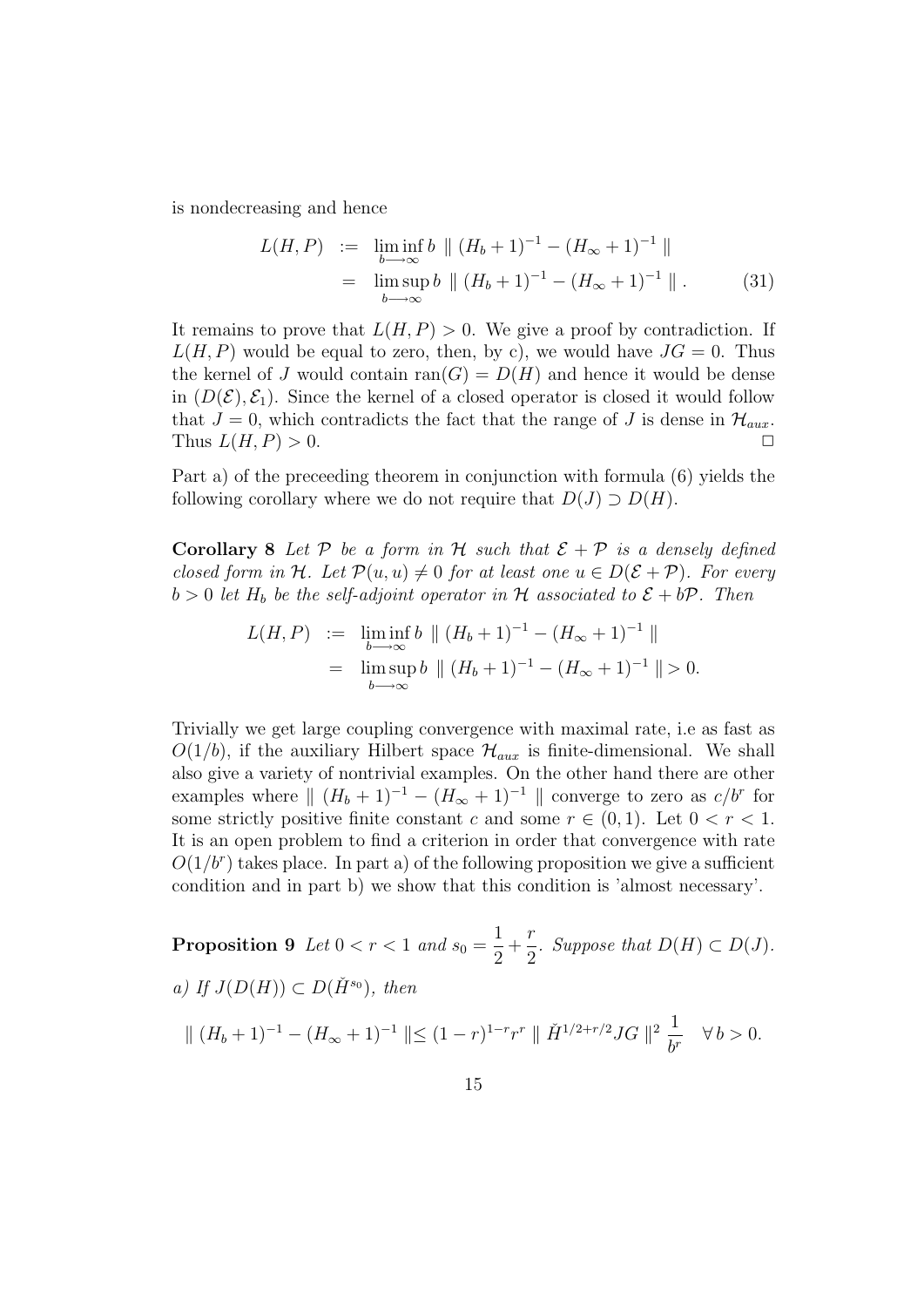b) Let  $u \in \mathcal{H}$ . If

$$
\| (H_b + 1)^{-1}u - (H_{\infty} + 1)^{-1}u \| \leq \frac{c}{b^r} \quad \forall \, b > 0.
$$

for some finite constant c, then  $JGu \in D(\check{H}^s)$  for every  $s < s_0$ .

**Proof**: a) By (15) in conjunction with (19),  $(H_b + 1)^{-1} - (H_\infty + 1)^{-1}$  is a nonnegative bounded self-adjoint operator in  $\mathcal H$  and hence

$$
\| (H_b + 1)^{-1} - (H_{\infty} + 1)^{-1} \| = \sup_{\|f\| = 1} ((D_{\infty} - D_b)f, f).
$$

By (19), this implies that

$$
\| (H_b + 1)^{-1} - (H_{\infty} + 1)^{-1} \| = \sup_{\|f\|=1} \int \frac{\lambda^2}{\lambda + b} \mu_h(d\lambda),
$$

where f and h are related via  $h = JGf$  and  $\mu_h$  denotes the spectral measure of  $h$  w.r.t.  $H$ .

$$
\int \frac{\lambda^2}{\lambda+b} \mu_h(d\lambda) \le \max_{\lambda \in (0,\infty)} \frac{\lambda^{1-r}}{\lambda+b} \int |\lambda^{1/2+r/2}|^2 \mu_h(d\lambda).
$$

By elementary calculus,

$$
\max_{\lambda \in (0,\infty)} \frac{\lambda^{1-r}}{\lambda + b} = \frac{(1-r)^{1-r}r^r}{b^r}.
$$

By the spectral calculus,

$$
\int |\lambda^{1/2+r/2}|^2 \mu_h(d\lambda) = || \check{H}^{1/2+r/2}h ||_{\text{aux}}^2.
$$

If  $h = JGf$  and  $|| f ||= 1$ , then

$$
\parallel \check{H}^{1/2+r/2}h\parallel_{aux}\leq \parallel \check{H}^{1/2+r/2}JG\parallel,
$$

and part a) of the Proposition is proven.

b) Conversely let  $f \in \mathcal{H}$  and assume that

$$
\| (H_b + 1)^{-1} - (H_{\infty} + 1)^{-1} \| \leq \frac{c}{b^r} \quad \forall b > 0
$$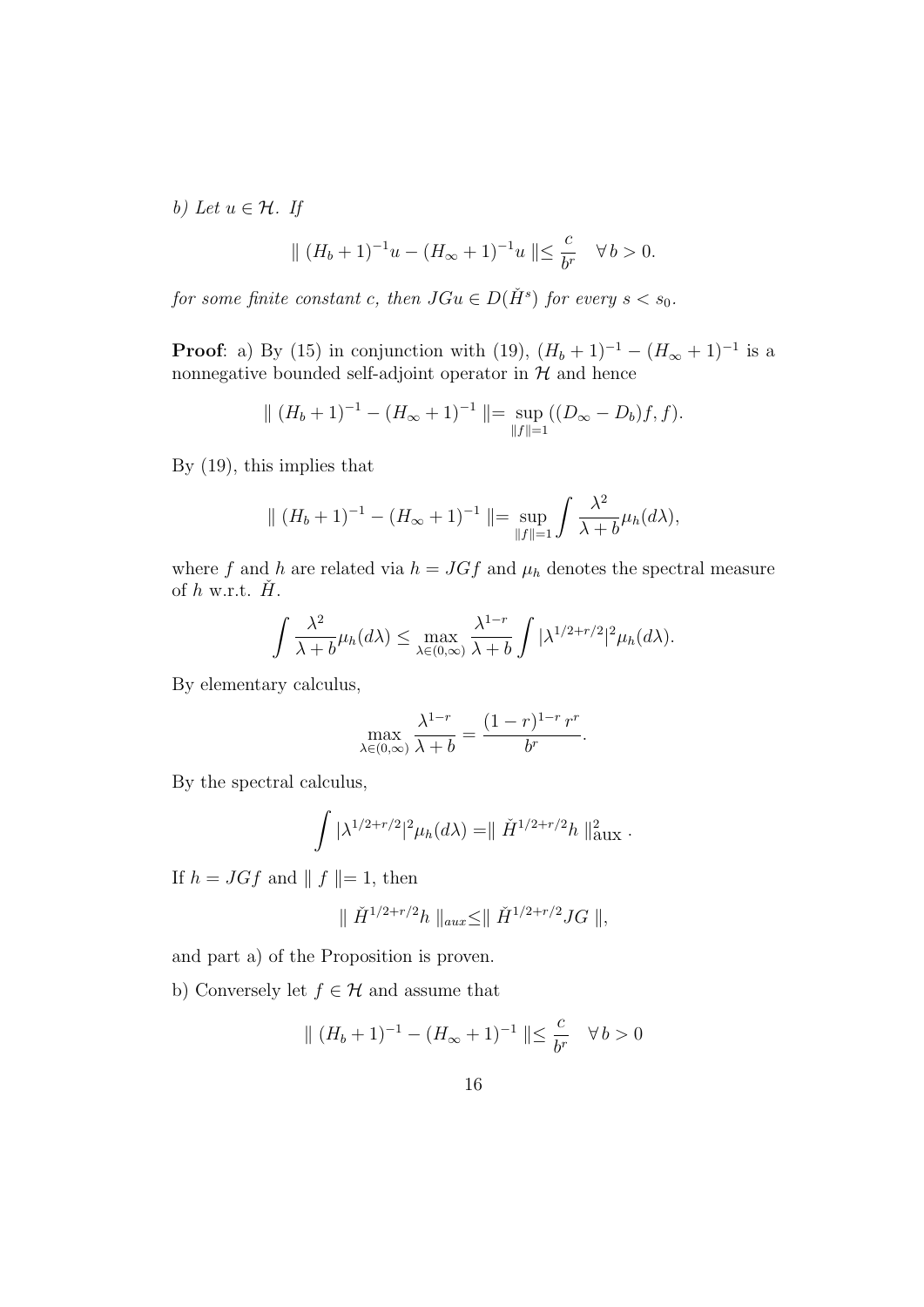for some finite constant c. Let  $h = JGf$ . Without loss of generality we may assume that  $|| f ||= 1$ . Let  $1/2 < s < s_1 < s_0 := r/2 + 1/2$ . Then

$$
c \ge b^r \| D_{\infty} f - D_b f \| \ge b^r (D_{\infty} f - D_b f, f)
$$
  
=  $b^r \int \frac{\lambda^2}{\lambda + b} \mu_h(d\lambda)$   
=  $\int \lambda^{2s_1} \frac{b^r \lambda^{2-2s_1}}{\lambda + b} d\mu_h(\lambda) \quad \forall b > 0.$  (32)

In the second step we have used (19). Since  $2s_0 - 1 = r$ , we have

$$
t := \frac{r}{2s_1 - 1} > \frac{r}{2s_0 - 1} = 1.
$$

For all  $b \geq 1$  und  $\lambda \in [b, b^t]$  we have

$$
\frac{b^r \lambda^{2-2s_1}}{\lambda+b} \ge \frac{1}{2} \lambda^{1-2s_1} b^r
$$
  
 
$$
\ge \frac{1}{2} (b^t)^{1-2s_1} b^r = \frac{1}{2}.
$$

By (32), this implies

$$
\int_{[b,b^t]} \lambda^{2s_1} \frac{1}{2} d\mu_h(\lambda) \le c \quad \forall \, b \ge 1.
$$

Thus

$$
\int_{[2,\infty)} \lambda^{2s} \mu_h(d\lambda) \leq \sum_{n=0}^{\infty} \int_{[2^{t^n}, 2^{t^{n+1}}]} \lambda^{2s_1} \frac{1}{(2^{t^n})^{2s_1 - 2s}} \mu_h(d\lambda)
$$
  

$$
\leq 2c \sum_{n=0}^{\infty} (\frac{1}{2^{2s_1 - 2s}})^{t^n} < \infty
$$

and hence  $h = JGf \in D(\check{H}^s)$ . Thus the assertion b) of Proposition 9 is proven, too.  $\Box$ 

## 2.4 Schrödinger operators

In this section we illustrate above general definitions and results with the aid of Schrödinger operators with regular and singular potentials.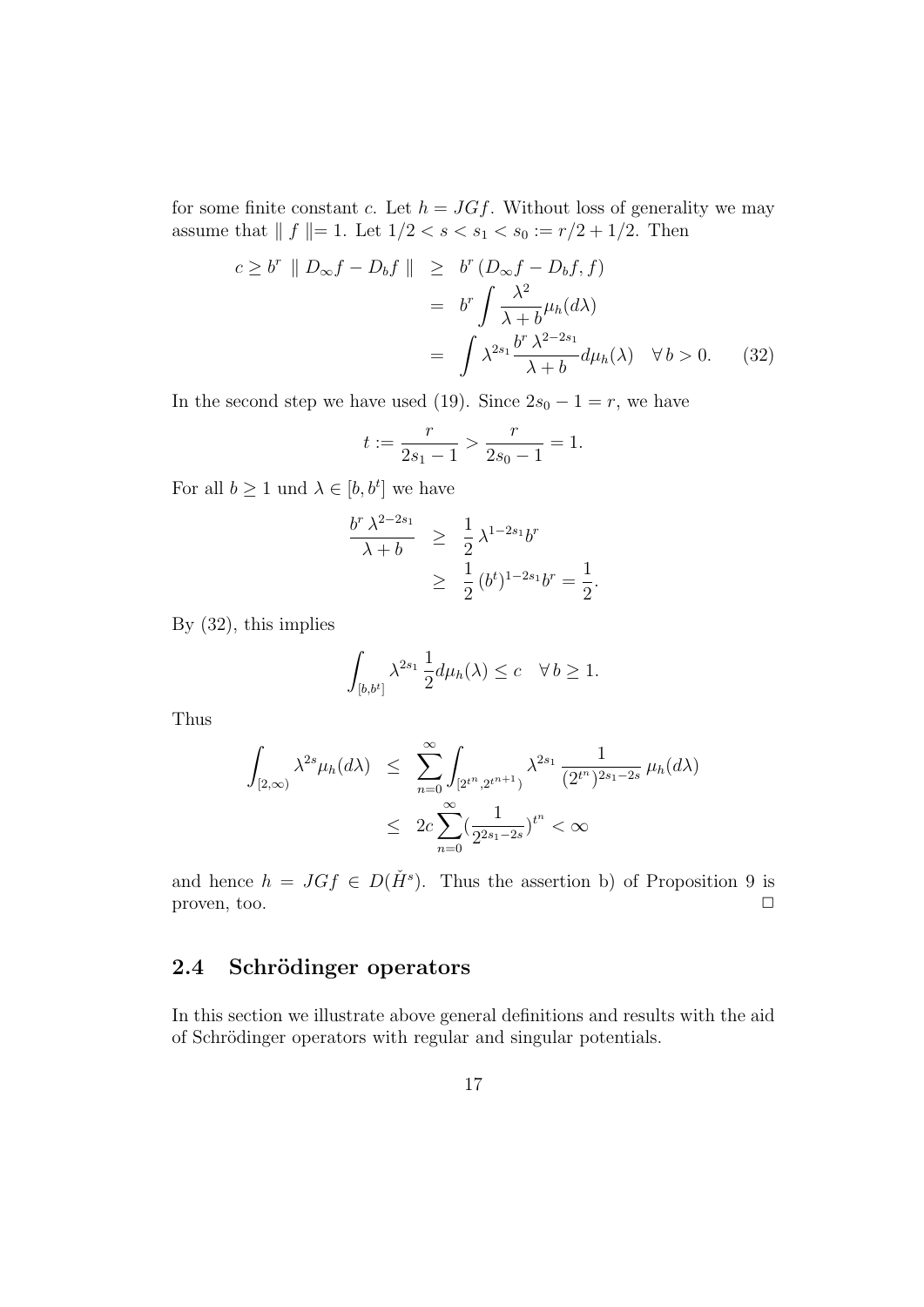We denote by  $\mathbb D$  the classical Dirichlet form, i.e. the form in  $L^2(\mathbb{R}^d) := L^2(\mathbb{R}^d, dx)$  defined as follows:

$$
D(\mathbb{D}) := H^{1}(\mathbb{R}^{d}),
$$
  

$$
\mathbb{D}(u, v) := \int \nabla \bar{u} \cdot \nabla v dx \quad \forall u, v \in H^{1}(\mathbb{R}^{d}).
$$
 (33)

Here dx denotes the Lebesgue measure and  $H^1(\mathbb{R}^d)$  the Sobolev space of order 1.  $\mathbb D$  is a densely defined closed form in  $L^2(\mathbb R^d)$ . We shall denote by  $-\Delta$  the self-adjoint operator in  $L^2(\mathbb{R}^d)$  associated to  $\mathbb{D}$ .

The capacity of a compact subset of  $\mathbb{R}^d$  and an arbitrary subset B of  $\mathbb{R}^d$  is defined as follows:

$$
cap(K) := inf{D1(u, u) : u \in C0\infty(\mathbb{R}d), u \ge 1 \text{ on } K},
$$
  
\n
$$
cap(B) := sup\{cap(K) : K \subset B, K \text{ is compact}\},
$$
\n(34)

respectively. A function  $u : \mathbb{R}^d \longrightarrow \mathbb{C}$  is quasi continuous if and only if for every  $\varepsilon > 0$  there exists an open set  $G_{\varepsilon}$  such that

$$
\operatorname{cap}(G_{\varepsilon}) < \varepsilon \tag{35}
$$

and the restriction  $u \restriction \mathbb{R}^d \setminus G_\varepsilon$  of  $u$  to  $\mathbb{R}^d \setminus G_\varepsilon$  is continuous. We shall use the following elementary results:

## **Lemma 10** a) Every  $u \in H^1(\mathbb{R}^d)$  has a quasi continuous representative.

b) If  $\tilde{u}$  and  $u^{\circ}$  are quasi continuous and  $\tilde{u} = u^{\circ} dx$ -a.e., then  $\tilde{u} = u^{\circ} q.e.$ (quasi everywhere), i.e.

$$
cap({x \in \mathbb{R}^d : \tilde{u}(x) \neq u^{\circ}(x)}) = 0.
$$
\n(36)

c) If  $(u_n)$  is a sequence in  $H^1(\mathbb{R}^d)$ ,  $u \in H^1(\mathbb{R}^d)$  and  $\mathbb{D}_1(u_n-u, u_n-u) \longrightarrow 0$ , as  $n \longrightarrow \infty$ , then there exists a subsequence  $(u_{n_j})$  of  $(u_n)$  such that

$$
\tilde{u}_{n_j} \longrightarrow \tilde{u} \quad q.e., \quad i.e. \quad \ncap(\lbrace x \in \mathbb{R}^d : \tilde{u}_{n_j}(x) \not\longrightarrow \tilde{u}(x) \rbrace) = 0. \tag{37}
$$

Here  $\tilde{u}_{n_j}$  and  $\tilde{u}$  denote any quasi continuous representative of  $u_{n_j}$  and  $u$ , respectively.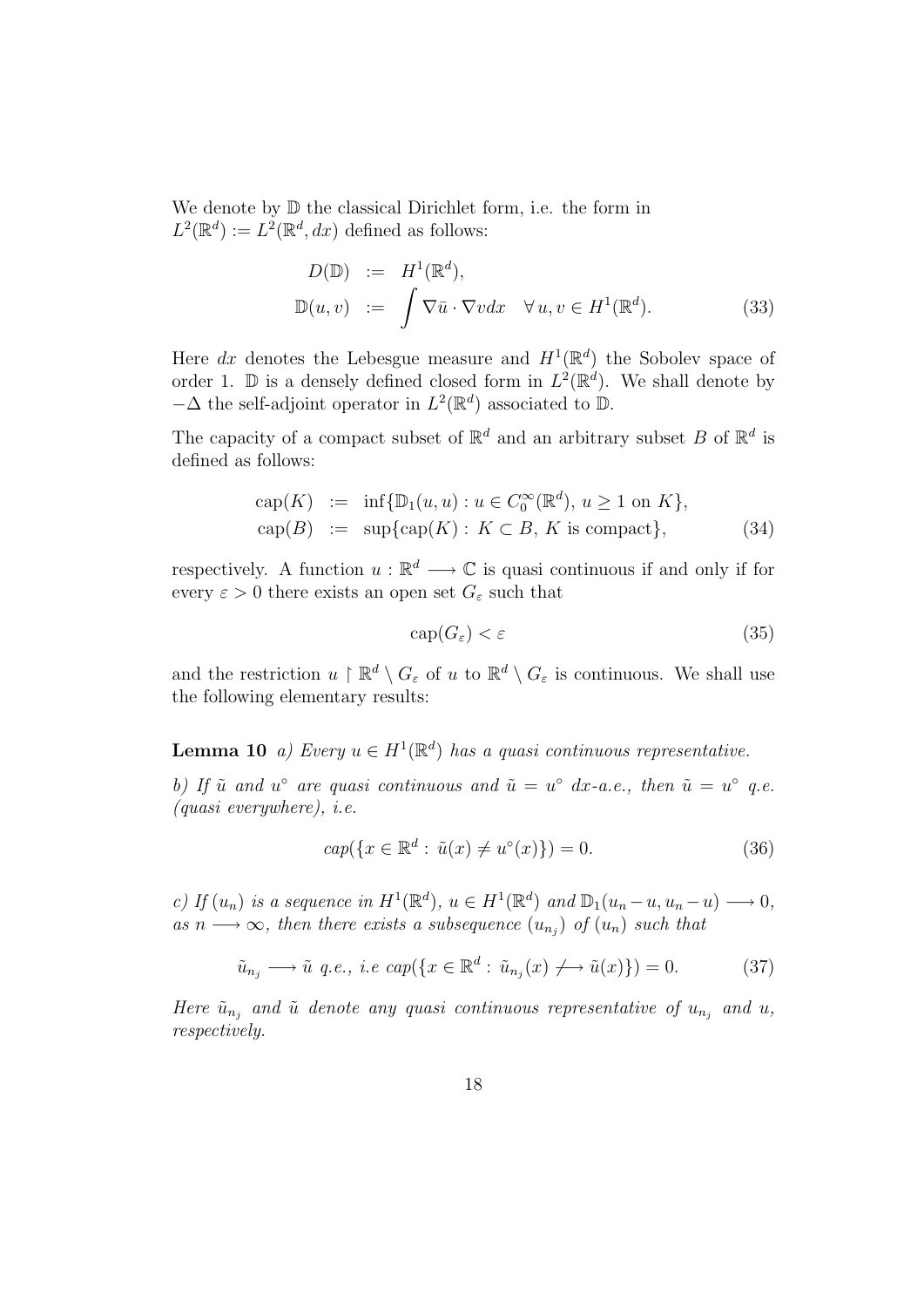In the following we shall denote by u both an element of  $H^1(\mathbb{R}^d)$  and any quasi continuous representative of  $u$ . It will not matter which quasi continuous representative is chosen and it will always be clear from the context what is meant.

**Remark 11** In the one-dimensional case  $cap({a}) = 2$  for every  $a \in \mathbb{R}$  and hence a function is quasi continuous if and only if it is continuous. Thus, in the one-dimensional case it makes sense to write ' $u(a)$ ', if  $u \in H^1(\mathbb{R})$  and  $a \in \mathbb{R}$ . Here  $u(a)$  is just the value of the unique continuous representative of u at the point a.

**Definition 12** Let  $\mu$  be a positive Radon measure on  $\mathbb{R}^d$  charging no set with capacity zero.

a) We define the form  $\mathcal{P}_{\mu}$  in  $L^2(\mathbb{R}^d)$  as follows:

$$
D(\mathcal{P}_{\mu}) := \{ u \in H^{1}(\mathbb{R}^{d}) : \int |u|^{2} d\mu < \infty \},\
$$
  

$$
\mathcal{P}_{\mu}(u,v) := \int \bar{u} \, v d\mu \quad \forall u, v \in D(\mathcal{P}_{\mu}).
$$
 (38)

b) We define the operator  $J^{\mu}$  from  $H^1(\mathbb{R}^d)$  to  $L^2(\mathbb{R}^d, \mu)$  as follows:

$$
D(J^{\mu}) := \{ u \in H^{1}(\mathbb{R}^{d}) : \int |u|^{2} d\mu < \infty \},
$$
  

$$
J^{\mu}u := u \quad \mu\text{-a.e. } \forall u \in D(J^{\mu}).
$$
 (39)

**Lemma 13** Let  $\mu$  be a positive Radon measure on  $\mathbb{R}^d$  charging no set with capacity zero. Then the operator  $J^{\mu}$  is closed and  $\mathbb{D} + b\mathcal{P}_{\mu}$  is a nonnegative densely defined closed form in  $L^2(\mathbb{R}^d)$  for every  $b > 0$ .

**Proof**: Let  $(u_n)$  be a sequence in  $D(J^{\mu})$ ,  $u \in H^1(\mathbb{R}^d)$  and  $v \in L^2(\mathbb{R}^d, \mu)$ satisfying  $\mathbb{D}_1(u_n-u, u_n-u) \longrightarrow 0$ , as  $n \longrightarrow \infty$ , and  $J^{\mu}u_n \longrightarrow v$ , as  $n \longrightarrow \infty$ . By Lemma 10, c), a suitably chosen subsequence of  $(u_n)$  converges to u q.e. and hence  $\mu$ -a.e. Thus  $u = v$   $\mu$ -a.e. and hence  $u \in D(J^{\mu})$  and  $J^{\mu}u_{n} \longrightarrow u$ , as  $n \longrightarrow \infty$ . Thus the operator  $J^{\mu}$  is closed, and, by Lemma 1, it follows that  $\mathbb{D} + b\mathcal{P}_{\mu}$  is closed, too.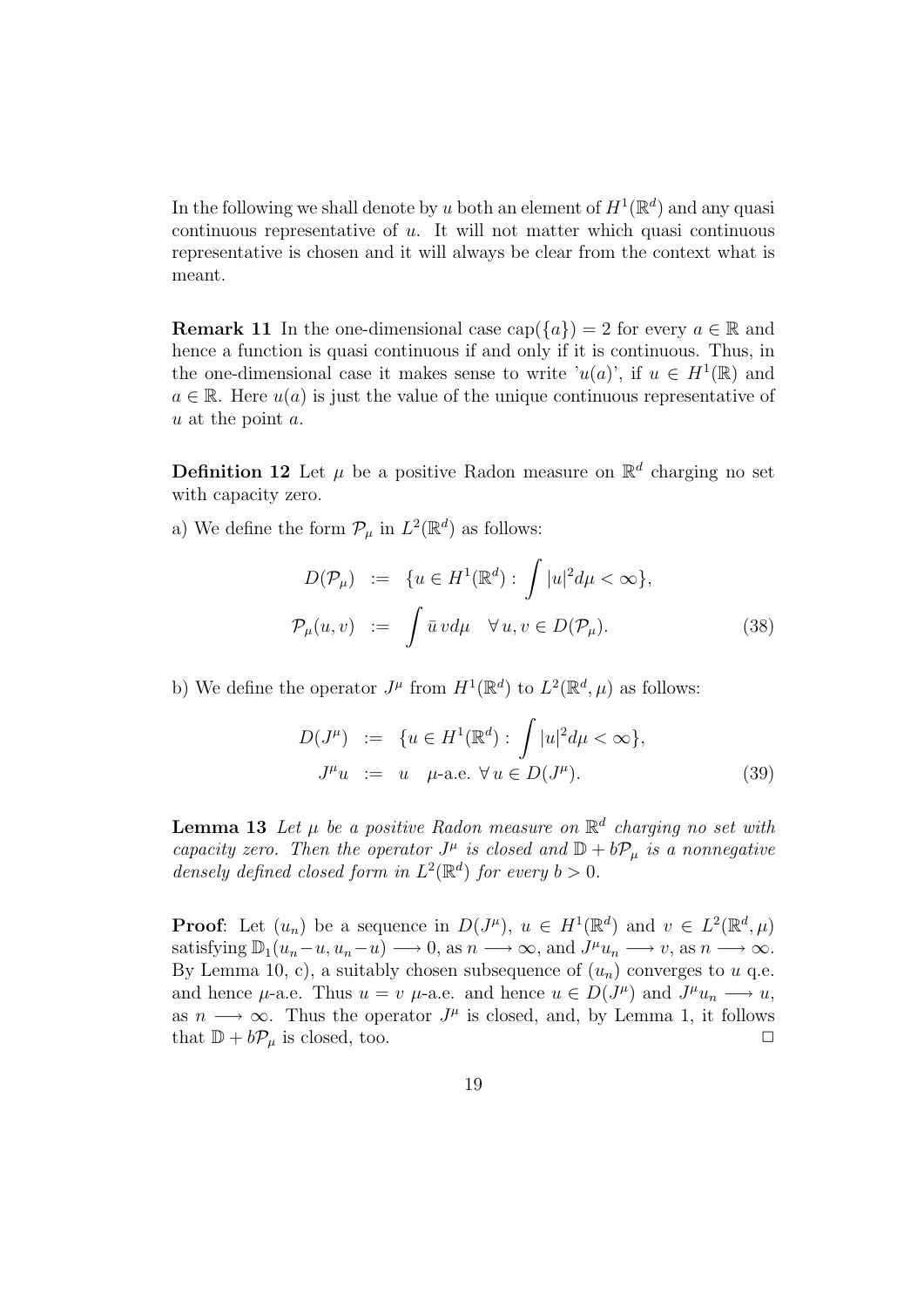**Definition 14** Let  $\mu$  be a positive Radon measure on  $\mathbb{R}^d$  charging no set with capacity zero. We denote by  $-\Delta + \mu$  the nonnegative self-adjoint operator in  $L^2(\mathbb{R}^d)$  associated to  $\mathbb{D} + \mathcal{P}_\mu$  and put

$$
(-\Delta + \infty \mu + 1)^{-1} := \lim_{b \to \infty} (-\Delta + b\mu + 1)^{-1}.
$$

In the absolutely continuous case, i.e. if  $d\mu = V dx$  for some function V, we also write  $V$  instead of  $V dx$ .

In a wide variety of applications one is interested in the question about whether the operator  $J^{\mu}$  is compact. There exists a rich literature on this topic. Here we shall only need the following result.

**Lemma 15** Suppose that  $D(J^{\mu}) = H^{1}(\mathbb{R}^{d})$  and

$$
\mu({y \in \mathbb{R}^d : |x - y| < 1}) \longrightarrow 0, \quad |x| \longrightarrow \infty. \tag{40}
$$

Then the operator  $J^{\mu}$  from  $H^{1}(\mathbb{R}^{d})$  to  $L^{2}(\mathbb{R}^{d},\mu)$  is compact.

**Example 16** Let  $(x_n)_{n \in \mathbb{Z}}$  and  $(a_n)_{n \in \mathbb{Z}}$  be families of real numbers satisfying

$$
d := \inf_{n \in \mathbb{Z}} (x_{n+1} - x_n) > 0 \text{ and } a_n > 0 \quad \forall n \in \mathbb{Z}.
$$
 (41)

Let  $\Gamma := \{x_n : n \in \mathbb{Z}\}\$  and  $-\Delta_D^{\Gamma}$  the Laplacian in  $L^2(\mathbb{R})$  with Dirichlet boundary conditions at every point of  $\Gamma$ , i.e let  $-\Delta_D^{\Gamma}$  be the nonnegative selfadjoint operator in  $L^2(\mathbb{R})$  associated to the form  $\mathbb{D}_{\infty}$  in  $L^2(\mathbb{R})$  defined as follows:

$$
D(\mathbb{D}_{\infty}) := \{ u \in H^{1}(\mathbb{R}) : u = 0 \text{ on } \Gamma \},
$$
  

$$
\mathbb{D}_{\infty}(u, v) := \mathbb{D}(u, v) \quad \forall u, v \in D(\mathbb{D}_{\infty}).
$$
 (42)

Then the operators  $-\Delta + b \sum_{n \in \mathbb{Z}} a_n \delta_{x_n}$  converge in the strong resolvent sense to  $-\Delta_D^{\Gamma}$ . Here  $\delta_x$  denotes the Dirac measure with mass at x.

**Proof**:  $-\Delta + b \sum_{n \in \mathbb{Z}} a_n \delta_{x_n}$  is the self-adjoint operator associated to  $\mathbb{D} + b\mathcal{P}_\mu$ with  $\mu := \sum_{n \in \mathbb{Z}} \delta_{x_n}$  and we may replace in formula (8)  $\mathcal{E}$  and  $\mathcal{P}$  by  $\mathbb{D}$  and  $\mathcal{P}_{\mu}$ , respectively. Then the assertion on strong resolvent convergence follows from Kato's monotone convergence theorem, cf.  $(10)$ .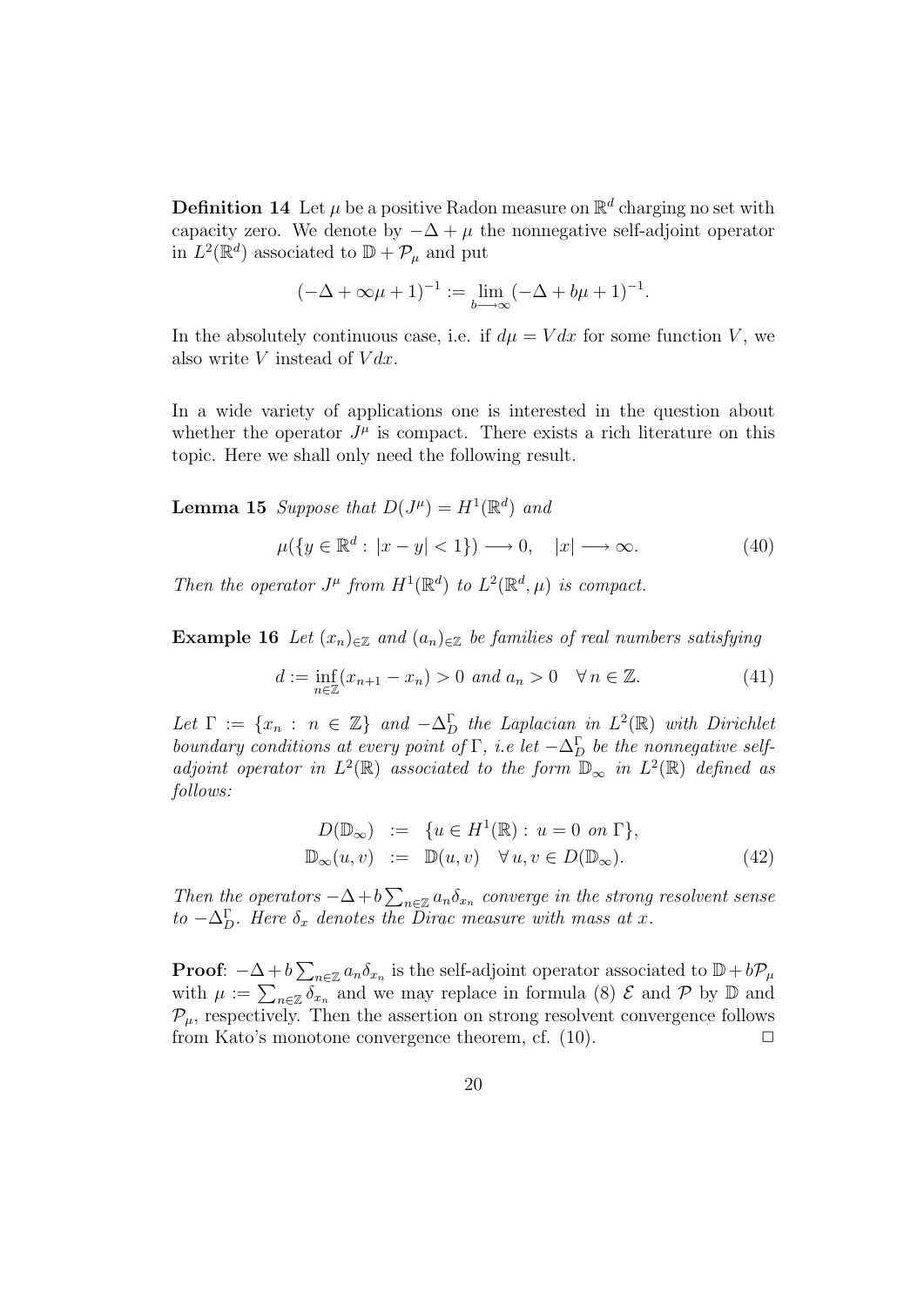Different choices of the weights  $a_n$  in the last example lead to extremely different convergence results. If the  $a_n$  tend to zero, as  $n \longrightarrow \pm \infty$ , then the operators  $-\Delta + b \sum_{n \in \mathbb{Z}} \delta_{x_n}$  do not converge in the norm resolvent sense, cf. the next example. On the other hand, if  $\inf_{n\in\mathbb{Z}} a_n > 0$ , then these operators converge in the norm resolvent with maximal rate of convergence, i.e. as fast as  $O(1/b)$ , cf. Example 40 below.

#### Example 17 (Continuation of Example 16)

We choose  $(x_n)_{n\in\mathbb{Z}}$ ,  $(a_n)_{n\in\mathbb{Z}}$ ,  $d$ ,  $\Gamma$ ,  $-\Delta_D^{\Gamma}$  and  $\mu$  as in the previous example. Assume, in addition, that

$$
\lim_{|n| \to \infty} a_n = 0 \text{ and } D := \sup_{n \in \mathbb{Z}} (x_{n+1} - x_n) < \infty. \tag{43}
$$

Then the operators  $-\Delta + b \sum_{n \in \mathbb{Z}} a_n \delta_{x_n}$  do not converge in the norm resolvent sense

**Proof** The hypothesis (43) implies that  $\mathcal{P}_{\mu}$  is an infinitesimal small form perturbation of  $\mathbb{D}$  (cf. [5]) and hence, in particular,  $D(J^{\mu}) = H^{1}(\mathbb{R})$ . In conjunction with Lemma 15 and the hypothesis (41) and (43) this implies that the operator  $J^{\mu}$  is compact. In Lemma 3 we may replace H,  $H_b$ , G and J by  $-\Delta$ ,  $-\Delta + b \sum_{n \in \mathbb{Z}} a_n \delta_{x_n}$ ,  $(-\Delta + 1)^{-1}$  and  $J^{\mu}$ , respectively. Then the resolvent formula  $(12)$  yields that  $(-\Delta + 1)^{-1} - (-\Delta + b \sum_{n \in \mathbb{Z}} a_n \delta_{x_n} + 1)^{-1}$ is compact, too. By Weyl's essential spectrum theorem, this implies that

$$
\sigma_{ess}((-\Delta + b\sum_{n\in\mathbb{Z}} a_n \delta_{x_n} + 1)^{-1}) = \sigma_{ess}((-\Delta + 1)^{-1}) = [0, 1].
$$
 (44)

Moreover

$$
-\Delta_D^{\Gamma} \ge \frac{\pi^2}{D^2}
$$

and hence

$$
\sup(\sigma((-\Delta_D^{\Gamma} + 1)^{-1}))) \le \frac{1}{1 + \pi^2/D^2}.\tag{45}
$$

If the operators  $-\Delta + b \sum_{n \in \mathbb{Z}} a_n \delta_{x_n}$  would converge in the norm resolvent sense to the Dirichlet Laplacian  $-\Delta_D^{\Gamma}$ , then, by (44), we would have  $\sigma(-\Delta_D^{\Gamma}+1)^{-1}$   $\supset$  [0, 1], which contradicts (45). Thus the operators  $-\Delta + b \sum_{n \in \mathbb{Z}} a_n \delta_{x_n}$  do not converge in the norm resolvent sense.  $\Box$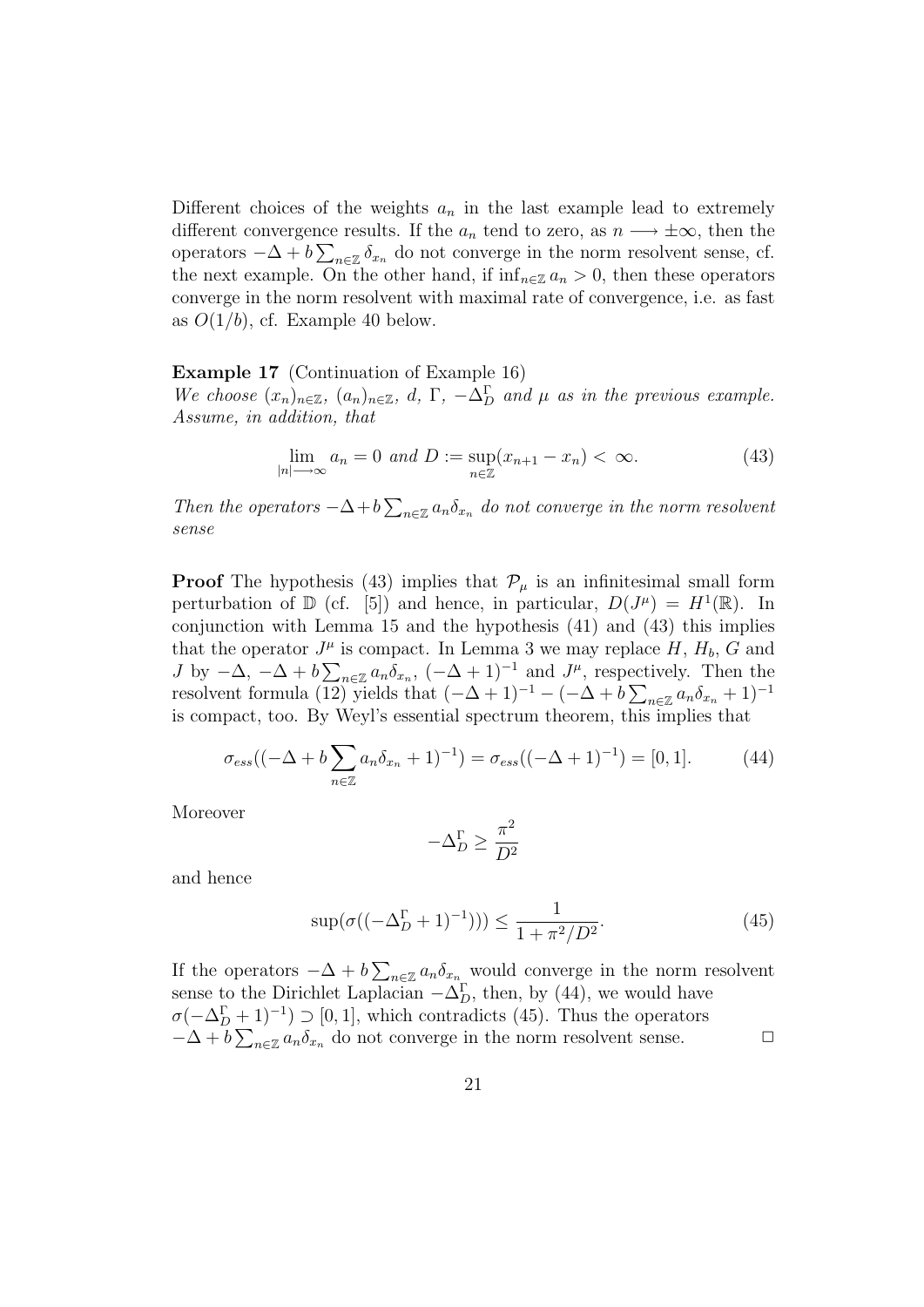In Example 17 the operators  $(-\Delta + b\mu + 1)^{-1}$  do not converge locally uniformly. In this example  $\mu$  is a so called  $\delta$ -potential and, in particular, singular. In the regular case we can also have absence of convergence w.r.t. the operator norm, as it is shown by the next example. That the operators  $(-\Delta + bV + 1)^{-1}$  in the next example do not converge locally uniformly can be shown by mimicking the proof in Example 17.

**Example 18** Let  $(a_n)_{n\in\mathbb{Z}}$  and  $(b_n)_{n\in\mathbb{Z}}$  be families of real numbers with the following properties:

$$
a_n < b_n < a_{n+1} \quad \forall \, n \in \mathbb{Z}, \quad D := \sup_{n \in \mathbb{Z}} (a_{n+1} - b_n) < \infty,
$$
\n
$$
d := \inf_{n \in \mathbb{Z}} (a_{n+1} - b_n) > 0, \quad \lim_{|n| \to \infty} (b_n - a_n) = 0. \tag{46}
$$

Let  $V := \sum_{n \in \mathbb{Z}} 1_{[a_n, b_n]}$ . Then the operators  $(-\Delta + bV + 1)^{-1}$  converge strongly, as b tends to infinity, but do not converge locally uniformly.

## 2.5 Convergence within a Schatten class

Let  $p \in [1,\infty)$ . Let  $\mathcal{H}_i$  be Hilbert spaces with scalar products  $(\cdot,\cdot)_i$ ,  $i =$  $0, 1, 2, \ldots$  Let C be a compact operator from  $\mathcal{H}_1$  to  $\mathcal{H}_2$ . Then  $\mathcal{H}_2$  has an orthonormal basis  $\{e_i\}_{i\in I}$  such that, with  $|C| := \sqrt{CC^*}$ ,

$$
|C|e_i = \lambda_i e_i \quad \forall i \in I
$$

for some suitably chosen family  $(\lambda_i)_{i\in I}$  in  $[0,\infty)$  which is unique up to permutations. One puts

$$
\parallel C \parallel_{S_p} := (\sum_{i \in I} \lambda_i^p)^{1/p}.
$$

 $S_p(\mathcal{H}_1, \mathcal{H}_2)$  (short  $S_p$ ) denotes the set of compact operators from  $\mathcal{H}_1$  to  $\mathcal{H}_2$ such that  $|| C ||_{S_n} < \infty$  and is called the Schatten-von-Neumann class of order p.  $S_p$  is a linear space and  $\|\cdot\|_{S_p}$  a norm on it. If  $C : \mathcal{H}_1 \longrightarrow \mathcal{H}_2$  belongs to the class  $S_p(\mathcal{H}_1, \mathcal{H}_2)$  and  $A: \mathcal{H}_0 \longrightarrow \mathcal{H}_1$  and  $B: \mathcal{H}_2 \longrightarrow \mathcal{H}_3$  are linear and bounded, then  $CA \in S_p(\mathcal{H}_0, \mathcal{H}_2)$  and  $BC \in S_p(\mathcal{H}_1, \mathcal{H}_3)$  and

$$
\| CA \|_{S_p} \le \| C \|_{S_p} \| A \|, \| BC \|_{S_p} \le \| C \|_{S_p} \| B \|.
$$
 (47)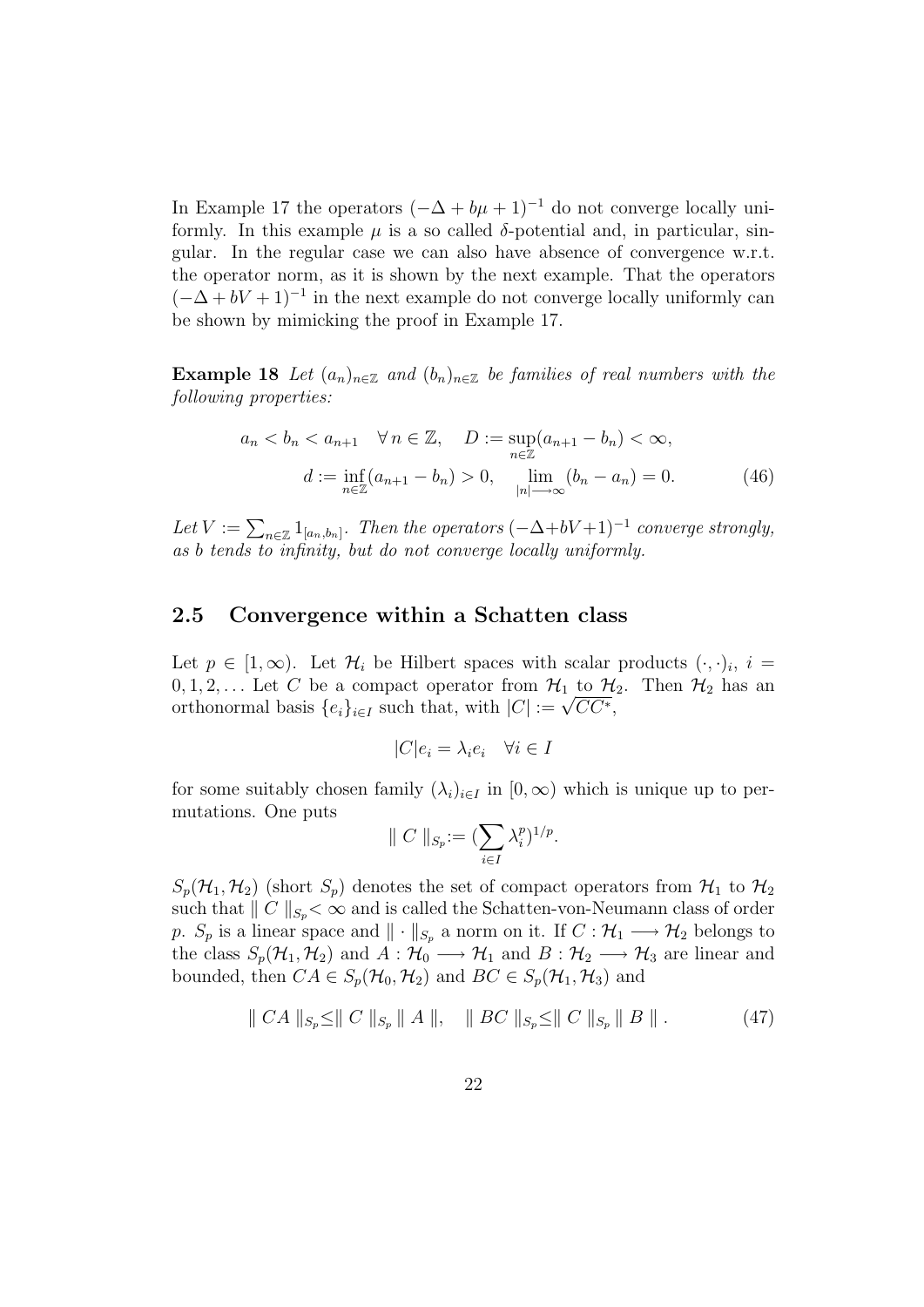Moreover

$$
\| C \|_{S_p} = \| C^* \|_{S_p} = \| |C| \|_{S_p}
$$
\n(48)

for every compact operator C.

Let  $B: \mathcal{H}_1 \longrightarrow \mathcal{H}_2$  be linear and bounded,  $Q_1$  an orthogonal projection in  $\mathcal{H}_1$  and  $Q_2$  an orthogonal projection in  $\mathcal{H}_2$  such that the dimension N of the range of  $Q_2$  is finite. Then  $|Q_2BQ_1|^2 = Q_2BQ_1B^*Q_2$  and hence  $|Q_2BQ_1|$  is compact and

$$
\| |Q_2 B Q_1| \|_{S_p} = \| |Q_2 B Q_1| \upharpoonright \text{ran}(Q_2) \|_{S_p} . \tag{49}
$$

Since  $|Q_2BQ_1|$   $\restriction$  ran $(Q_2)$  belongs to the finite dimensional space of all linear mappings from  $ran(Q_2)$  into itself and all norms on a finite dimensional space are equivalent, there exists a finite constant  $c$ , depending only on  $p$  and  $N$ such that

$$
\| |Q_2 B Q_1| \upharpoonright \text{ran}(Q_2) \|_{S_p} \le c \| |Q_2 B Q_1| \upharpoonright \text{ran}(Q_2) \| \le c \| B \|.
$$
 (50)

By  $(48) - (50)$ ,

$$
\parallel Q_2 B Q_1 \parallel_{S_p} \leq c \parallel B \parallel \tag{51}
$$

for some finite constant c, depending only on p and  $N < \infty$ , provided the range of  $Q_1$  or the range of  $Q_2$  is N-dimensional.

If A is a nonnegative bounded self-adjoint operator and dominated by the compact self-adjoint operator B, then A and  $B - A$  are also compact and it follows easily from the min-max-principle for compact operators, that

$$
|| A ||_{S_p} \le || B ||_{S_p}
$$
 and  $|| B - A ||_{S_p} \le || B ||_{S_p}$ . (52)

In the proof of Theorem 6 we have used that strong convergence of nonnegative self-adjoint operators dominated by a compact self-adjoint operator implies operator norm convergence. Similarly, strong convergence of nonnegative self-adjoint operators dominated by a self-adjoint operator in  $S_p$  implies convergence in  $S_p$ :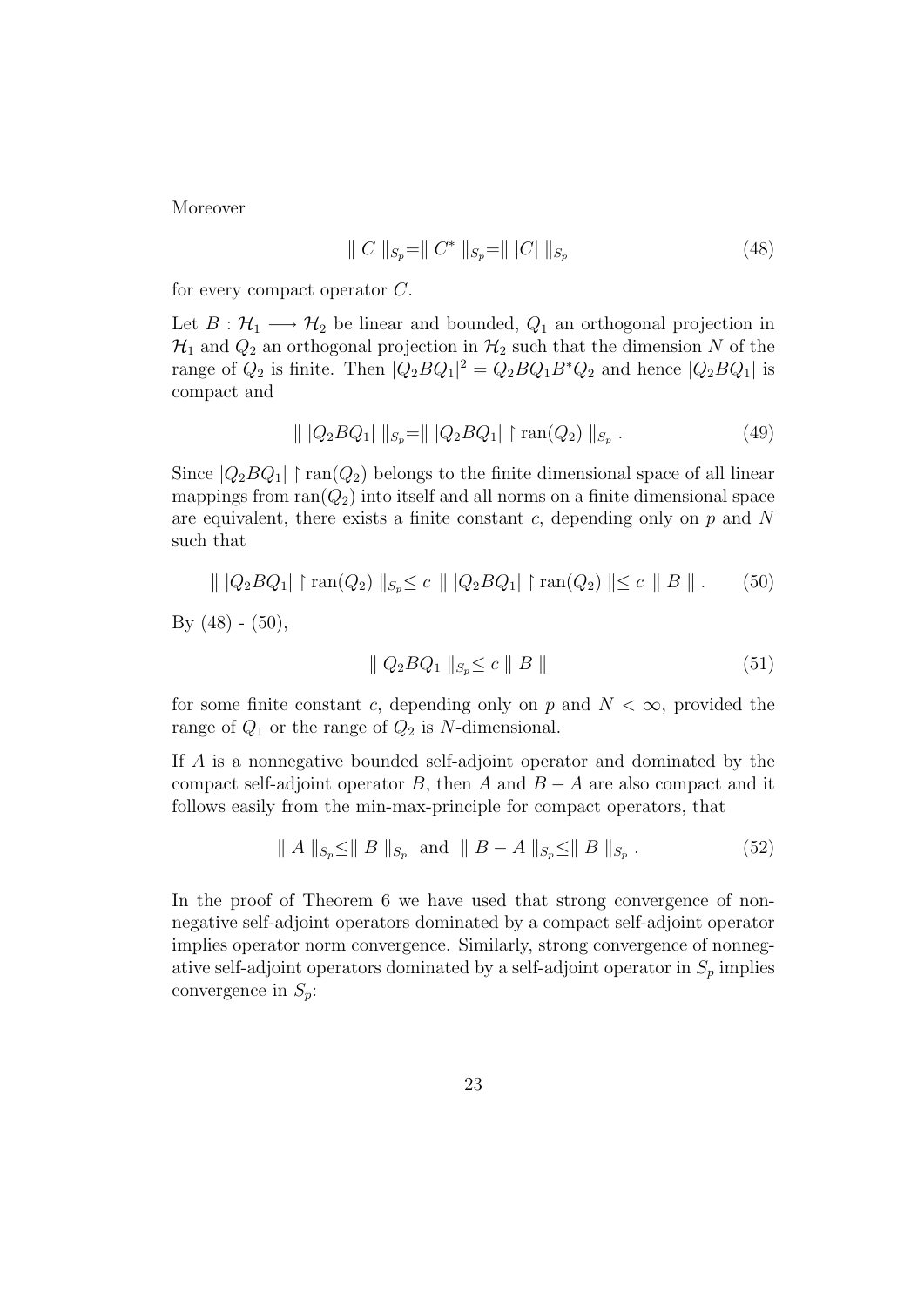**Lemma 19** Let  $\{A_n\}_{n\in\mathbb{N}}$  be a sequence of nonnegative bounded self-adjoint operators in the Hilbert space  $H$  dominated by the nonnegative bounded selfadjoint operator A. Let  $1 \leq p < \infty$ . If  $A \in S_p$  and  $\lim_{n \to \infty} ||Au - A_nu|| = 0$ for every  $u \in \mathcal{H}$ , then

$$
\lim_{n \to \infty} \| A - A_n \|_{S_p} = 0. \tag{53}
$$

**Proof:** By Lemma 5,  $\lim_{n\to\infty} || A_n - A || = 0$ .

A admits the representation

$$
A = \sum_{i \in I} \lambda_i (e_i, \cdot) e_i
$$

for some orthonormal system  $(e_i)_{i\in I}$  and some family  $(\lambda_i)_{i\in I}$  of nonnegative real numbers satisfying

$$
\sum_{i\in I}\lambda_i^p=\parallel A\parallel_{S_p}^p.
$$

Let  $\varepsilon > 0$ . We choose a finite subset  $I_0$  of I such that

$$
\sum_{i\in I\backslash I_0}\lambda_i^p\leq \varepsilon^p
$$

and denote by Q the orthogonal projection onto the orthogonal complement of the finite dimensional space spanned by  $\{e_i : i \in I_0\}.$ 

$$
QAQ = \sum_{i \in I \setminus I_0} \lambda_i (e_i, \cdot) e_i
$$

and, in particular,

$$
\| \ QAQ \|_{S_p}^p = \sum_{i \in I \setminus I_0} \lambda_i^p \le \varepsilon^p.
$$

Since  $Q(A - A_n)Q$  is dominated by  $QAQ$ , it follows that

$$
\|Q(A - A_n)Q\|_{S_p} \le \varepsilon \quad \forall n \in \mathbb{N}.\tag{54}
$$

Since the the range of the orthogonal projection  $1 - Q$  is finite dimensional and  $\lim_{n\to\infty}$   $|| A - A_n || = 0$ , it follows from (51), that

$$
\lim_{n \to \infty} || (1 - Q)(A - A_n)Q ||_{S_p} = \lim_{n \to \infty} || (1 - Q)(A - A_n)(1 - Q) ||_{S_p}
$$
  
= 
$$
\lim_{n \to \infty} || Q(A - A_n)(1 - Q) ||_{S_p} = 0.
$$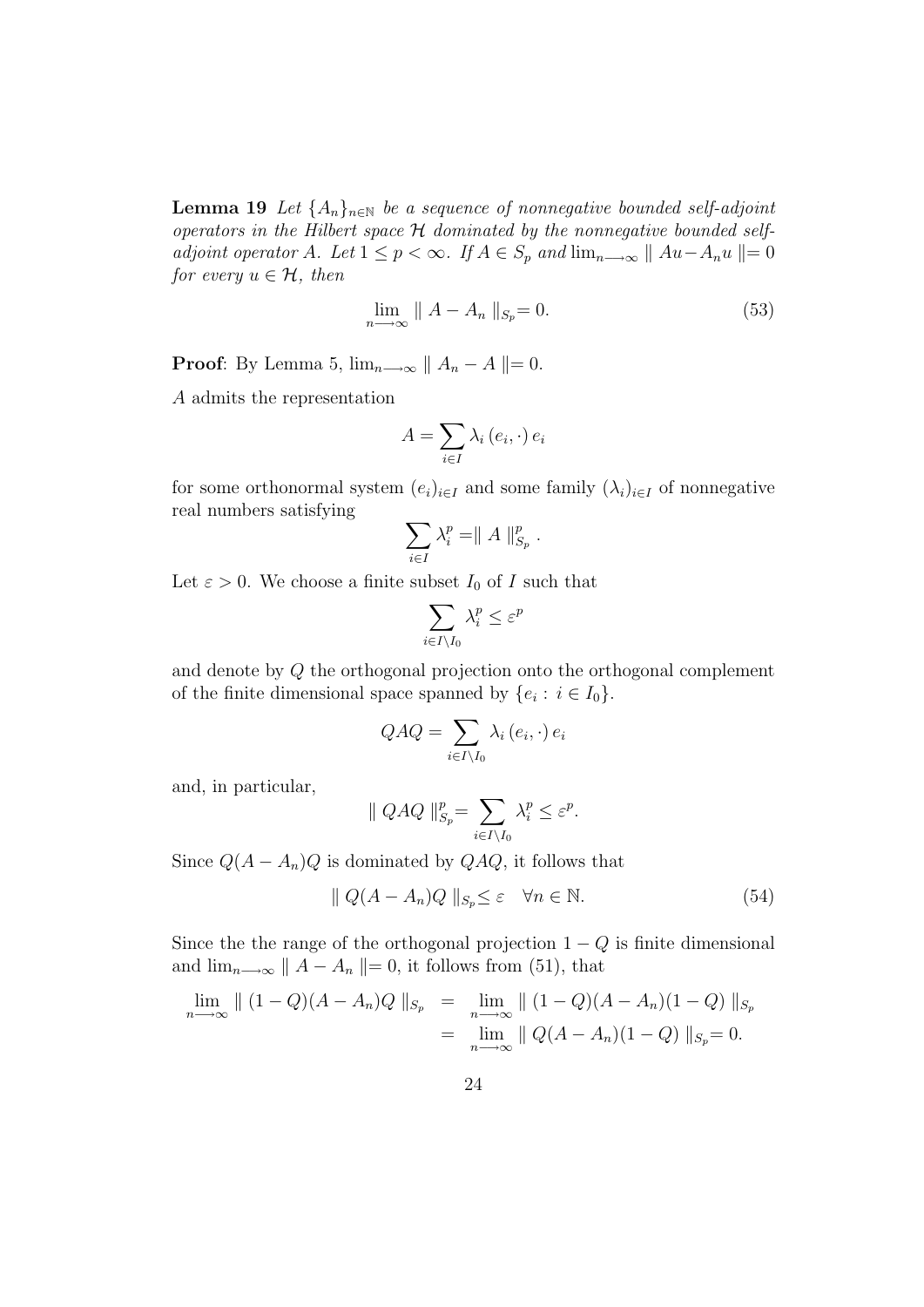Since  $A - A_n = Q(A - A_n)Q + (1 - Q)(A - A_n)Q + Q(A - A_n)(1 - Q) +$  $(1 - Q)(A - A_n)(1 - Q)$ , this implies in conjunction with (54), that

$$
\limsup_{n\longrightarrow\infty}\|A-A_n\|_{S_p}\leq\varepsilon,
$$

and the lemma is proven.  $\Box$ 

Corollary 20 Let  $1 \leq p \leq \infty$ . Let  $D(J) \supset D(H)$  and suppose that the operator  $(H+1)^{-1} - (H_{\infty}+1)^{-1}$  belongs to the Schatten-von-Neumann ideal of order p. Then  $D_b \in S_p(H, H)$  and

$$
\| D_{\infty} - D_b \|_{S_p} \le \| D_{\infty} \|_{S_p} \text{ and } \| D_b \|_{S_p} \le \| D_{\infty} \|_{S_p} \tag{55}
$$

for every  $b \in (0, \infty)$ . Moreover

$$
\lim_{b \to \infty} \| D_{\infty} - D_b \|_{S_p} = 0. \tag{56}
$$

**Proof:**  $\lim_{b\to\infty}$   $||D_{\infty}u - D_{b}u|| = 0$  for all  $u \in \mathcal{H}$ . Hence (56) follows from Lemma 19.

By (15) in conjunction with (19),  $D_b$  is a nonnegative bounded self-adjoint operator dominated by the self-adjoint operator  $D_{\infty}$ . Hence (55) follows from (52).  $(52).$ 

The following corollary gives a sufficient condition in order that the operator  $D_{\infty} = (H + 1)^{-1} - (H_{\infty} + 1)^{-1}$  belongs to a Schatten-von-Neumann ideal of finite order and gives an upper bound for the corresponding Neumann-von-Schatten norm.

Corollary 21 Let  $D(J) \supset D(H)$  and  $L(H, P) < \infty$ . a) Let  $1 \leq p \leq \infty$ . If  $JG \in S_p(H, \mathcal{H}_{aux})$ , then  $D_b \in S_p(H, \mathcal{H})$  and

$$
\parallel D_{\infty} \parallel_{S_p} \leq \sqrt{L(H, P)} \parallel JG \parallel_{S_p} . \tag{57}
$$

b) Let  $u \in (3/2,\infty)$ . If  $JJ^*$  is bounded and  $JG^u$  belongs to the Hilbert-Schmidt class  $S_2(\mathcal{H}, \mathcal{H}_{aux})$ , then

$$
\| D_{\infty} \|_{S_{4u-2}} \leq \sqrt{L(H, P)} \left( \| J J^* \|^{2u-2} \| J G^u \|_{S_2}^2 \right)^{\frac{1}{4u-2}}.
$$
 (58)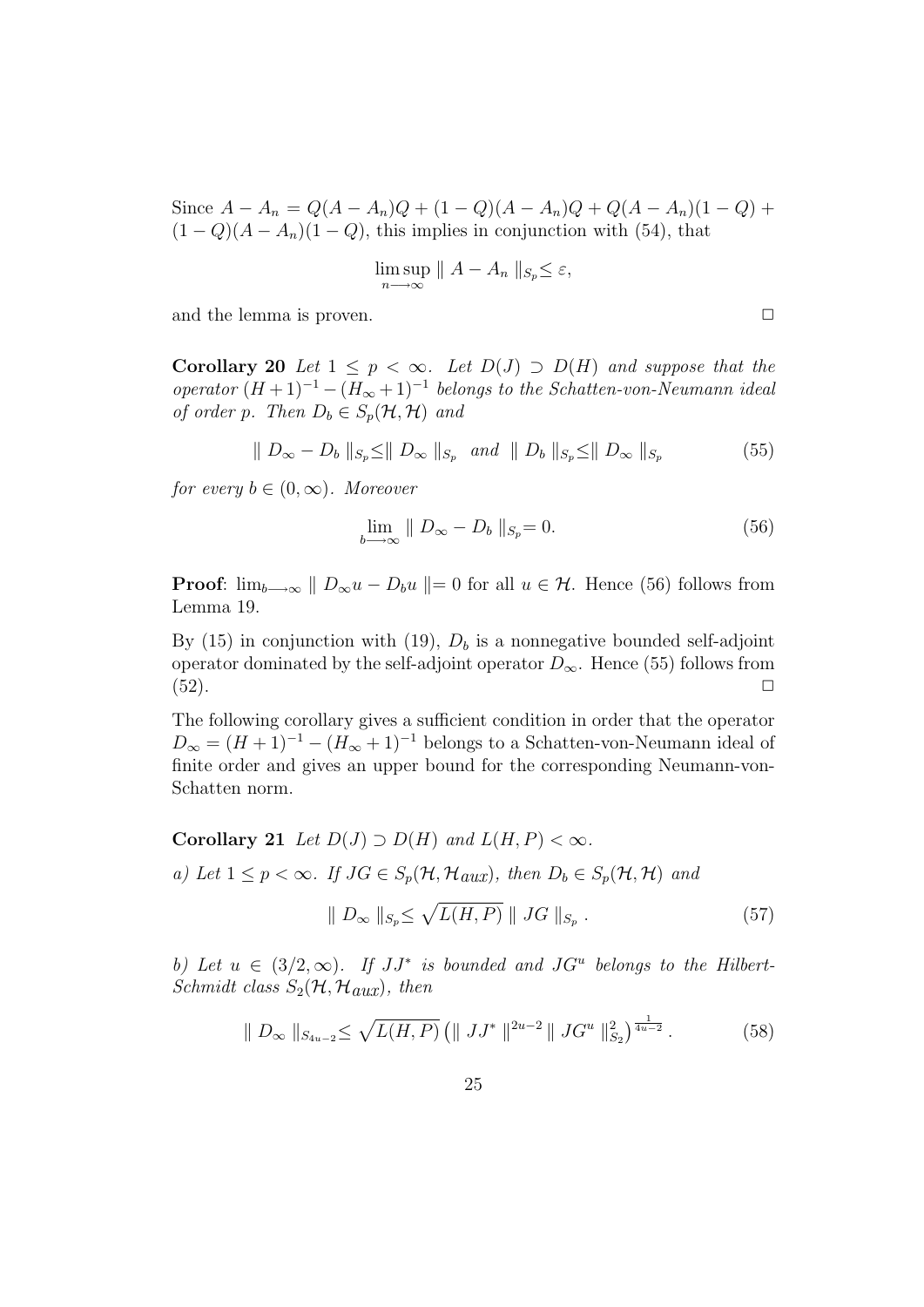**Proof:** By Theorem 7 and since  $L(H, P) < \infty$ , we have that ran( $JG$ )  $\subset D(\check{H})$ ,  $\parallel \check{H}JG \parallel = \sqrt{L(H, P)}$  and  $\lim_{b \to \infty} \parallel D_{\infty} - D_b \parallel = 0$ . By Lemma 4 b), this implies that

$$
D_{\infty} = (JG)^{*} \check{H} JG,
$$

hence (57) follows from (47) in conjunction with (48).

Suppose, in addition, that  $JJ^*$  is bounded. For all  $h \in \mathcal{H}_{aux}$  and  $f \in D(\mathcal{E})$ 

$$
(f, (JG)^*h) = (JGf, h)_{aux} = \mathcal{E}_1(Gf, J^*h) = (f, J^*h).
$$

Thus  $J^*h = (JG)^*h$  for all  $h \in \mathcal{H}_{aux}$ . Thus  $JJ^* = JG^{1/2}(JG^{1/2})^*$  and hence

$$
\parallel JJ^* \parallel = \parallel J G^{1/2} \parallel^2.
$$

In conjunction with the hypothesis  $JG^u \in S_2$  this implies, by [6, Lemma 2], that

$$
\| \hspace{.1cm} JG \hspace{.1cm} \|_{S_{4u-2}}^{4u-2} \leq \| \hspace{.1cm} JJ^* \hspace{.1cm} \|^{2u-2} \hspace{.1cm} \| \hspace{.1cm} JJ^* \hspace{.1cm} \|_{S_2}^2,
$$

hence (58) follows now from (57).  $\square$ 

## 2.6 Compact perturbations

#### 2.6.1 Expansions

We get stronger assertions provided the operator  $J$  is compact. Let us assume that J is a compact operator from  $(D(\mathcal{E}), \mathcal{E}_1)$  into  $\mathcal{H}_{aux}$ , the domain of J equals  $D(\mathcal{E})$  and the range of J is dense in  $\mathcal{H}_{aux}$ .

Since  $J: D(\mathcal{E}) \longrightarrow \mathcal{H}_{aux}$  is compact and  $G^{1/2}$  is a unitary mapping from the Hilbert space H onto the Hilbert space  $(D(\mathcal{E}), \mathcal{E}_1)$ , the operator

 $JG^{1/2}: \mathcal{H} \longrightarrow \mathcal{H}_{aux}$  is also compact and there exist a family  $(\lambda_k)_{k\in I}$  in  $(0,\infty)$ , an orthonormal system  $(e_k)_{k\in I}$  in H and an orthonormal system  $(g_k)_{k\in I}$  in  $\mathcal{H}_{aux}$  with the following properties:

(i) I has only finitely many elements or  $I = \mathbb{N}$  and

$$
\lambda_k \longrightarrow 0, \quad k \longrightarrow \infty.
$$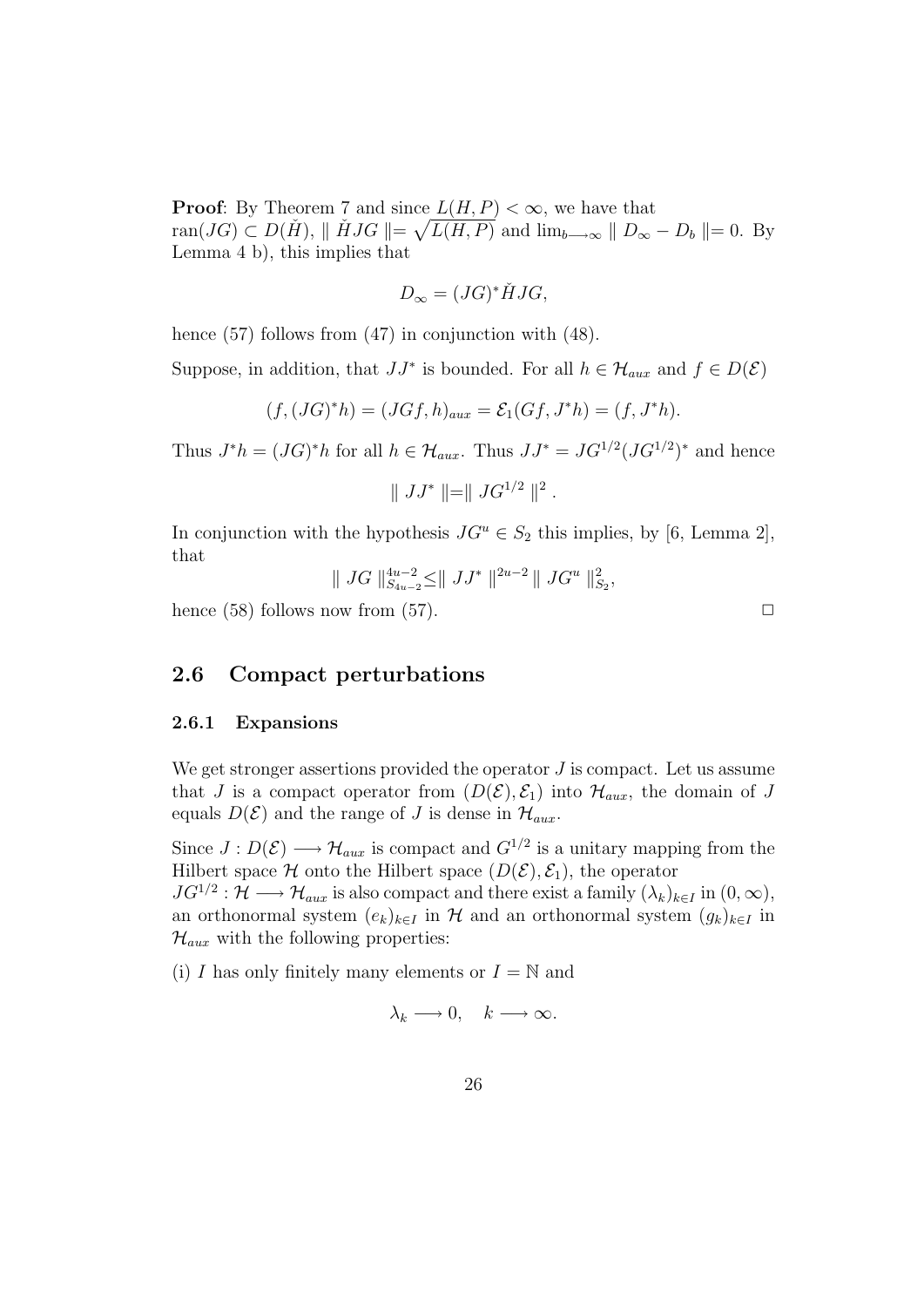(ii)

$$
J G^{1/2} f = \sum_{k \in I} \lambda_k(e_k, f) g_k \quad \forall f \in \mathcal{H}.
$$
 (59)

It follows that

$$
(JG^{1/2})^*h = \sum_{k \in I} \lambda_k (g_k, h)_{aux} e_k \quad \forall h \in \mathcal{H}_{aux}, \tag{60}
$$

and, in particular,

$$
(JG^{1/2})^*g_k = \lambda_k e_k \quad \forall \, k \in I. \tag{61}
$$

By  $(59)$  and  $(60)$ ,

$$
JG^{1/2}(JG^{1/2})^*h = \sum_{k \in I} \lambda_k^2 (g_k, h)_{aux} g_k \quad \forall \, h \in \mathcal{H}_{aux}.
$$
 (62)

In particular,

$$
JG^{1/2}(JG^{1/2})^*g_k = \lambda_k^2 g_k \quad \forall \, k \in \mathbb{N}.\tag{63}
$$

 $\ker((JG^{1/2})^*) = (\tan(JG^{1/2}))^{\perp} = \{0\},\$  since  $\text{ran}(J)$  is dense in  $\mathcal{H}_{aux}$ . Thus the compact operator  $JG^{1/2}(JG^{1/2})^*$  in  $\mathcal{H}_{aux}$  is invertible. Therefore (62) implies that  $(\lambda_k^2)_{k \in I}$  is the family of eigenvalues of  $J G^{1/2} (J G^{1/2})^*$  counted repeatedly according to their multiplicity, for every  $k \in I$  the vector  $g_k$  is an eigenvector of  $JG^{1/2}(JG^{1/2})^*$  corresponding to the eigenvalue  $\lambda_k^2$  and  $(g_k)_{k\in I}$ is an orthonormal basis of  $\mathcal{H}_{aux}$ . (62) implies now that

$$
\{1/b + J G^{1/2} (J G^{1/2})^* \}^{-1} h = \sum_{k \in I} \frac{1}{\lambda_k^2 + 1/b} (g_k, h)_{aux} g_k \quad \forall \, h \in \mathcal{H}_{aux}.
$$
 (64)

By (12), (59), (60) and (64)

$$
D_b f := ((H+1)^{-1} - (H_b+1)^{-1})f = G^{1/2} \sum_{k \in I} \frac{\lambda_k^2}{\lambda_k^2 + 1/b} (e_k, G^{1/2} f) e_k \quad \forall f \in \mathcal{H}.
$$

Since  $G^{1/2}$  is self-adjoint and bounded it follows that

$$
D_b f = \sum_{k \in I} \frac{\lambda_k^2}{\lambda_k^2 + 1/b} (G^{1/2} e_k, f) G^{1/2} e_k
$$
  

$$
= \sum_{k \in I} \frac{\lambda_k^2}{\lambda_k^2 + 1/b} \mathcal{E}_1 (G^{1/2} e_k, Gf) G^{1/2} e_k \quad \forall f \in \mathcal{H}.
$$
 (65)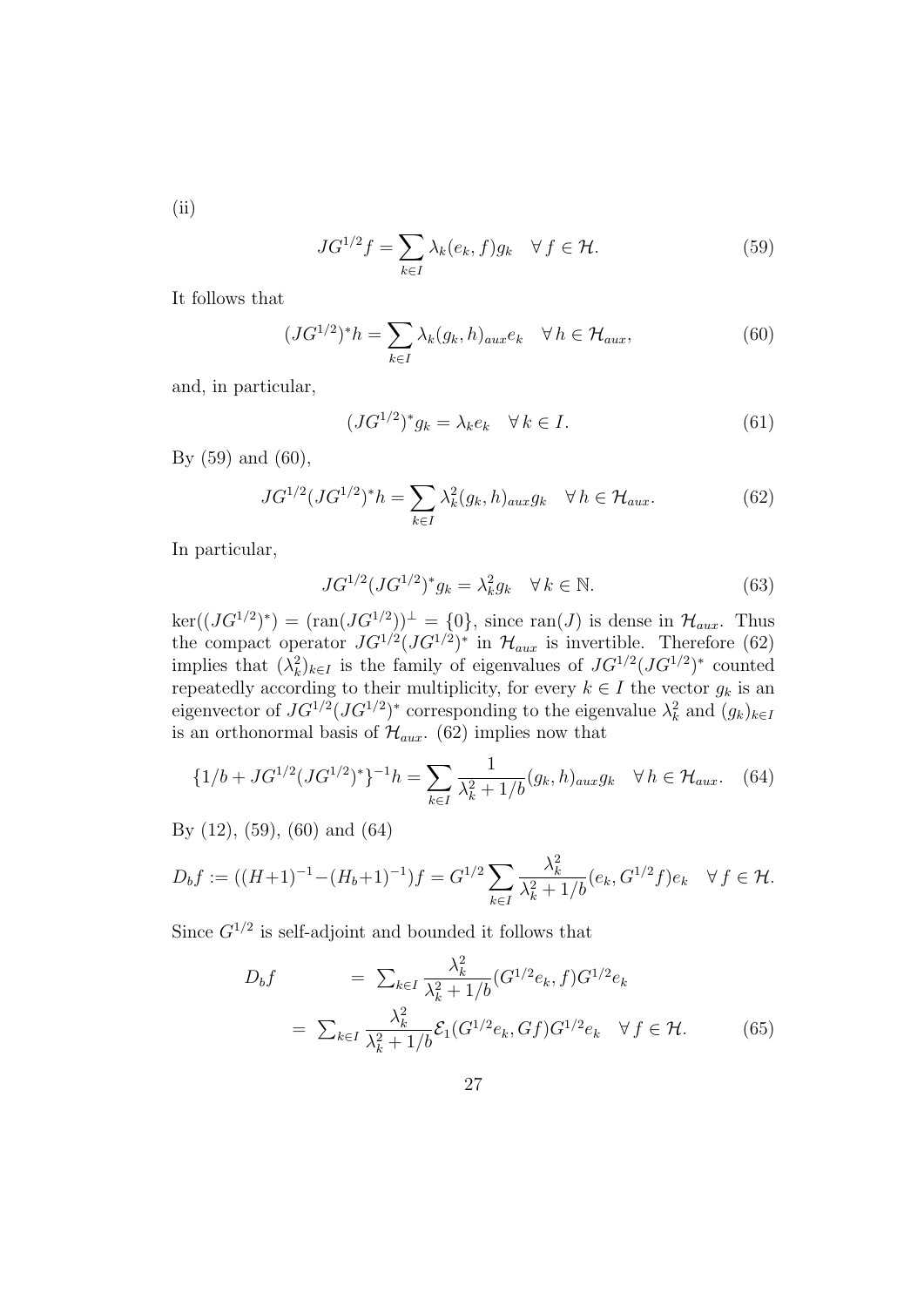$(G^{1/2}e_k)_{k\in I}$  is an orthonormal system in  $(D(\mathcal{E}), \mathcal{E}_1)$  since  $(e_k)_{k\in I}$  is an orthonormal system in H and the operator  $G^{1/2}$  from H into  $(D(\mathcal{E}), \mathcal{E}_1)$  is unitary. Thus the series  $\sum_{k\in I} \mathcal{E}_1(G^{1/2}e_k, Gf)G^{1/2}e_k$  converges in  $(D(\mathcal{E}), \mathcal{E}_1)$ (and therefore also in  $\mathcal{H}$ ),

$$
\sum_{k\in I} |\mathcal{E}_1(G^{1/2}e_k, Gf)|^2 \le \mathcal{E}_1(Gf, Gf) < \infty
$$

and

$$
\mathcal{E}_1(\sum_{k \in I} \mathcal{E}_1(G^{1/2}e_k, Gf)G^{1/2}e_k - D_bf, \sum_{k \in I} \mathcal{E}_1(G^{1/2}e_k, Gf)G^{1/2}e_k - D_bf)
$$
  
=  $\sum_{k \in I} \left| \frac{1}{1 + b\lambda_k^2} \right|^2 |\mathcal{E}_1(G^{1/2}e_k, Gf)|^2 \longrightarrow 0, \quad b \longrightarrow \infty,$  (66)

for every  $f \in \mathcal{H}$ . Since convergence in  $(D(\mathcal{E}), \mathcal{E}_1)$  implies convergence in  $\mathcal{H}$ and the operators  $D_b$  strongly converge in  $H$  to  $D_{\infty}$ , (66) implies that

$$
D_{\infty}f = \sum_{k \in I} \mathcal{E}_1(G^{1/2}e_k, Gf)G^{1/2}e_k = \sum_{k \in I} (G^{1/2}e_k, f)G^{1/2}e_k \quad \forall f \in \mathcal{H}.
$$
 (67)

Thus we have proved the following theorem.

**Theorem 22** Suppose that  $D(J) = D(\mathcal{E})$  and J is compact. Then, with  $(\lambda_k)_{k \in I}$  and  $(e_k)_{k \in I}$  as in the representation (59) of  $J G^{1/2}$ ,

$$
((H+1)^{-1} - (H_b+1)^{-1})f = \sum_{k \in I} \frac{\lambda_k^2}{\lambda_k^2 + 1/b} \left( G^{1/2} e_k, f \right) G^{1/2} e_k \quad \forall f \in \mathcal{H}, (68)
$$

$$
((H+1)^{-1} - (H_{\infty}+1)^{-1})f = \sum_{k \in I} (G^{1/2}e_k, f) G^{1/2}e_k \quad \forall f \in \mathcal{H}, \qquad (69)
$$

$$
\| (H_b + 1)^{-1} - (H_\infty + 1)^{-1} \| = \sup_{\|f\| = 1} \sum_{k \in I} \frac{1}{1 + b\lambda_k^2} |(G^{1/2}e_k, f)|^2. \tag{70}
$$

In the sections 2.3 and 2.5 the operator  $\check{H} = (JJ^*)^{-1}$  has played an important role, but did neither occur in the discussion of Schrödinger operators nor in this section. Actually  $H$  is useful in these contexts, too. To begin with let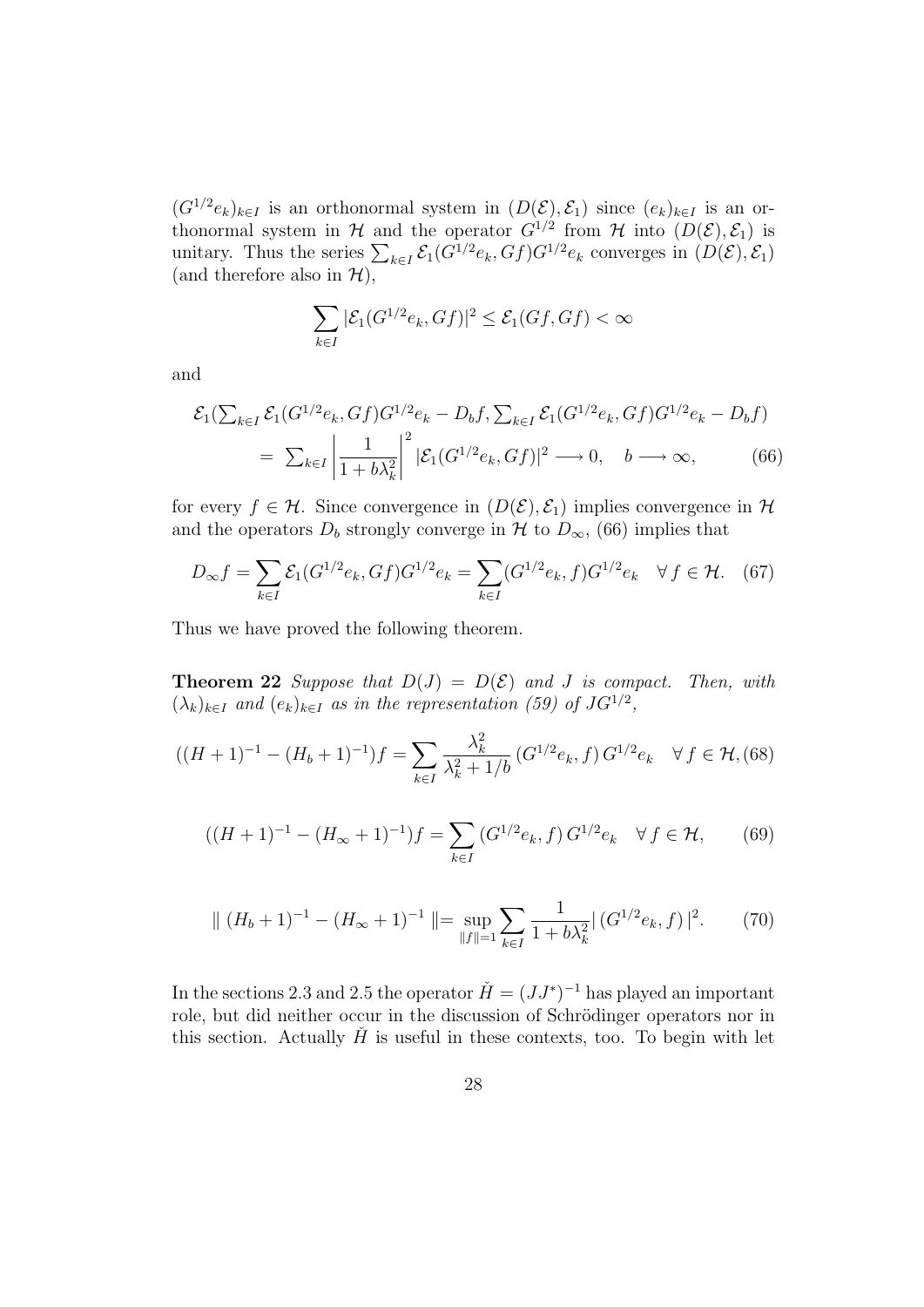us mention that we can express the singular values  $\lambda_k$  with the aid of H. By (13),  $JJ^* = J(JG)^* = JG^{1/2}(JG^{1/2})^*$ . Thus the orthonormal basis  $(g_k)_{k \in I}$ of  $\mathcal{H}_{aux}$  is contained in the domain of  $\tilde{H}$  and

$$
\check{H}g_k = \frac{1}{\lambda_k^2} g_k \quad \forall \, k \in I. \tag{71}
$$

In addition, we have, by (61), that

$$
(JG)^* g_k = G^{1/2} (JG^{1/2})^* g_k = \lambda_k G^{1/2} e_k \quad \forall \, k \in I. \tag{72}
$$

In many applications one can use this formula in order to describe the vectors  $e_k$  with the aid of the eigenvectors  $g_k$  of H. We demonstrate this in a simple case.

Let  $\mathcal{E} = \mathbb{D}$  be the classical Dirichlet form in  $L^2(\mathbb{R})$  and  $\mu$  a positive Radon measure on R such that  $\text{supp}(\mu) = [0,1]$ .  $G := (-\Delta+1)^{-1} : L^2(\mathbb{R}) \longrightarrow L^2(\mathbb{R})$ is an integral operator with kernel  $g(x - y)$ , where  $g(x) := \frac{1}{2} \exp(-|x|)$  for all  $x \in \mathbb{R}$ . Since the function  $\int g(\cdot - y)f(y)dy$  is continuous for every  $f \in L^2(\mathbb{R})$ , the mapping  $J^{\mu}G : L^2(\mathbb{R}) \longrightarrow L^2(\mathbb{R}, \mu)$  is also an integral operator with the same kernel  $g(x - y)$ . Thus  $(J^{\mu}G)^* : L^2(\mathbb{R}, \mu) \longrightarrow L^2(\mathbb{R})$ is an integral operator with kernel  $g(y-x) = g(x-y)$ . Since the function  $\int g(\cdot - y)h(y)\mu(dy)$  is continuous for every  $h \in L^2(\mathbb{R}, \mu)$ , we finally get that also  $J^{\mu}(J^{\mu}G)^{*}=J^{\mu}J^{\mu*}:L^{2}(\mathbb{R},\mu)\longrightarrow L^{2}(\mathbb{R},\mu)$  is an integral operator with kernel  $q(x - y)$ .

By Lemma 15,  $J^{\mu}: H^1(\mathbb{R}) \longrightarrow L^2(\mathbb{R}, \mu)$  is compact. Thus we can choose an orthonormal system  $(e_k)_{k\in\mathbb{N}}$  in  $L^2(\mathbb{R})$ , an orthonormal basis  $(g_k)_{k\in\mathbb{N}}$  of  $L^2(\mathbb{R}, \mu)$  and a sequence  $(\lambda_k)_{k \in \mathbb{N}}$  of strictly positive real numbers such that

$$
J^{\mu}G^{1/2} = \sum_{k=1}^{\infty} \lambda_k(e_k, \cdot)g_k.
$$

Of course, the  $\lambda_k$ ,  $e_k$  and  $g_k$  depend on  $\mu$ , but we suppress this dependence in our notation.

Let  $k \in \mathbb{N}$ . The function  $u_k := \int g(\cdot - y)g_k(y)\mu(dy)$  is continuous and square integrable, and, since  $\text{supp}(\mu) = [0, 1]$ , satisfies the differential equation  $-y'' + y = 0$  on  $\mathbb{R} \setminus [0,1]$ . Thus

$$
u_k(x) = \begin{cases} u_k(0)e^x, & x \le 0, \\ u_k(1)e^{1-x}, & x \ge 1. \end{cases}
$$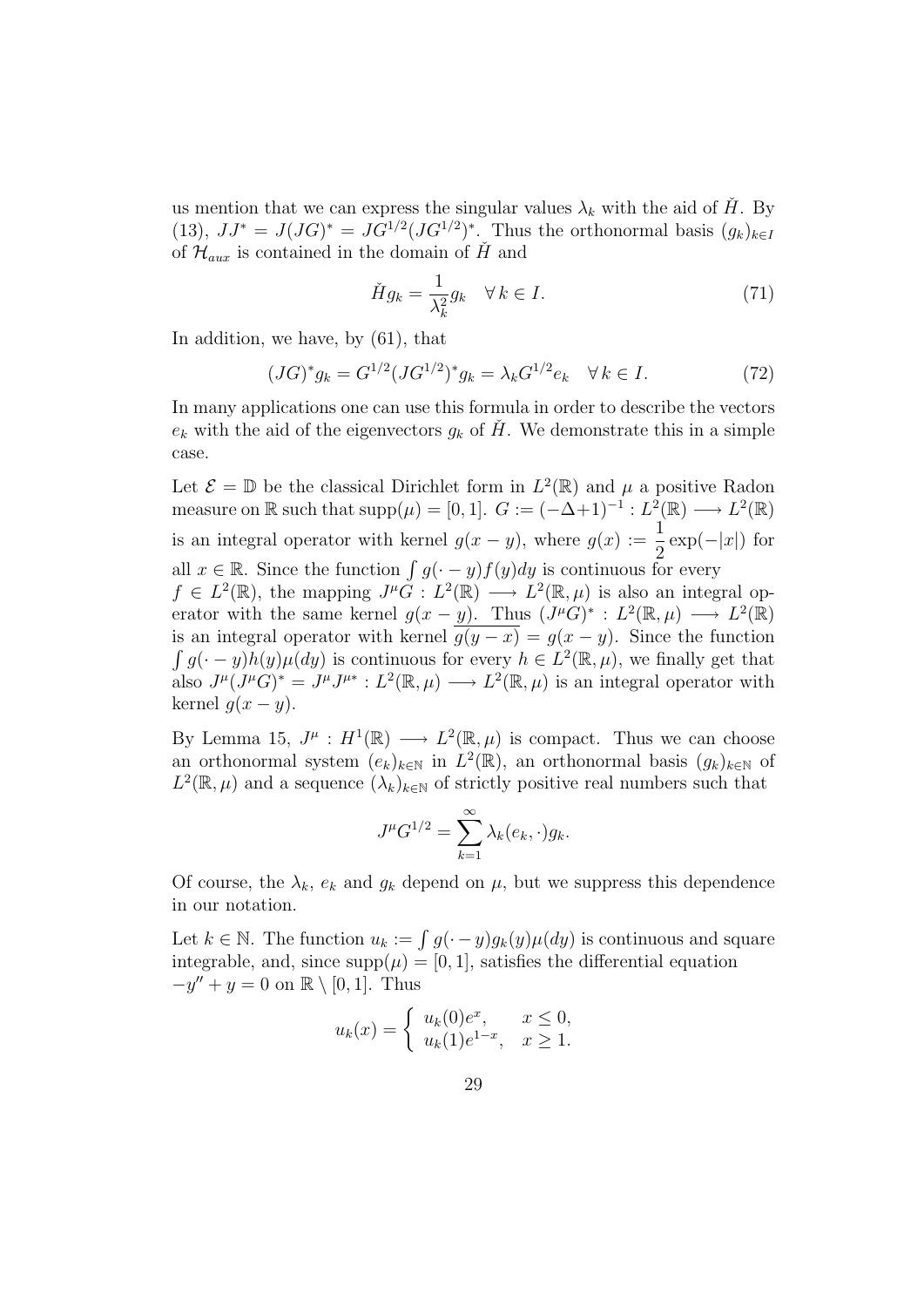Since  $u_k$  is the continuous representative of  $\lambda_k G^{1/2} e_k = (J^{\mu} G)^* g_k$  and  $J^{\mu}(J^{\mu}G)^{*}g_{k} = \lambda_{k}^{2}g_{k}$ , it follows for the continuous representative  $G^{1/2}e_{k}$  of  $G^{1/2}e_k$  that

$$
G^{1/2}e_k(x) = \lambda_k \begin{cases} g_k(0)e^x, & x \le 0, \\ g_k(x), & 0 < x < 1, \\ g_k(1)e^{1-x}, & x \ge 1 \end{cases}
$$
 (73)

By (70) and (73), we can express the distances between the operators  $(-\Delta + b\mu + 1)^{-1}$  and their limit with the aid of the self-adjoint operator  $-\check{\Delta}^{\mu} = (J^{\mu}J^{\mu*})^{-1}$  in  $L^2(\mathbb{R}, \mu)$ . Let  $b \in (0, \infty)$ . Then

$$
\|(-\Delta + b\mu + 1)^{-1} - (-\Delta + \infty\mu + 1)^{-1}\| = \sup_{\|f\|=1} \sum_{k=1}^{\infty} \frac{\alpha_k(f)}{E_k + b}
$$
(74)

where  $-\check{\Delta}^{\mu}g_k = E_k g_k$  for every  $k \in \mathbb{N}$ ,  $(g_k)_{k \in \mathbb{N}}$  is an orthonormal basis of  $L^2(\mathbb{R}, \mu)$  and

$$
\alpha_k(f) := \int_{-\infty}^0 g_k(0)e^x f(x) dx + \int_0^1 g_k(x)f(x) dx
$$

$$
+ \int_1^\infty g_k(1)e^{1-x} f(x) dx|^2. \tag{75}
$$

#### 2.6.2 Schatten classes

We can use Theorem 22 in order to derive estimates for the rate of convergence w.r.t.  $S_p$ -norms.

**Lemma 23** Suppose that  $D(J) = D(\mathcal{E})$  and J is compact. Let  $1 \leq p < \infty$ . Then with  $\lambda_k$  and  $e_k$  as in the representation (59) of  $JG^{1/2}$  the following holds.

a) The operator  $D_{\infty} = (H+1)^{-1} - (H_{\infty}+1)^{-1}$  belongs to the Schatten class of order p if and only if

$$
\sum_{k \in I} \| D_{\infty}^{\frac{p-1}{2}} G^{1/2} e_k \|^2 < \infty.
$$
 (76)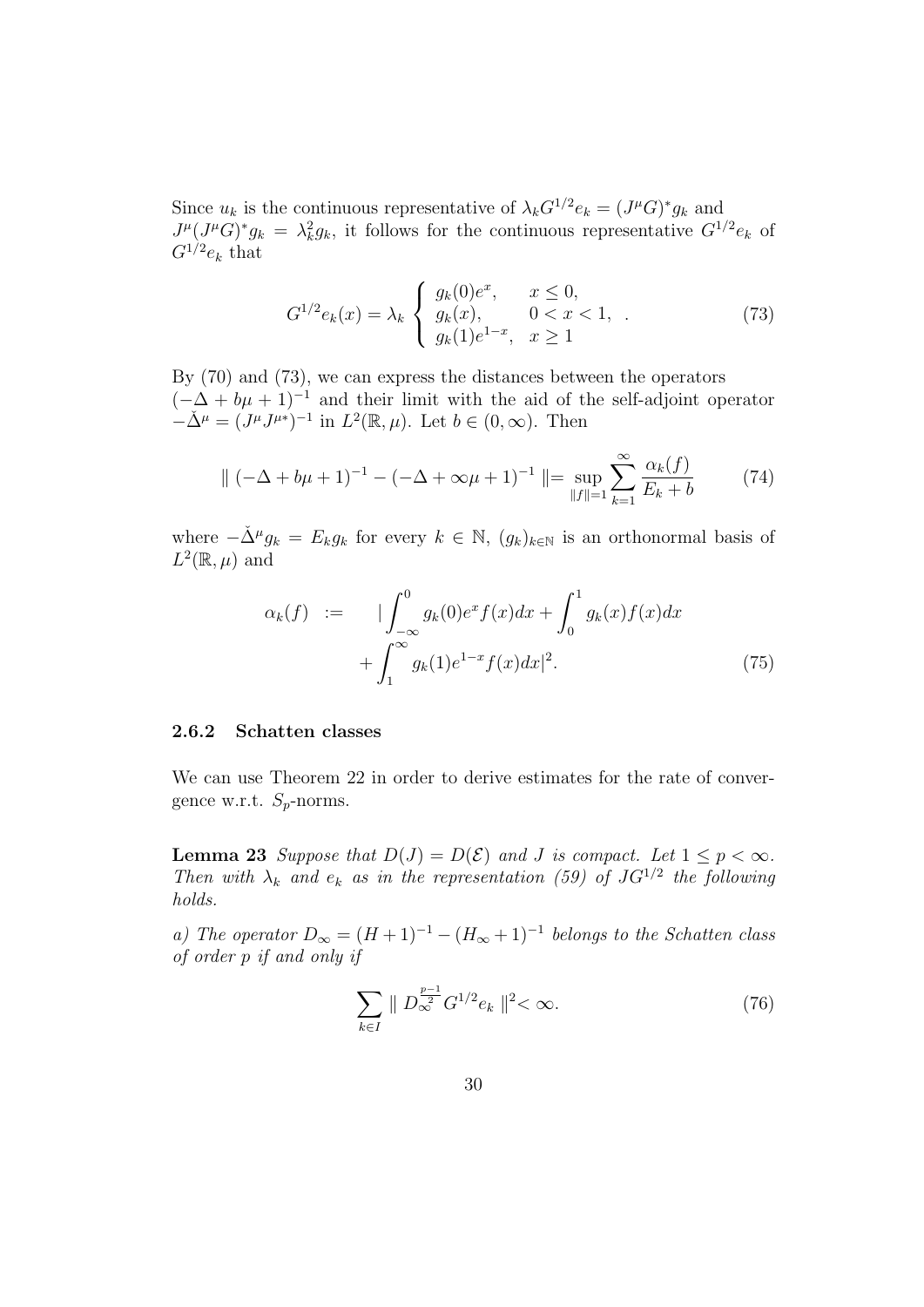If this is the case, then

$$
\| D_{\infty} \|_{S_p}^p = \sum_{k \in I} \| D_{\infty}^{\frac{p-1}{2}} G^{1/2} e_k \|^2 . \tag{77}
$$

b) Let  $0 < b < \infty$ . The operator  $D_{\infty} - D_b = (H_b + 1)^{-1} - (H_{\infty} + 1)^{-1}$  belongs to the Schatten class of order p if and only if

$$
\sum_{k \in I} \frac{1}{1 + b\lambda_k^2} \parallel (D_{\infty} - D_b)^{\frac{p-1}{2}} G^{1/2} e_k \parallel^2 < \infty.
$$
 (78)

If this is the case, then

$$
\| D_{\infty} - D_b \|_{S_p}^p = \sum_{k \in I} \frac{1}{1 + b\lambda_k^2} \| (D_{\infty} - D_b)^{\frac{p-1}{2}} G^{1/2} e_k \|^2.
$$
 (79)

**Proof**: a) Let  $(f_j)_{j\in I'}$  be an orthonormal basis for  $H$ . Since  $D_{\infty}$  is a nonnegative self-adjoint operator, we get

$$
\| D_{\infty} \|_{S_p}^p = tr(D_{\infty}^p) = \sum_{j \in I'} (D_{\infty}^p f_j, f_j) = \sum_{j \in I'} (D_{\infty} D_{\infty}^{\frac{p-1}{2}} f_j, D_{\infty}^{\frac{p-1}{2}} f_j)
$$
  

$$
= \sum_{j \in I', k \in I} |(G^{1/2} e_k, D_{\infty}^{\frac{p-1}{2}} f_j)|^2 = \sum_{k \in I} \| D_{\infty}^{\frac{p-1}{2}} G^{1/2} e_k \|^2. \quad (80)
$$

b) The proof of b) is quite similar, so we omit it.  $\square$ 

**Theorem 24** Let  $p \in \{1,2\}$ . Suppose that  $JG^{1/2}$  is compact. Then the following two assertions are equivalent:

a)  $|| (H_b + 1) - (H_\infty + 1)^{-1} ||_{S_p} \longrightarrow 0, \text{ as } b \longrightarrow \infty.$ b)  $(H + 1)^{-1} - (H_{\infty} + 1)^{-1}$  belongs to  $S_p(H, H)$ .

**Proof:** It is always true that  $\| (H_b + 1) - (H_\infty + 1)^{-1} \|_{S_p} \longrightarrow 0$ , as  $b \longrightarrow \infty$ if  $D_{\infty} = (H + 1)^{-1} - (H_{\infty} + 1)^{-1}$  belongs to  $S_p(\mathcal{H}, \mathcal{H})$ , cf. Corollary 20.

Conversely let first  $p = 2$  and assume that

$$
\lim_{b \to \infty} \| (H_b + 1) - (H_{\infty} + 1)^{-1} \|_{S_2} = 0.
$$
 (81)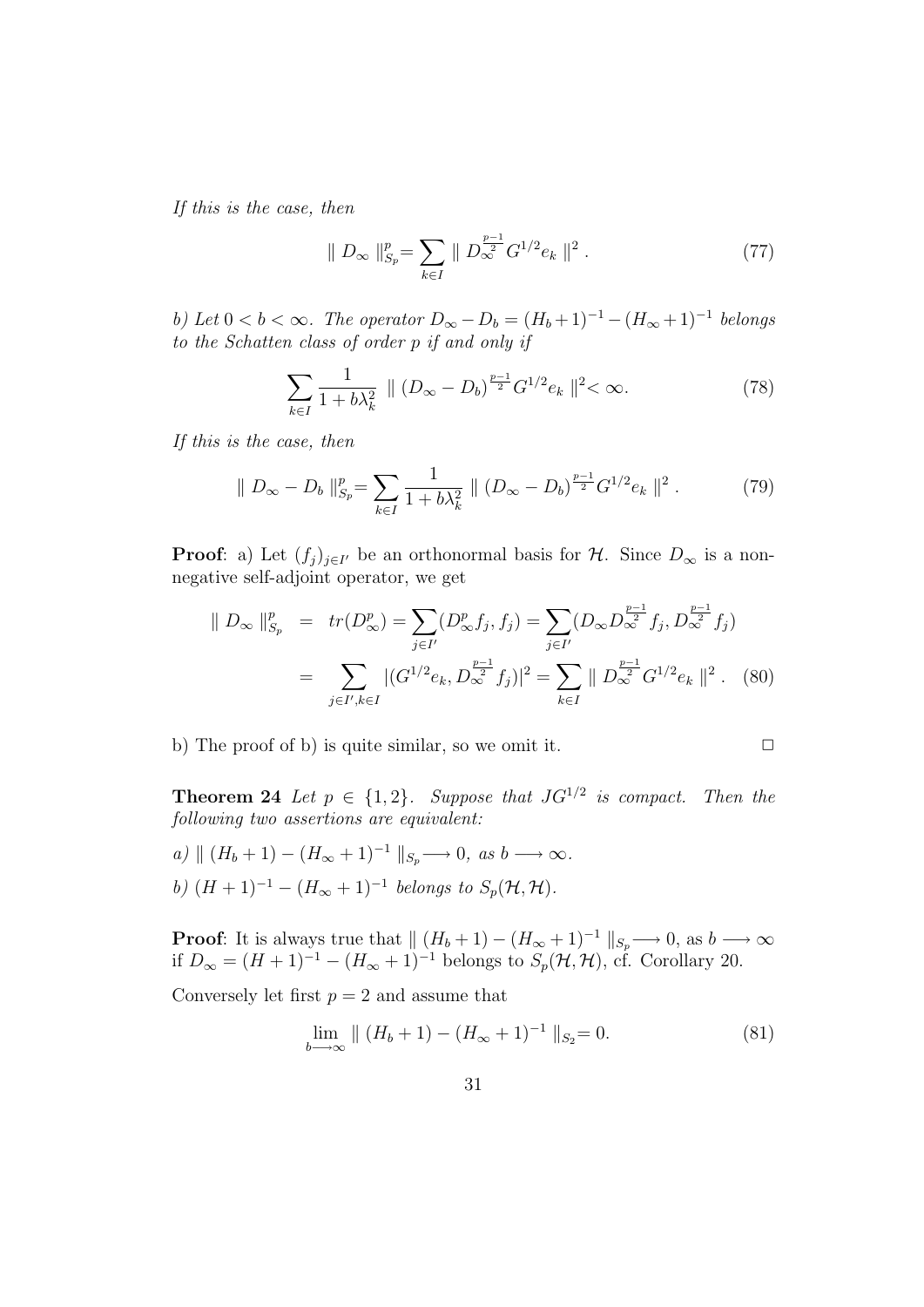Then, by Lemma 23,

$$
\| D_{\infty} - D_b \|_{S_2}^2 = \sum_{k \in I} \frac{1}{1 + b\lambda_k^2} \| (D_{\infty} - D_b)^{1/2} G^{1/2} e_k \|^2
$$
  

$$
= \sum_{k \in I} \frac{1}{1 + b\lambda_k^2} ((D_{\infty} - D_b) G^{1/2} e_k, G^{1/2} e_k)
$$
  

$$
= \sum_{k \in I} \frac{1}{1 + b\lambda_k^2} \sum_{j \in I} \frac{1}{1 + b\lambda_j^2} |(G^{1/2} e_j, G^{1/2} e_k)|^2. \quad (82)
$$

Similarly we get

$$
\sum_{k \in I} \| D_{\infty}^{\frac{1}{2}} G^{1/2} e_k \|^2 = \sum_{j,k \in I} |(G^{1/2} e_j, G^{1/2} e_k)|^2. \tag{83}
$$

By  $(81)$  in conjunction with  $(82)$ , we get for sufficiently large b that

$$
1 \geq \| D_{\infty} - D_b \|_{S_2}^2 = \sum_{j,k \in I} \frac{1}{1 + b\lambda_k^2} \frac{1}{1 + b\lambda_j^2} |(G^{1/2}e_j, G^{1/2}e_k)|^2
$$
  
\n
$$
\geq \frac{1}{1 + b^2} \sum_{\lambda_j, \lambda_k < 1} |(G^{1/2}e_j, G^{1/2}e_k)|^2 \tag{84}
$$

and hence

$$
\sum_{k \in I} \| D_{\infty}^{\frac{1}{2}} G^{1/2} e_k \|^2 = \sum_{j,k \in I} |(G^{1/2} e_j, G^{1/2} e_k)|^2
$$
  
\n
$$
\leq (1+b)^2 + \sum_{\lambda_k \geq 1} \sum_{j \in I} |(G^{1/2} e_j, G^{1/2} e_k)|^2
$$
  
\n
$$
+ \sum_{\lambda_k < 1} \sum_{\lambda_j \geq 1} |(G^{1/2} e_j, G^{1/2} e_k)|^2
$$
  
\n
$$
\leq (1+b)^2 + 2 \sum_{\lambda_k \geq 1} \| Ge_k \|^2 < \infty. \tag{85}
$$

Thus, by Lemma 23, a), the proof is finished in the case  $p = 2$ . The case  $p = 1$  can be treated in a similar way.  $\Box$ 

As in the previous subsection we can express the distances between the operators  $(-\Delta + b\mu + 1)^{-1}$  and their limit with the aid of the operator  $-\check{\Delta}^{\mu}$ .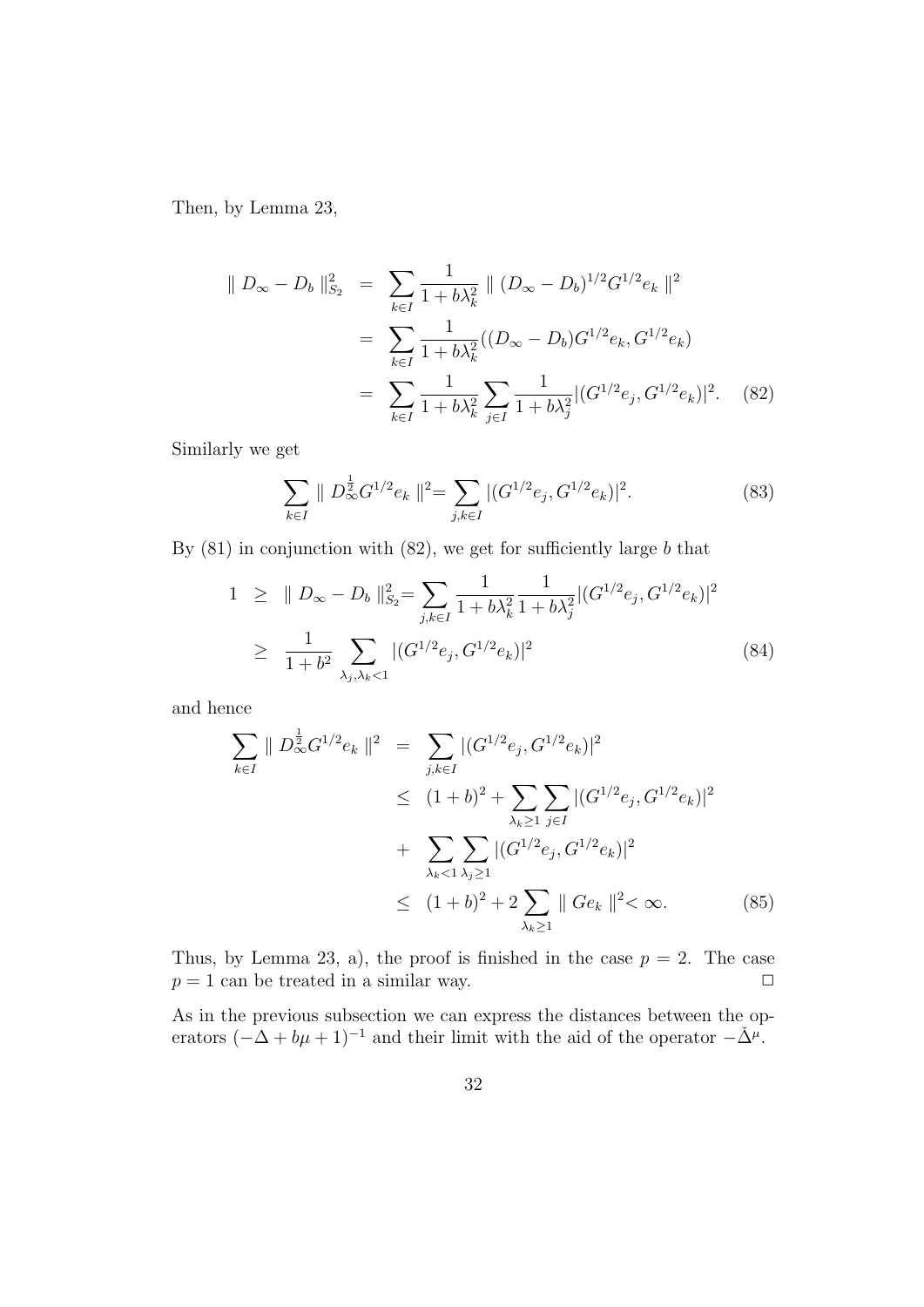**Lemma 25** Let  $\mu$  be a positive Radon measure on  $\mathbb{R}$  and suppose that  $supp(\mu) = [0,1].$  Let  $(g_k)$  be an orthonormal basis of  $L^2(\mathbb{R}, \mu)$  such that, with  $-\tilde{\Delta}^{\mu} = (J^{\mu}J^{\mu*})^{-1}$ , the following holds:

$$
-\check{\Delta}^{\mu}g_k = E_k g_k \quad \forall \, k \in \mathbb{N}.
$$

Then

$$
\|(-\Delta + b\mu + 1)^{-1} - (-\Delta + \infty\mu + 1)^{-1} \|_{S_1} = \sum_{k=1}^{\infty} \frac{\beta_k}{E_k + b} \quad \forall b > 0, \quad (86)
$$

where

$$
\beta_k = \frac{1}{2}|g_k(0)|^2 + \frac{1}{2}|g_k(1)|^2 + \int_0^1 |g_k(x)|^2 dx \quad \forall \, k \in \mathbb{N}.
$$
 (87)

**Proof:** Since  $E_k = 1/\lambda_k^2$  for every  $k \in \mathbb{N}$ , the lemma follows from (79) in conjunction with  $(73)$ .

## 2.7 Dynkin's formula

We can use (69) in order to derive an abstract version of the celebrated Dynkin's formula.

To begin with let us assume that  $D(J) = D(\mathcal{E})$  and J is compact. Choose an orthonormal system  $(e_k)_{k\in I}$  in  $H$ , an orthonormal basis  $(g_k)_{k\in I}$  in  $H_{aux}$ and a family  $(\lambda_k)_{k\in I}$  of nonnegative real numbers as in (59), i.e. such that  $JG^{1/2}f = \sum_{k \in I} \lambda_k(e_k, f)g_k$  for every  $f \in \mathcal{H}$ . Then  $JG^{1/2}f = 0$  if and only if  $(e_k, f) = 0$  for every  $k \in I$ .

 $G^{1/2}$  is a unitary operator from  $H$  to  $(D(\mathcal{E}), \mathcal{E}_1)$ . Thus  $(G^{1/2}e_k)_{k \in I}$  is an orthonormal system in the Hilbert space  $(D(\mathcal{E}), \mathcal{E}_1)$ . Moreover  $(e_k, f) = 0$ for every  $k \in I$  if and only if  $\mathcal{E}_1(G^{1/2}e_k, G^{1/2}f) = 0$  for every  $k \in I$ . Thus  $(G^{1/2}e_k)_{k\in I}$  is an orthonormal basis of ker $(J)^{\perp}$ ; here  $\perp$  means orthogonal w.r.t. the scalar product  $\mathcal{E}_1$  on  $D(\mathcal{E})$  and "orthonormal" means "orthonormal" w.r.t.  $\mathcal{E}_1$ ". Thus the first equality in (67) yields that

$$
D_{\infty}f = P_J Gf \quad \forall f \in \mathcal{H}, \tag{88}
$$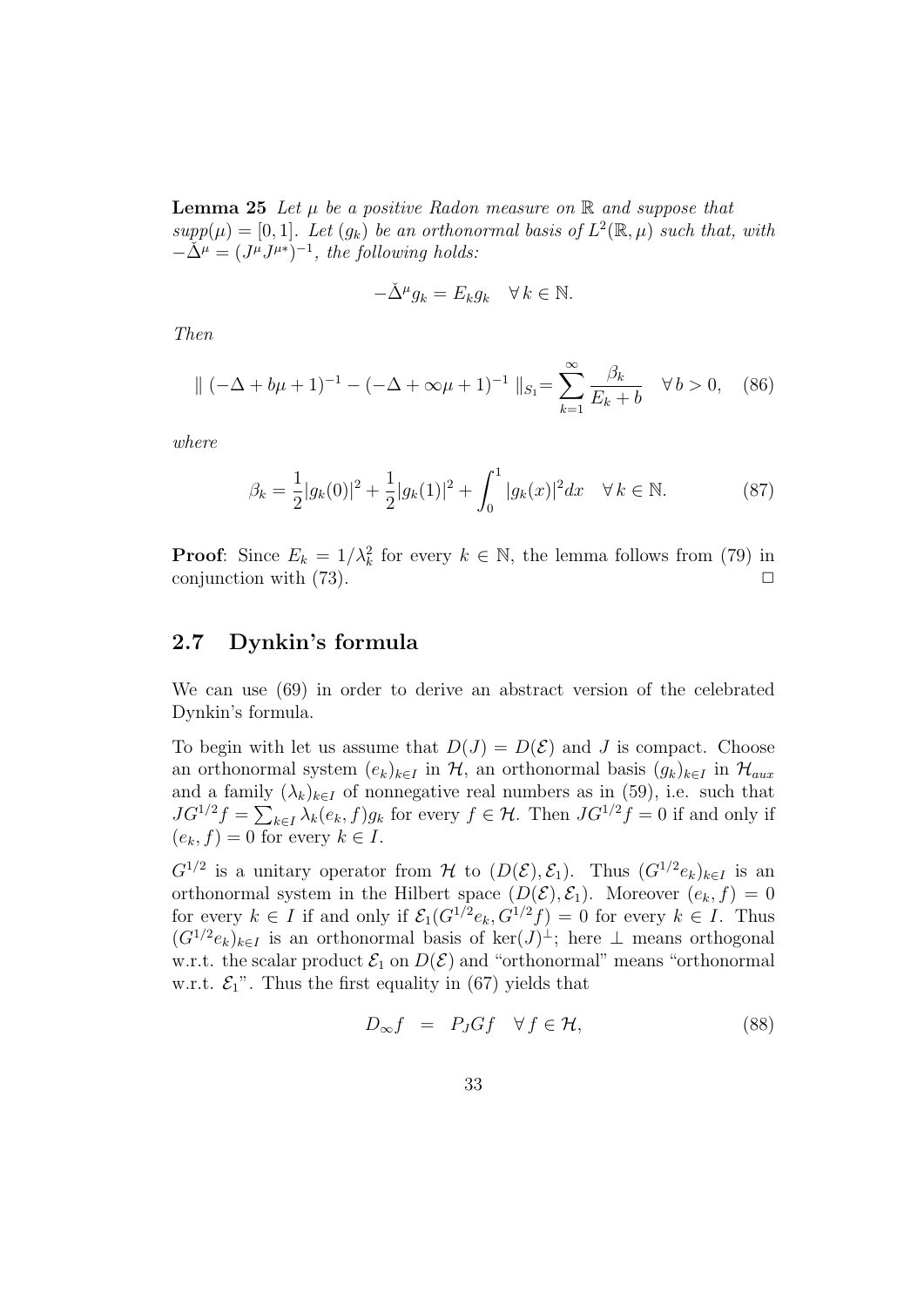where  $P_J$  denotes the orthogonal projection in  $(D(\mathcal{E}), \mathcal{E}_1)$  onto ker $(J)^{\perp}$ .

(88) holds true under much weaker assumptions about the operator J. It is easy to understand this fact. Let  $J_1$  and  $J_2$  be densely defined closed operators from  $(D(\mathcal{E}), \mathcal{E}_1)$  to  $\mathcal{H}_{aux}$ . For  $i = 1, 2$  denote by  $H_b^{J_i}$  the self-adjoint operator in H associated to  $\mathcal{E}^{bJ_i}$  and put

$$
D_{\infty}^{J_i} := (H+1)^{-1} - \lim_{b \to \infty} (H_b^{J_i} + 1)^{-1}.
$$

By Kato's monotone convergence theorem,

$$
\lim_{b \to \infty} (H_b^{J_1} + 1)^{-1} = \lim_{b \to \infty} (H_b^{J_2} + 1)^{-1}
$$

provided ker $(J_1) = \ker(J_2)$ , cf. (10). Trivially we also have  $P_{J_1} = P_{J_2}$  in this case and (88) holds true for  $J_1$  if and only if it holds true for  $J_2$ . Thus in order to prove  $(88)$  for a given operator  $J_1$  we only have to give a compact operator  $J_2$  such that  $\ker(J_2) = \ker(J_1)$  and  $\operatorname{ran}(J_2)$  is dense in  $\mathcal{H}_{aux}$ . Hence the next theorem follows from Lemma 28 below.

**Theorem 26** Suppose that  $D(J)$  is dense in the Hilbert space  $(D(\mathcal{E}), \mathcal{E}_1)$ and the auxiliary Hilbert space  $\mathcal{H}_{aux}$  is separable. Let  $P_J$  be the orthogonal projection in the Hilbert space  $(D(\mathcal{E}), \mathcal{E}_1)$  onto the kernel ker J of J. Then

$$
(H+1)^{-1} - (H_{\infty}+1)^{-1} = P_J G.
$$
\n(89)

**Remark 27** Since we choose  $\mathcal{H}_{aux}$  such that ran(J) is dense in  $\mathcal{H}_{aux}$ , the hypothesis that  $\mathcal{H}_{aux}$  is separable is, in particular, satisfied in the case when  $D(J) = D(\mathcal{E})$  and J is compact.

Lemma 28 Let J be a densely defined closed operator from the Hilbert space  $(\mathcal{H}_1, (\cdot, \cdot)_1)$  into the separable Hilbert space  $(\mathcal{H}_2, (\cdot, \cdot)_2)$ . Suppose that ran(J) is dense in  $\mathcal{H}_2$ . Then there exists a compact operator  $J_2$  from  $\mathcal{H}_1$  into  $\mathcal{H}_2$ such that  $D(J_2) = H_1$ , the range of  $J_2$  is dense in  $H_2$  and

$$
\ker(J_2) = \ker(J).
$$

**Proof**:  $J^*$  is a closed operator from the separable Hilbert space  $\mathcal{H}_2$  to the Hilbert space  $\mathcal{H}_1$ . Hence the Hilbert space  $(D(J^*), (\cdot, \cdot)_{J^*})$  is separable where  $(u, v)_{J^*} := (u, v)_2 + (J^*u, J^*v)_1.$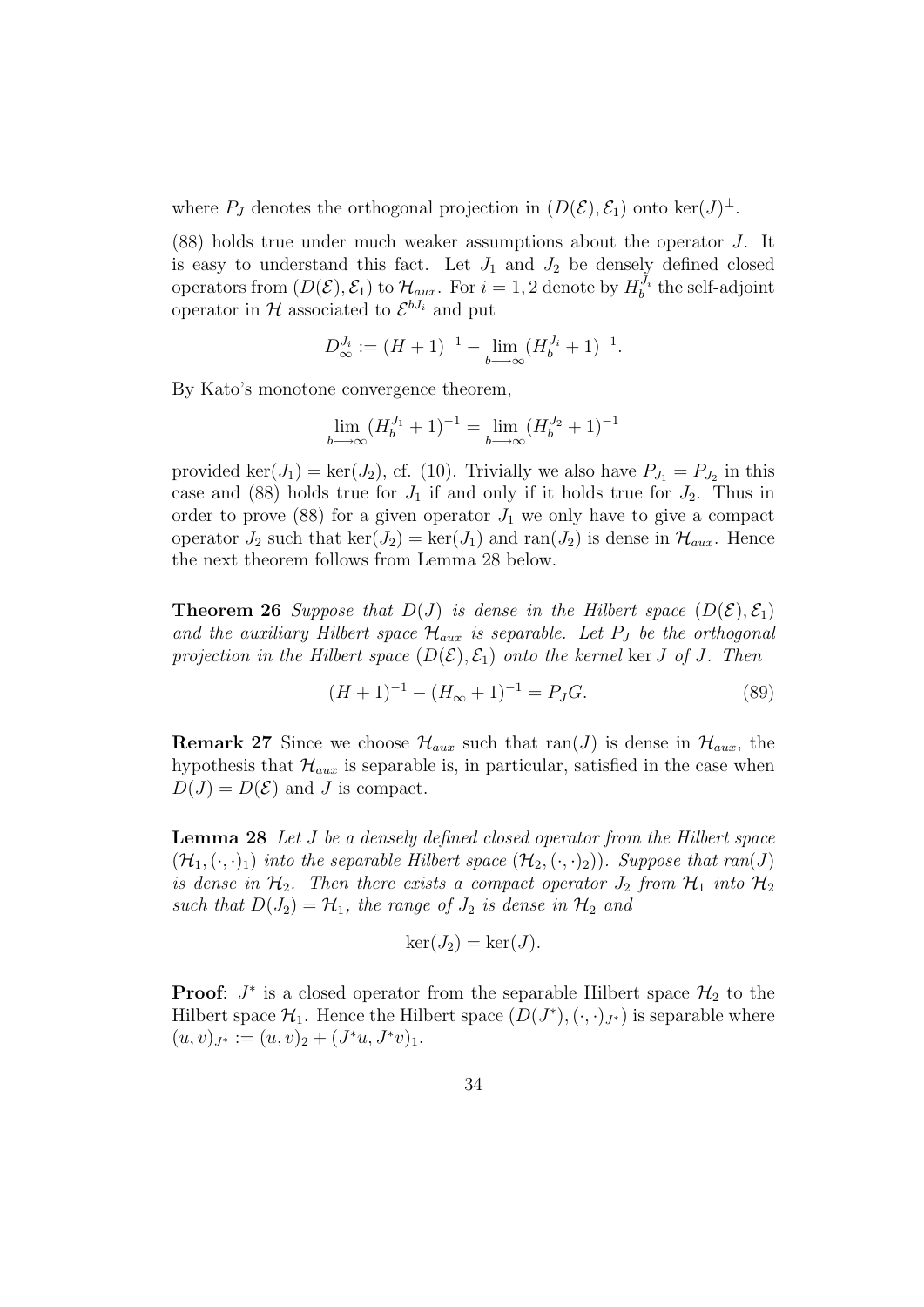Since  $(D(J^*), (\cdot, \cdot)_{J^*})$  is separable, we can choose a sequence  $(f_n)_{n\in\mathbb{N}}$  such that the set  $\{f_n : n \in \mathbb{N}\}\$ is dense in  $(D(J^*), (\cdot, \cdot)_{J^*})$ . Selecting a linearly independent subsequence  $(g_n)_{n\in\mathbb{N}}$  of  $(f_n)_{n\in\mathbb{N}}$  and applying Gram-Schmidt orthogonalization we get an orthonormal system  $(e_n)_{n\in\mathbb{N}}$  in  $\mathcal{H}_2$  with

$$
\text{span}\{e_n : n \in \mathbb{N}\} = \text{span}\{g_n : n \in \mathbb{N}\}\
$$

and span $\{e_n : n \in \mathbb{N}\}\$ is dense in  $(D(J^*), (\cdot, \cdot)_{J^*})$ .

 $D(J^*)$  is dense in  $\mathcal{H}_2$ , since J is closed. Thus span $\{e_n : n \in \mathbb{N}\}\$ is also dense in  $\mathcal{H}_2$  and hence an orthonormal basis of  $\mathcal{H}_2$ . With this basis we are able to define the compact operator  $J_2$ .

Set

$$
\lambda_k := 2^{-k} \frac{1}{1 + \| J^* e_k \|_1} \quad \forall \, k \in \mathbb{N}.
$$

Define an operator  $J_0$  by  $D(J_0) = D(J)$  and

$$
J_0f := \sum_{k=1}^{\infty} \lambda_k(e_k, Jf)_2 e_k \quad \forall f \in D(J_0).
$$

 $J_0$  is a bounded operator from  $\mathcal{H}_1$  to  $\mathcal{H}_2$  and densely defined. Hence its closure  $J_2$  is a bounded operator from  $\mathcal{H}_1$  to  $\mathcal{H}_2$  and  $D(J_2) = \mathcal{H}_2$ .

 $J_2$  is a Hilbert-Schmidt operator. To show that take an orthonormal basis  $(h_j)_{j\in I}$  of  $\mathcal{H}_1$  such that  $h_j \in D(J)$  for every  $j \in I$ . Then

$$
\sum_{j \in I} \| J_2 h_j \|_2^2
$$
\n
$$
= \sum_{j \in I} \| \sum_{k \in \mathbb{N}} \lambda_k (e_k, J h_j)_{2} e_k \|_2^2
$$
\n
$$
= \sum_{k \in \mathbb{N}} \lambda_k^2 \sum_{j \in I} |(J^* e_k, h_j)_1|^2
$$
\n
$$
= \sum_{k \in \mathbb{N}} \lambda_k^2 \| J^* e_k \|_1^2 < \infty.
$$

Next we show that  $\ker(J) = \ker(J_2)$ . If  $Jf = 0$ , then  $J_0f = J_2f = 0$  and we get ker(J)  $\subset$  ker(J<sub>2</sub>). On the other hand, J is densely defined and closed. Hence  $\ker(J) = \text{ran}(J^*)^{\perp}$ . Take an  $f \in \ker(J_2)$ . Then there is a sequence  $(f_n)_{n\in\mathbb{N}}$  in  $D(J_0)$  such that  $f = \lim_{n\to\infty} f_n$  and  $J_2f = \lim_{n\to\infty} J_0f_n$ . Let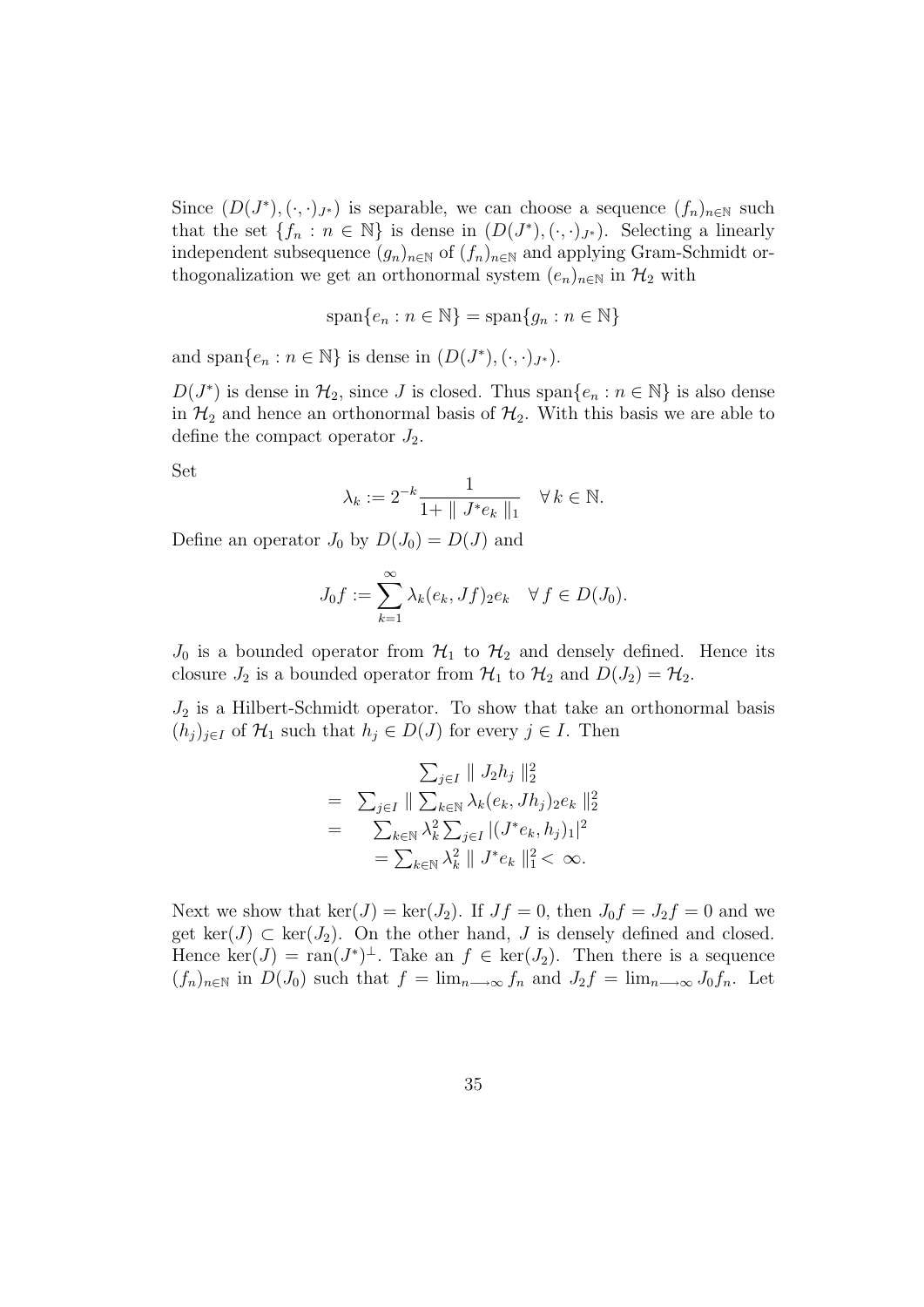$(e_k)_{k\in\mathbb{N}}$  be the orthonormal basis in  $\mathcal{H}_2$  introduced above. Then

$$
0 = (J_2f, e_k)_2
$$
  
=  $\lim_{n \to \infty} (J_0f_n, e_k)_2$   
=  $\lim_{n \to \infty} \left( \sum_{m \in \mathbb{N}} \lambda_m(e_m, Jf_n)_2(e_m, e_k)_2 \right)$   
=  $\lim_{n \to \infty} \lambda_k(e_k, Jf_n)_2$   
=  $\lambda_k(J^*e_k, f)_1$ .

Therefore f is orthogonal to  $J^*e_k$  for every  $k \in \mathbb{N}$ . Since  $\text{span}\{e_k : k \in \mathbb{N}\}\$ is dense in  $(D(J^*), (\cdot, \cdot)_{J^*})$ , its image span $\{J^*e_k : k \in \mathbb{N}\}\$ is dense in ran $(J^*)$ . Thus  $f \in \text{ran}(J^*)^{\perp} = \text{ker}(J)$ .

It remains to prove that  $ran(J_2)$  is dense in  $H_2$ . Fix  $k_0 \in \mathbb{N}$  and  $\varepsilon > 0$ . Since, by hypothesis, ran(J) is dense in  $\mathcal{H}_2$ , we can choose  $f \in D(J)$  satisfying

$$
\parallel Jf - \frac{e_{k_0}}{\lambda_{k_0}} \parallel < \varepsilon.
$$

Thus  $|| J_2f - e_{k_0} || < \varepsilon$ , because

$$
\| J_2 f - e_{k_0} \|_2^2
$$
\n
$$
= \sum_{k \in \mathbb{N}, k \neq k_0} \lambda_k^2 |(e_k, Jf)_2 e_k - e_{k_0} \|
$$
\n
$$
= \sum_{k \in \mathbb{N}, k \neq k_0} \lambda_k^2 |(e_k, Jf)_2|^2 + \lambda_{k_0}^2 |(e_{k_0}, Jf)_2 - \frac{1}{\lambda_{k_0}}|^2
$$
\n
$$
\leq \sum_{k \in \mathbb{N}, k \neq k_0} |(e_k, Jf)_2|^2 + |(e_{k_0}, Jf)_2 - \frac{1}{\lambda_{k_0}}|^2
$$
\n
$$
= \|\sum_{k \in \mathbb{N}} (e_k, Jf)_2 e_k - \frac{e_{k_0}}{\lambda_{k_0}} \|_2^2
$$
\n
$$
= \| Jf - \frac{e_{k_0}}{\lambda_{k_0}} \|_2^2 < \varepsilon.
$$

Thus  $e_{k_0} \in \overline{\text{ran}(J_2)}$ . Since  $\overline{\text{span}\{e_k : k \in \mathbb{N}\}} = \mathcal{H}_2$ , we have shown that ran( $J_2$ ) is dense in  $\mathcal{H}_2$ .

## 2.8 Differences of powers of resolvents

In this section we shall use the generalized Dynkin's formula in order to derive the surprising result that

$$
(H_b + 1)^{-k} - (H_{\infty} + 1)^{-k} = ((H_b + 1)^{-1} - (H_{\infty} + 1)^{-1})^k \quad \forall k \in \mathbb{N} \quad (90)
$$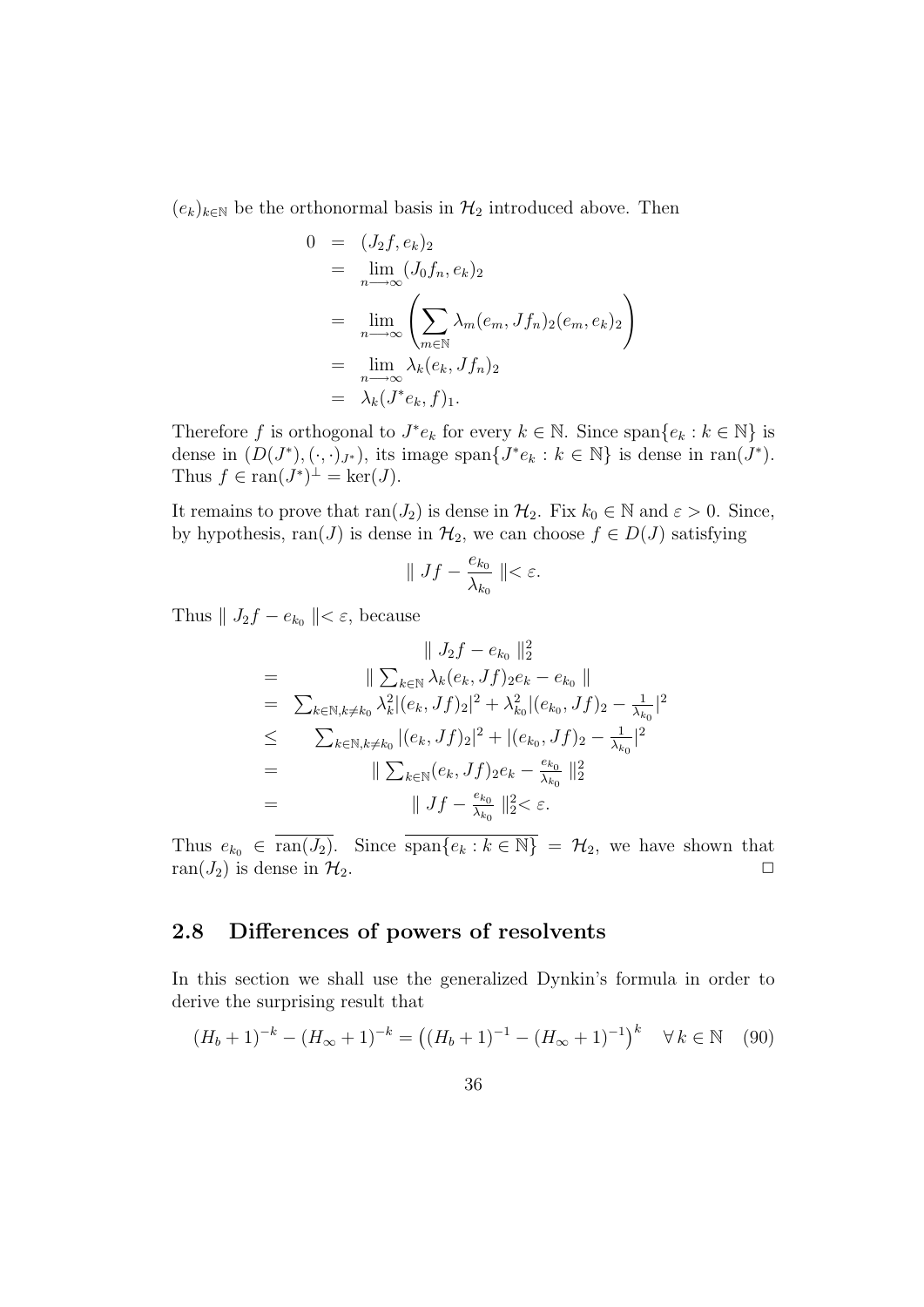for a large class of operators H and form perturbations  $\mathcal P$  of H. Let us recall that

$$
(H_b + 1)^{-1} \longrightarrow (H_{\infty} + 1)^{-1} \oplus 0, \quad b \longrightarrow \infty
$$

for a suitably chosen nonnegative self-adjoint operator  $H_{\infty}$  in a suitably chosen closed subspace  $\mathcal{H}_{\infty}$  of  $\mathcal{H}$  and that we abuse notation and write  $C(H_{\infty}+1)^{-1}$  instead of  $(H_{\infty}+1)^{-1}\oplus 0$ . Here we abuse notation again and simply write  $!(H_{\infty}+1)^{-k}$ ; instead of  $!(H_{\infty}+1)^{-k} \oplus 0$ .

Before we derive formula (90) let us briefly mention some reasons why one might be interested in this result. Let  $A$  and  $A_0$  be nonnegative self-adjoint operators. A and  $A_0$  may be differential operators and passing to higher powers of the resolvents improves regularity. There are also many examples where the resolvent difference  $(A+1)^{-1}-(A_0+1)^{-1}$  does not belong to the trace class but  $(A+1)^{-k} - (A_0+1)^{-k}$  is a trace class operator for sufficiently large k. This implies, by the Birman-Kuroda Theorem, that the absolutely continuous spectral part  $A^{ac}$  of A is unitarily equivalent to  $A_0^{ac}$  and, in particular,  $A$  and  $A_0$  have the same absolutely continuous spectrum. Estimates of the trace norm of  $(A + 1)^{-k} - (A_0 + 1)^{-k}$  can also be used in order to compare the eigenvalue distributions of  $A$  and  $A_0$ .

**Lemma 29** Suppose that  $D(J) \supset D(H)$  and

$$
JGu = 0 \quad \forall u \in \ker(J). \tag{91}
$$

Then the following holds:

a)  $D_b(G - D_{\infty}) = 0$  for all  $b > 0$ . b)  $D_{\infty}(G - D_{\infty}) = 0.$ 

**Proof:** a) Let  $P_J$  be the orthogonal projection in  $(D(\mathcal{E}), \mathcal{E}_1)$  onto the orthogonal complement of ker(J). Then  $1 - P_J$  is the orthogonal projection onto the biorthogonal complement and hence onto the closure of  $\ker(J)$ . Since J is a closed operator, its kernel is closed and hence  $1 - P_J$  is the orthogonal projection onto the kernel of J.

By the generalized Dynkin's formula (cf. Theorem 26),

$$
D_{\infty}=P_JG.
$$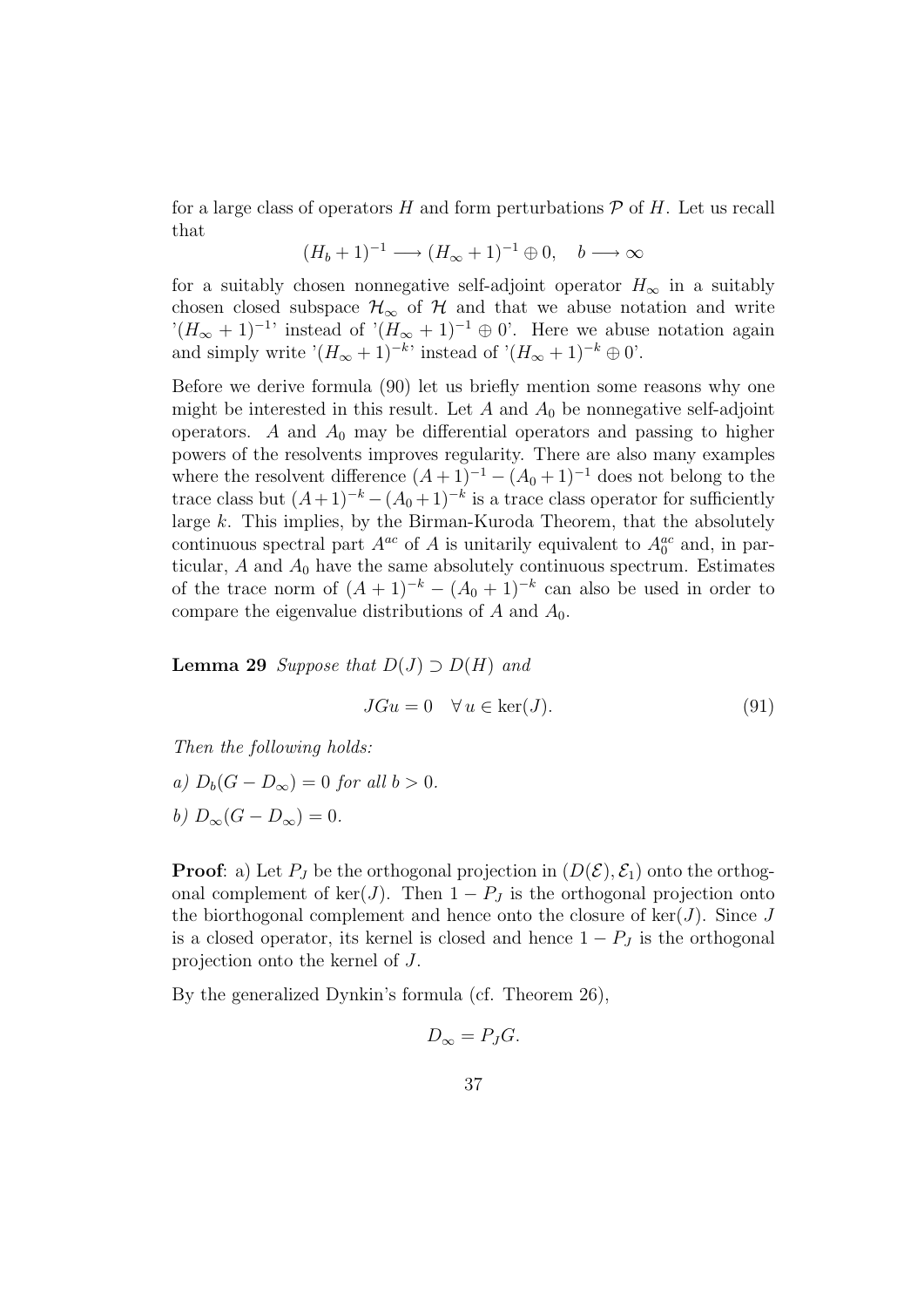In conjunction with the resolvent formula (12) and the hypothesis (91), this implies that

$$
D_b(G - D_{\infty}) = (JG)^{*}(\frac{1}{b} + JJ^{*})^{-1}JG(1 - P_J)G = 0.
$$

b) Due to the fact that the operators  $D_b$  converge strongly to  $D_{\infty}$ , b) follows from a). from a).  $\Box$ 

In the proof of the main theorem of this section we shall use the following telescope-sum formula which holds true for arbitrary everywhere defined operators  $A$  and  $B$  on  $H$ .

$$
A^{k} - B^{k} = \sum_{j=0}^{k-1} A^{k-1-j} (A - B) B^{j}.
$$
 (92)

If A and B are bounded self-adjoint operators and  $AB = 0$ , then

$$
(BAu, v) = (u, ABv) = 0 \quad \forall u, v \in \mathcal{H}
$$

and hence  $BA = 0$ , too.

**Theorem 30** Suppose that  $D(J) \supset D(H)$  and  $\text{ker}(J)$  is G-invariant. Then

$$
(H_b+1)^{-k} - (H_{\infty}+1)^{-k} = ((H_b+1)^{-1} - (H_{\infty}+1)^{-1})^k \quad \forall k \in \mathbb{N}.
$$

**Proof:** Let  $k \in \mathbb{N}$ . By formula (92) and having Lemma 29 in mind, we get

$$
(H_b + 1)^{-k} - (H_{\infty} + 1)^{-k}
$$
  
=  $\sum_{j=0}^{k-1} (H_{\infty} + 1)^{-k-1-j} ((H_{\infty} + 1)^{-1} - (H_b + 1)^{-1}) (H_b + 1)^{-j}$   
=  $\sum_{j=0}^{k-1} (G - D_{\infty})^{k-1-j} (D_{\infty} - D_b) ((G - D_{\infty}) + (D_{\infty} - D_b))^j$   
=  $\sum_{j=0}^{k-1} (G - D_{\infty})^{k-1-j} (D_{\infty} - D_b)^{j+1}$   
=  $(D_{\infty} - D_b)^k + \sum_{j=1}^{k-1} (G - D_{\infty})^{k-j} (D_{\infty} - D_b)^j.$ 

Now observing that, by Lemma 29, we have for all  $f \in \mathcal{H}$ 

$$
\left(\sum_{j=1}^{k-1} (G - D_{\infty})^{k-j} (D_{\infty} - D_b)^j f, f\right)
$$
  
=  $(f, (D_{\infty} - D_b)^j (G - D_{\infty})^{k-j} f) = 0,$ 

we get the result.  $\Box$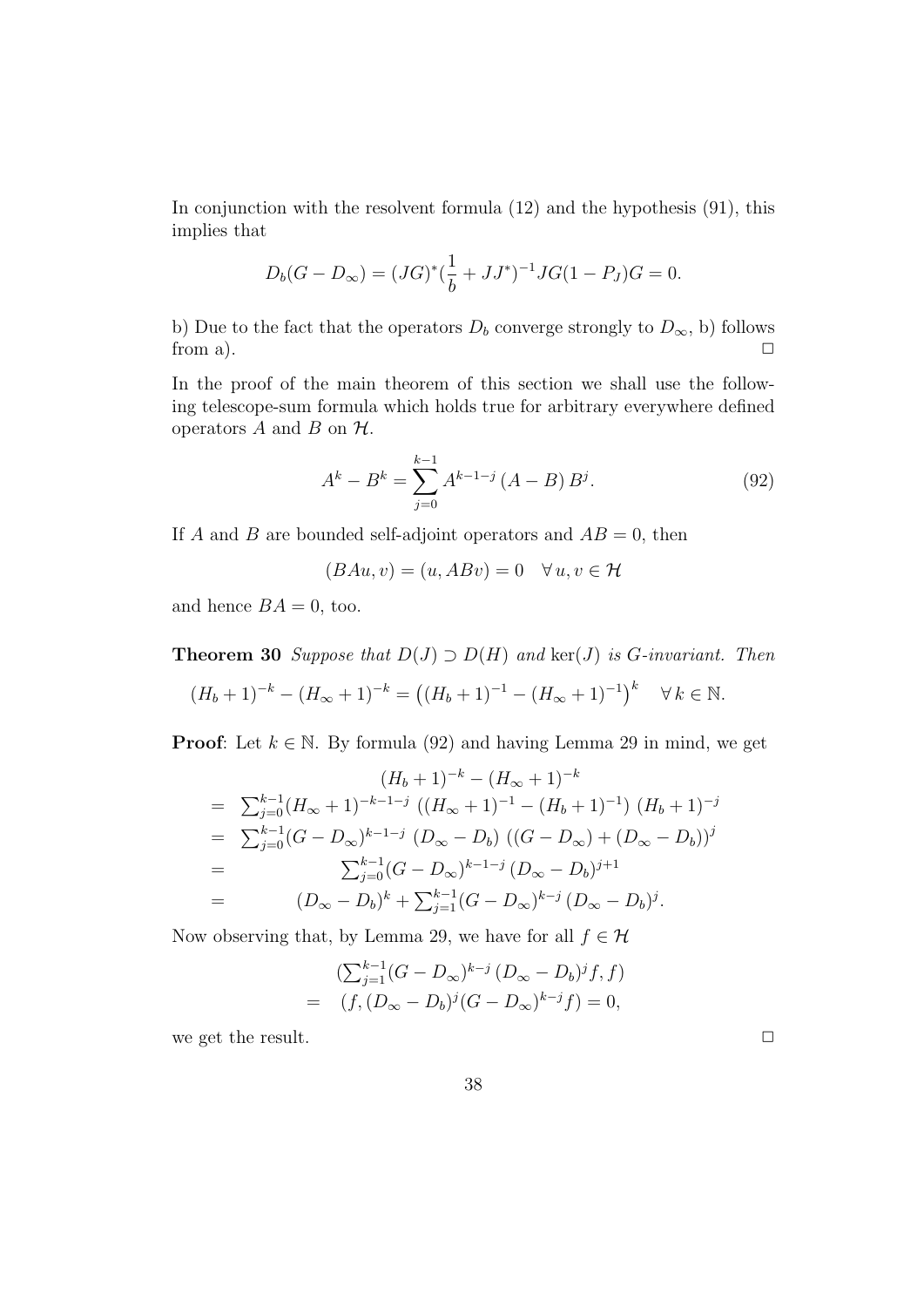Corollary 31 Under the hypothesis of Theorem 30 the following holds:

$$
\| (H_b + 1)^{-k} - (H_{\infty} + 1)^{-k} \|
$$
  
= 
$$
\| (H_b + 1)^{-1} - (H_{\infty} + 1)^{-1} \|^{k} \quad \forall k \in \mathbb{N}.
$$
 (93)

In particular, there exists a  $c > 0$  such that

$$
\liminf_{b \to \infty} b^k \parallel (H_b + 1)^{-k} - (H_{\infty} + 1)^{-k} \parallel
$$
\n
$$
= \limsup_{b \to \infty} b^k \parallel (H_b + 1)^{-k} - (H_{\infty} + 1)^{-k} \parallel
$$
\n
$$
= c^k > 0 \quad \forall k \in \mathbb{N}, \tag{94}
$$

and for every  $k \in \mathbb{N}$  we have the following equivalence:

$$
\lim_{b \to \infty} b^k \parallel (H_b + 1)^{-k} - (H_\infty + 1)^{-k} \parallel < \infty
$$
  

$$
\iff J(D(H)) \subset D(\check{H}). \tag{95}
$$

**Proof:** By (15) in conjunction with (19), the operator  $D_{\infty} - D_b$  is nonnegative, bounded and self-adjoint. By the spectral calculus and Theorem 30, this implies formula (93). The assertions (94) and (95) follow from (93) in conjunction with Theorem 7, respectively.  $\Box$ 

We conclude this section with an example which shows that the condition (91) is not 'artificial' at all.

**Example 32** Let D be the open unit disc in  $\mathbb{R}^2$  and T the unit circle. We consider the form in  $L^2(T) = L^2(T, d\theta)$  defined by

$$
\mathcal{F}(f,f) := \frac{1}{16\pi} \int_0^{2\pi} \int_0^{2\pi} |f(\theta) - f(\theta'|^2 \sin^{-2}(\frac{\theta - \theta'}{2}) d\theta d\theta',
$$
  

$$
D(\mathcal{F}) := \{ f \in L^2(T) : \mathcal{F}(f,f) < \infty \}.
$$
 (96)

We define the form  $\mathcal E$  in  $L^2(D)$  as follows:

$$
\mathcal{E}(f,f) := \frac{1}{2} \int_D |\nabla f|^2 dx,
$$
  
\n
$$
D(\mathcal{E}) := \{ f \in L^2(D) : f \text{ is harmonic}, \mathcal{E}(f,f) < \infty \}. \tag{97}
$$

We take

$$
J: (D(\mathcal{E}), \mathcal{E}) \longrightarrow (D(\mathcal{F}), \mathcal{F}), \quad Jf := f \upharpoonright T \quad \forall f \in D(\mathcal{E}),
$$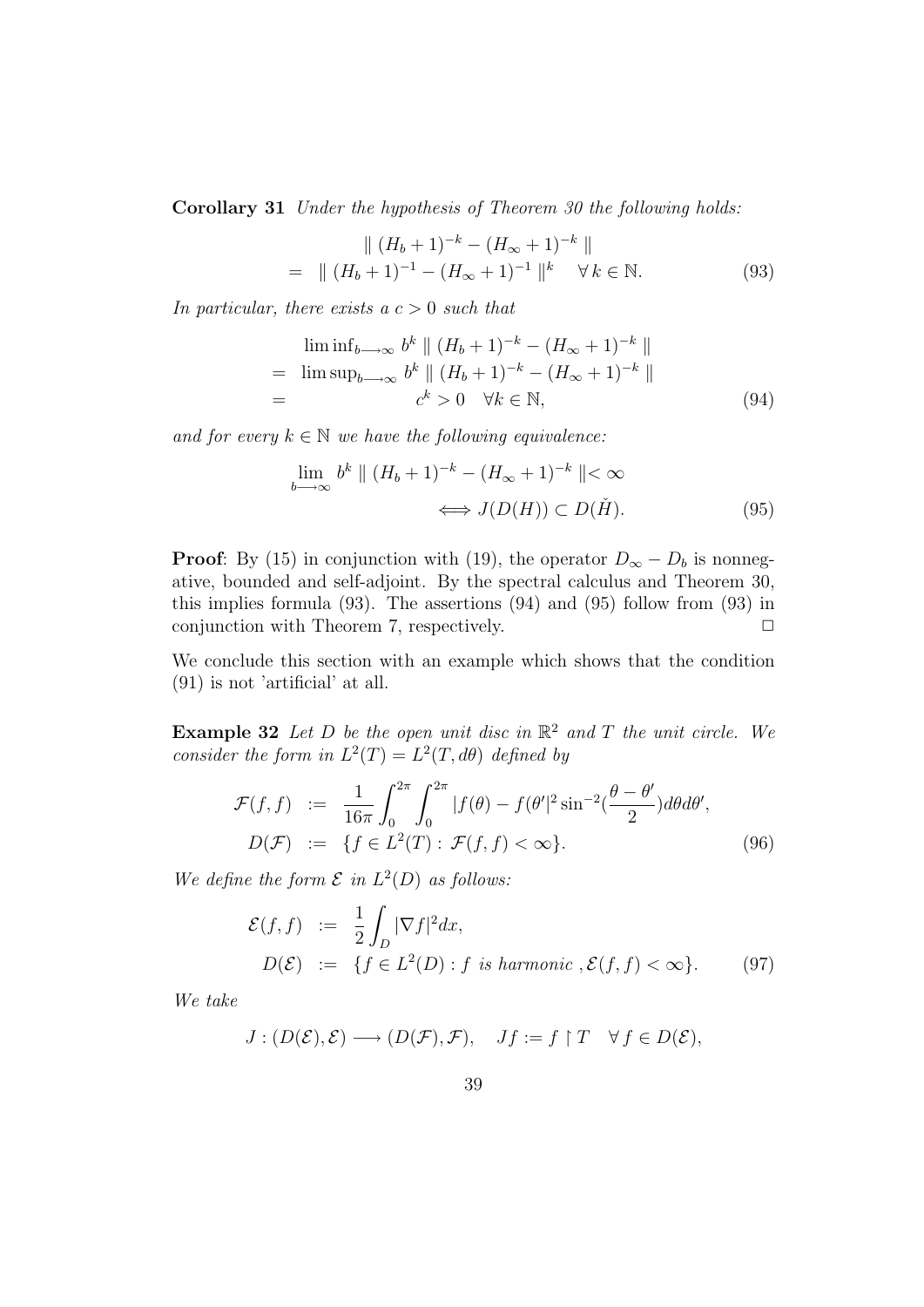where  $f \restriction T$  is the operation of taking the boundary limit of f. It is known (cf. [13], p.12) that  $(D(\mathcal{E}), \mathcal{E})$  and  $(D(\mathcal{F}), \mathcal{F})$  are Hilbert spaces and J is unitary. Thus  $\ker(J) = \{0\}$  and trivially the assumption (91) is satisfied. Since ker(J) = {0}, also  $\mathcal{H}_{\infty}$  = {0} (cf. (8)) and hence  $(H_{\infty}+1)^{-1}=0$  and  $D_{\infty} = G$ . Since J is unitary,  $JJ^* = 1$  and, in particular,  $ran(JJ^*) = D(\mathcal{F})$ . J is not unitary as an operator from  $(D(\mathcal{E}), \mathcal{E}_1)$  onto  $(D(\mathcal{F}), \mathcal{F})$ , but the norms induced by  $\mathcal E$  and  $\mathcal E_1$  are equivalent and hence we still have ran $(JJ^*)=$  $D(F)$ , if we regard J as an operator from  $(D(\mathcal{E}), \mathcal{E}_1)$  onto  $(D(\mathcal{F}), \mathcal{F})$ . Thus, by formula (95), there exists a constant  $c \in (0,\infty)$  such that

$$
\lim_{b \to \infty} b^k \parallel (H_b + 1)^{-k} \parallel = c^k
$$

for all  $k \in \mathbb{N}$ .

It is also known that  $\mathcal E$  and  $\mathcal F$  in the previous example are Dirichlet forms and the perturbation corresponding to  $J$  is a so called jumping term and, in particular, non-local, cf. [13], p.12. Moreover obviously the operator  $J$  is not compact. In the next section we shall concentrate on Dirichlet forms and treat certain local perturbations, the so called killing terms.

## 3 Dirichlet forms

We can combine our general methods with tools from the theory of Dirichlet forms in order to improve our results in the special but very important case when  $H_b = H + b\mu$  for some Dirichlet operator H and some killing measure  $\mu$ . It is also possible to treat other kinds of perturbations, for instance perturbations by jumping terms, as it was demonstrated by Example 32.

## 3.1 Notation and basic results

Throughout this section  $X$  denotes a locally compact separable metric space, m a positive Radon measure on X such that  $\text{supp}(m) = X$  and  $\mathcal E$  a (symmetric) Dirichlet form in  $L^2(X, m)$ , i.e. a densely defined closed form in  $L^2(X, m)$  satisfying

$$
\bar{f} \in D(\mathcal{E}) \quad \forall \, f \in D(\mathcal{E}), \tag{98}
$$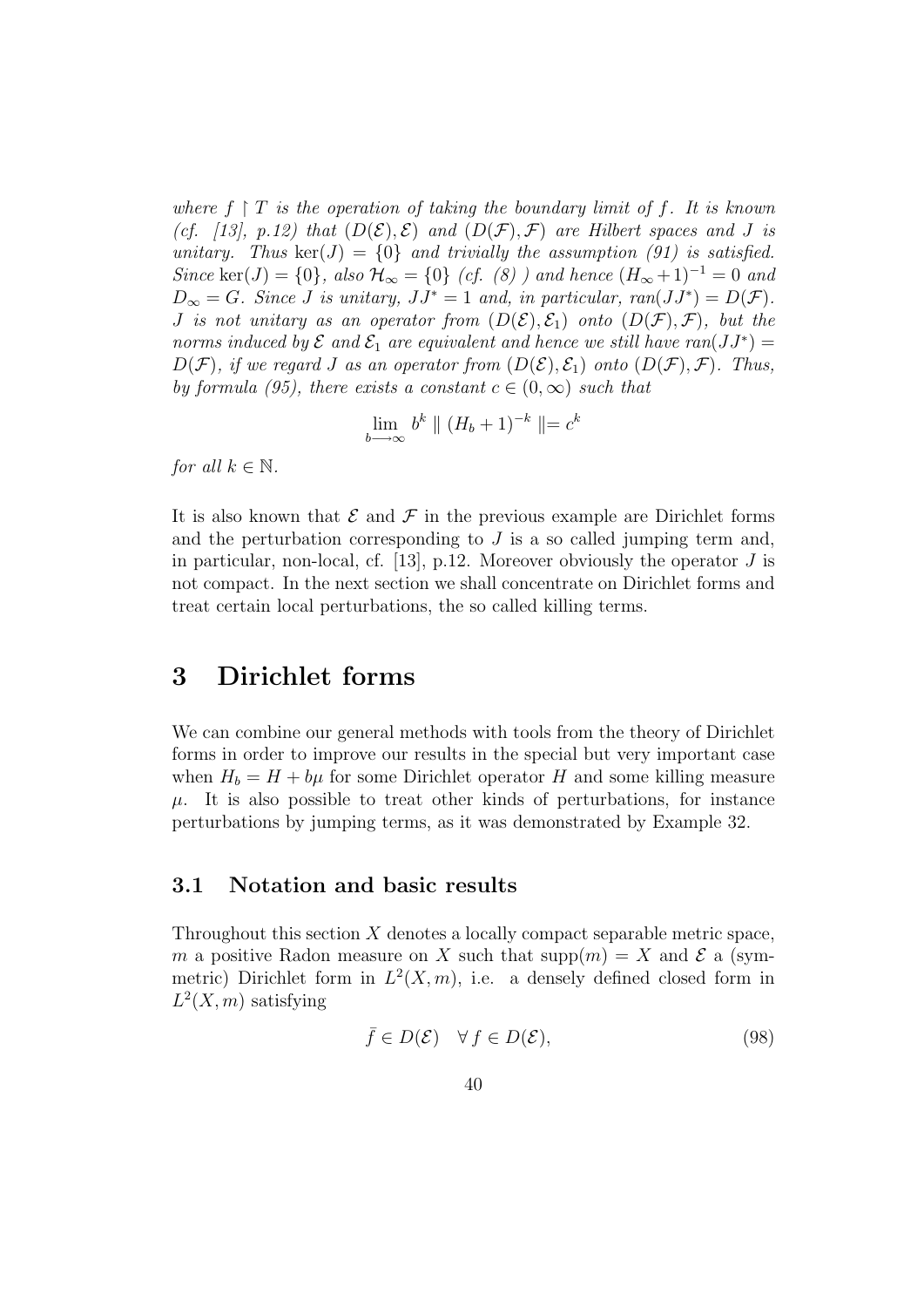(this condition is void in the real case) and possessing the following contraction property.

$$
f^c \in D(\mathcal{E}) \text{ and } \mathcal{E}(f^c, f^c) \le \mathcal{E}(f, f) \tag{99}
$$

for all real-valued  $f \in D(\mathcal{E})$  where  $f^c := \min(1, f^+)$  and  $f^+ := \max(0, f)$ . In addition, we require that the Dirichlet form is regular, i.e. the following two conditions are satisfied:

a) The set of all f in the space  $C_0(X)$  of continuous functions with compact support such that f is a representative of an element of  $D(\mathcal{E})$  is dense in  $(C_0(X), \|\cdot\|_{\infty})$ . We shall denote this set by  $C_0(X) \cap D(\mathcal{E})$ .

b) The set of all f in  $D(\mathcal{E})$  with a continuous representative with compact support is dense in  $(D(\mathcal{E}), \mathcal{E}_1)$ . We shall denote this set by  $C_0(X) \cap D(\mathcal{E}),$ too.

The capacity (w.r.t.  $\mathcal{E}$ ) of an open subset U of X and an arbitrary subset B of  $X$  is defined as follows:

$$
cap(U) := inf{E1(u, u) : u \ge 1 m-a.e. on U},
$$
  
\n
$$
cap(B) := inf{cap(U) : U \supset B, U \text{ is open}},
$$
\n(100)

respectively. The classical Dirichlet form D, defined by (33), is a regular Dirichlet form in  $L^2(\mathbb{R}^d)$  and the definition of capacity in section 2.4 is equivalent to the definition of capacity for  $\mathbb D$  in (100). As in the classical case a function  $u: X \longrightarrow \mathbb{C}$  is called quasi continuous (w.r.t.  $\mathcal{E}$ ) if and only if for every  $\varepsilon > 0$  there exists an open set  $U_{\varepsilon}$  such that  $u \restriction X \setminus U_{\varepsilon}$  is continuous and cap $(U_{\varepsilon}) < \varepsilon$ . Moreover as in the classical case every  $u \in D(\mathcal{E})$ has a quasi continuous representative, two quasi continuous representatives are equal q.e., i.e. everywhere up to a set with capacity zero, and every  $\mathcal{E}_1$ -convergent sequence has a subsequence converging q.e. For  $u \in D(\mathcal{E})$  we denote by  $u$  also any quasi continuous representative of  $u$ . We shall denote by H the nonnegative self-adjoint operator associated to  $\mathcal{E}$ .

**Remark 33** There exists a Markov process M such that  $p_t(\cdot, B)$  is a quasi continuous representative of  $e^{-tH}1_B$  for every Borel set  $B \in \mathcal{B}(X)$  with  $m(B) < \infty$  and every  $t > 0$ . Here  $p_t(x, B)$  is the transition function of M and M is even an m-symmetric Hunt process with state space  $X \cup {\Delta}$ , where  $\Delta$  is added as an isolated point if X is compact and  $X \cup {\Delta}$  is the onepoint compactification of X otherwise. If  $\mathcal{E} =$ 1  $\frac{1}{2}$ . then the corresponding Markov process  $M$  is the standard Brownian motion.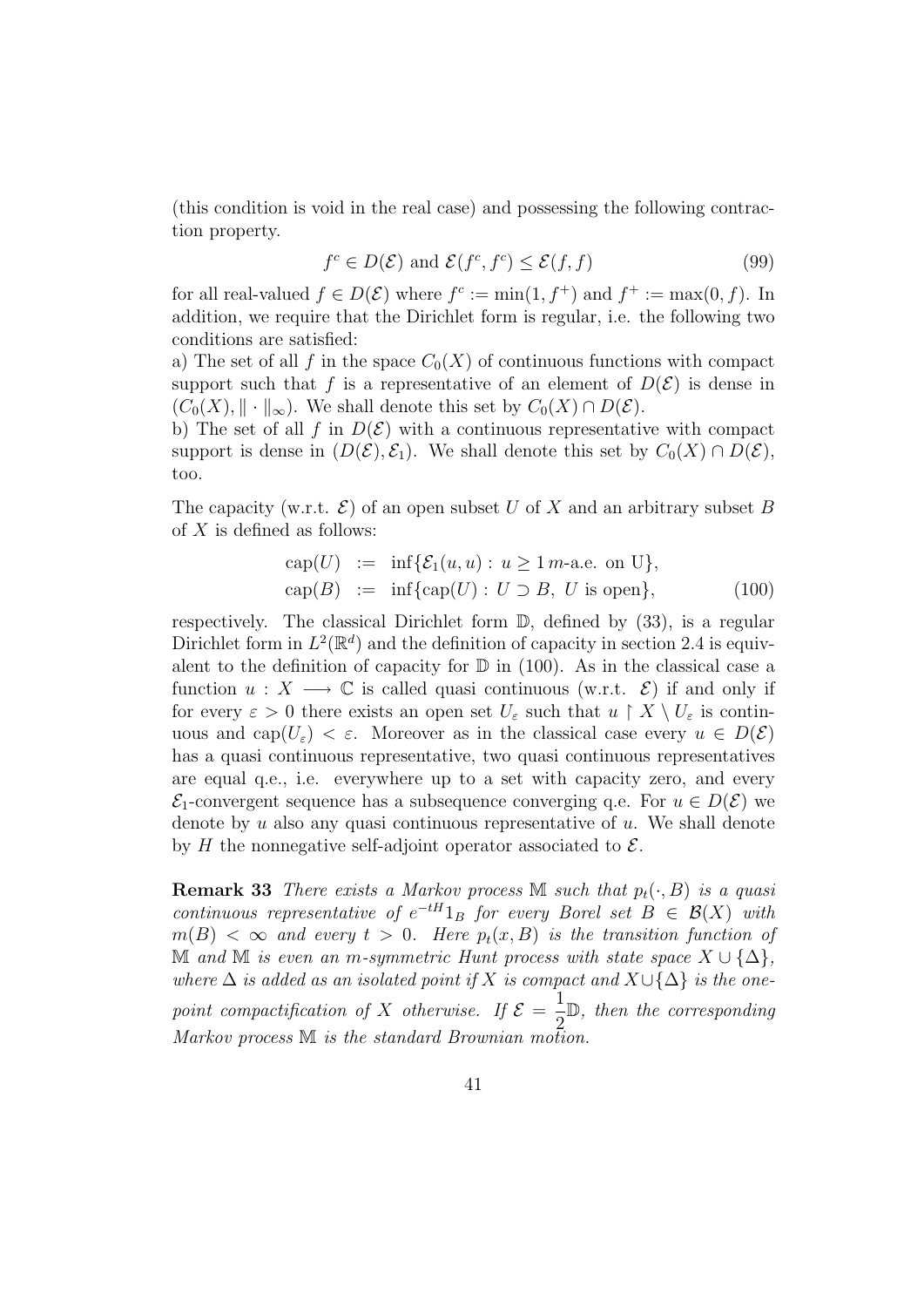In the following let  $\mu$  be a positive Radon measure on X charging no set with capacity zero. As in the classical case we put

$$
D(\mathcal{P}_{\mu}) \quad := \quad D(\mathcal{E}) \cap L^{2}(X, \mu), \tag{101}
$$

$$
\mathcal{P}_{\mu}(u,v) := \int \bar{u}v d\mu \quad \forall u, v \in D(\mathcal{E}) \tag{102}
$$

and get that the operator  $J^{\mu}$  from  $(D(\mathcal{E}), \mathcal{E}_1)$  to  $L^2(X, \mu)$ , defined by

$$
D(J^{\mu}) := D(\mathcal{P}_{\mu}), \quad J^{\mu}u := u \quad \mu\text{-a.e.} \quad \forall u \in D(J^{\mu}), \tag{103}
$$

is closed and hence  $\mathcal{E} + b\mathcal{P}_{\mu}$  is closed for every  $b > 0$ . For every  $b > 0$  we put  $\mathcal{E}^{b\mu} := \mathcal{E} + b\mathcal{P}_{\mu}$  and denote by  $H + b\mu$  the nonnegative self-adjoint operator associated with  $\mathcal{E}^{b\mu}$ . Moreover

$$
(H + \infty \mu + 1)^{-1} := \lim_{b \to \infty} (H + b\mu + 1)^{-1},
$$
  

$$
D_b^{\mu} := (H + 1)^{-1} - (H + b\mu + 1)^{-1} \quad \forall b \in [0, \infty].
$$

**Theorem 34**  $\mathcal{E}^{\mu}$  is a regular Dirichlet form in  $L^2(X, m)$ .

 $(H + 1)^{-1}$  has a Markovian kernel G, i.e. there exists a mapping

$$
G: X \times \mathcal{B}(X) \longrightarrow [0,1]
$$

such that  $G(\cdot, B)$  is measurable for every B in the Borel-algebra  $\mathcal{B}(X)$  of X,  $G(x, X) \leq 1$  and  $G(x, \cdot)$  is a measure for every  $x \in X$  and

$$
x \mapsto \int f(y)G(x, dy)
$$

is a quasi continuous representative of  $(H + 1)^{-1}f$  for every  $f \in L^2(X, m)$ . For every nonnegative Borel measurable function  $f$  on  $X$  the function

 $Gf: X \longrightarrow [0, \infty], Gf(x) := \int f(y)G(x, dy)$  for all  $x \in X$ , is well defined. G is also m-symmetric, i.e  $\int Gf h dm = \int f G h dm$  for all nonnegative Borel measurable functions f and h.  $Gf \geq 0$  q.e., if  $f \geq 0$  m-a.e.  $\mathcal{E}, H$  and G will be called conservative if and only if  $G1 = 1$  q.e. We shall abuse notation and denote not only the Markovian kernel of  $(H+1)^{-1}$  but also the operator  $(H + 1)^{-1}$  by G. Moreover we put

$$
G^{\mu} := (H + \mu + 1)^{-1}
$$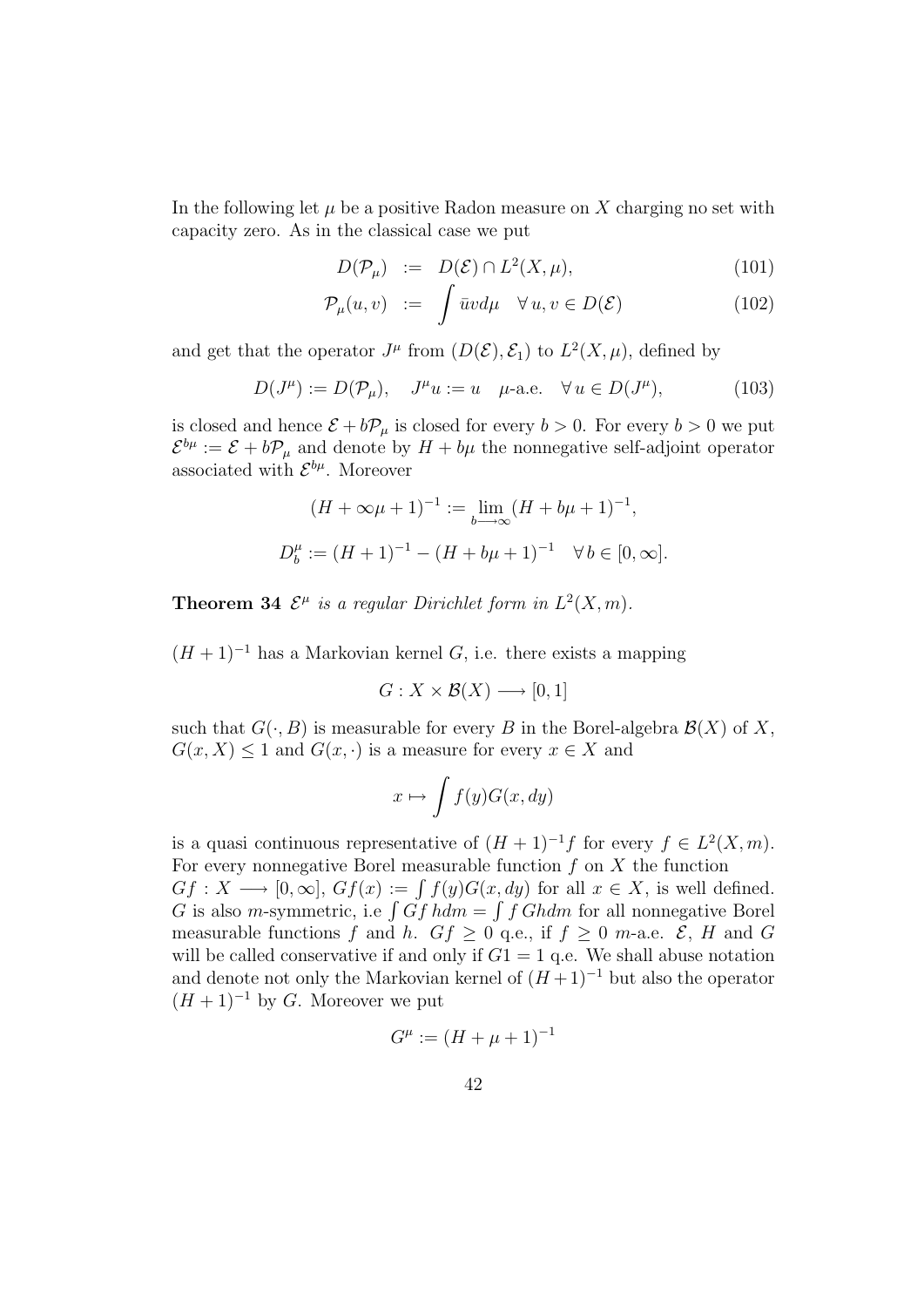an denote by  $G^{\mu}$  also the *m*-symmetric Markovian kernel of this operator.

The Dirichlet form  $\mathcal E$  is strongly local if and only if the following implication holds for all  $u, v \in D(\mathcal{E})$ :

> $supp(um)$  and  $supp(vm)$  compact and v constant on a neighbourhood of  $u \implies \mathcal{E}(u, v) = 0$ . (104)

Example 35 D is a regular conservative strongly local Dirichlet form in  $L^2(\mathbb{R}^d)$ .

## 3.2 Trace of a Dirichlet form

In the remaining part of this note we shall assume that  $\mu$  is a positive Radon measure on X charging no set with capacity (w.r.t.  $\mathcal{E}$ ) zero and satisfying

$$
D(H) \subset D(J^{\mu}).\tag{105}
$$

Recently Chen, Fukushima and Ying have obtained deep results on the trace of a Dirichlet form and the associated Markov process [10]. It turns out that traces of Dirichlet forms are also very useful for the investigation of large coupling convergence.

Before we give the definition of the trace of a Dirichlet form we need some preparation. We put

$$
F := \text{supp}(\mu)
$$

and identify  $L^2(X,\mu)$  and  $L^2(F,\mu)$  in the canonical way, i.e. via the unitary transformation  $u \mapsto u \upharpoonright F$ . We put

$$
P_{\mu} := P_{J^{\mu}},
$$

i.e.  $P_{\mu}$  is the orthogonal projection in the Hilbert space  $(D(\mathcal{E}), \mathcal{E}_1)$  onto the orthogonal complement (w.r.t. the scalar product  $\mathcal{E}_1$ ) of ker( $J^{\mu}$ ). Trivially the following implications hold:

$$
J^{\mu}u = J^{\mu}w \Longrightarrow u - w \in \ker(J^{\mu}) \Longrightarrow P_{\mu}u = P_{\mu}w.
$$

Hence the following definition is unique.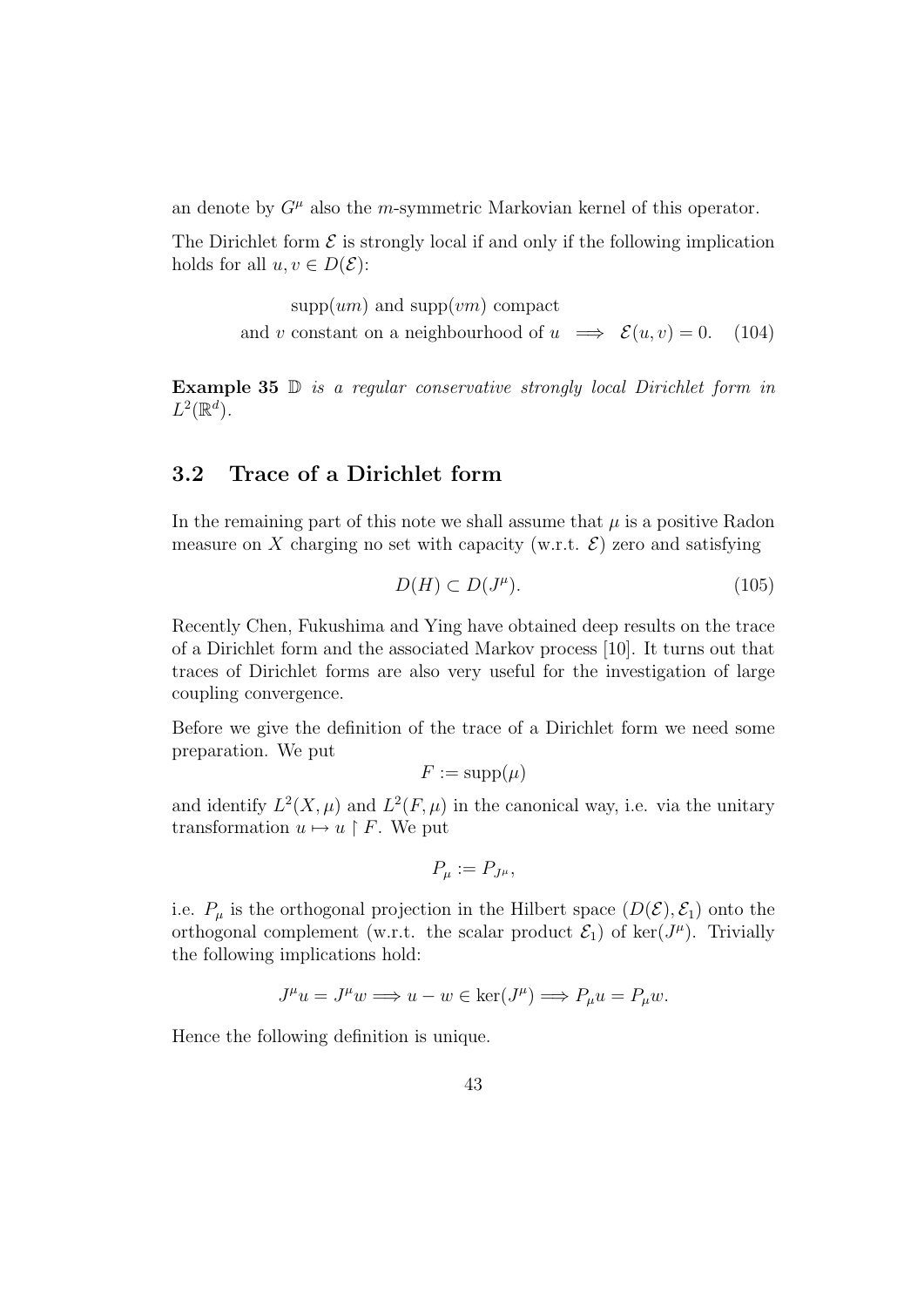**Definition 36** We define the form  $\check{\mathcal{E}}_1^{\mu}$  in  $L^2(F,\mu)$  as follows:

$$
D(\check{\mathcal{E}}_1^{\mu}) := \operatorname{ran}(J^{\mu}),
$$
  

$$
\check{\mathcal{E}}_1^{\mu}(J^{\mu}u, J^{\mu}v) := \mathcal{E}_1(P_{\mu}u, P_{\mu}v) \quad \forall u, v \in D(\mathcal{E}).
$$
 (106)

 $\check{\mathcal{E}}^{\mu}_1$  is called the trace of the Dirichlet form  $\mathcal{E}_1$  w.r.t. the measure  $\mu$ .

**Theorem 37**  $\check{\mathcal{E}}_1^{\mu}$  is a regular Dirichlet form in  $L^2(F,\mu)$ .

Remark 38 In the Definition 36 we have essentially used that the Dirichlet form  $\mathcal{E}_1$  is coercive. One can define the trace  $\check{\mathcal{E}}^{\mu}$  of an arbitrary regular Dirichlet form  $\mathcal E$  w.r.t a measure  $\mu$  in such a way that for  $\mathcal E_1$  the Definition 37 above is equivalent to the general one. Even in the general case  $\check{\mathcal{E}}^{\mu}$  is a regular Dirichlet form in  $L^2(F,\mu)$ . We shall not use these extensions in this note and omit the details, but refer the interested reader to [13], chapter 6.2.

The operator

$$
\check{H}^{\mu} := (J^{\mu}J^{\mu*})^{-1} \tag{107}
$$

plays an important role in the discussion of large coupling convergence. It is remarkable that  $\check{H}^{\mu}$  is the self-adjoint operator associated with the Dirichlet form  $\check{\mathcal{E}}_1^{\mu}$ .

**Lemma 39**  $\check{H}^{\mu}$  is the selfadjoint operator associated with  $\check{\mathcal{E}}^{\mu}_1$ .

**Proof**:  $u - P_{\mu}u \in \text{ker}(J^{\mu})$  for every  $u \in D(\mathcal{E})$ . Thus

$$
P_{\mu}u \in D(J^{\mu}) \text{ and } J^{\mu}P_{\mu}u = J^{\mu}u \quad \forall u \in D(J^{\mu}). \tag{108}
$$

Since the operator  $\check{H}^{\mu}$  is self-adjoint, we need only to prove that it is a restriction of the self-adjoint operator associated with  $\tilde{\xi}_1^{\mu}$ . For this it is sufficient to show that

$$
\check{{\mathcal{E}}}^\mu_1(J^\mu J^{\mu*}f, h) = (f, h)_{L^2(\mu)} \quad \forall \, f \in D(J^\mu J^{\mu*}) \, \forall \, h \in D(\check{{\mathcal{E}}}^\mu_1).
$$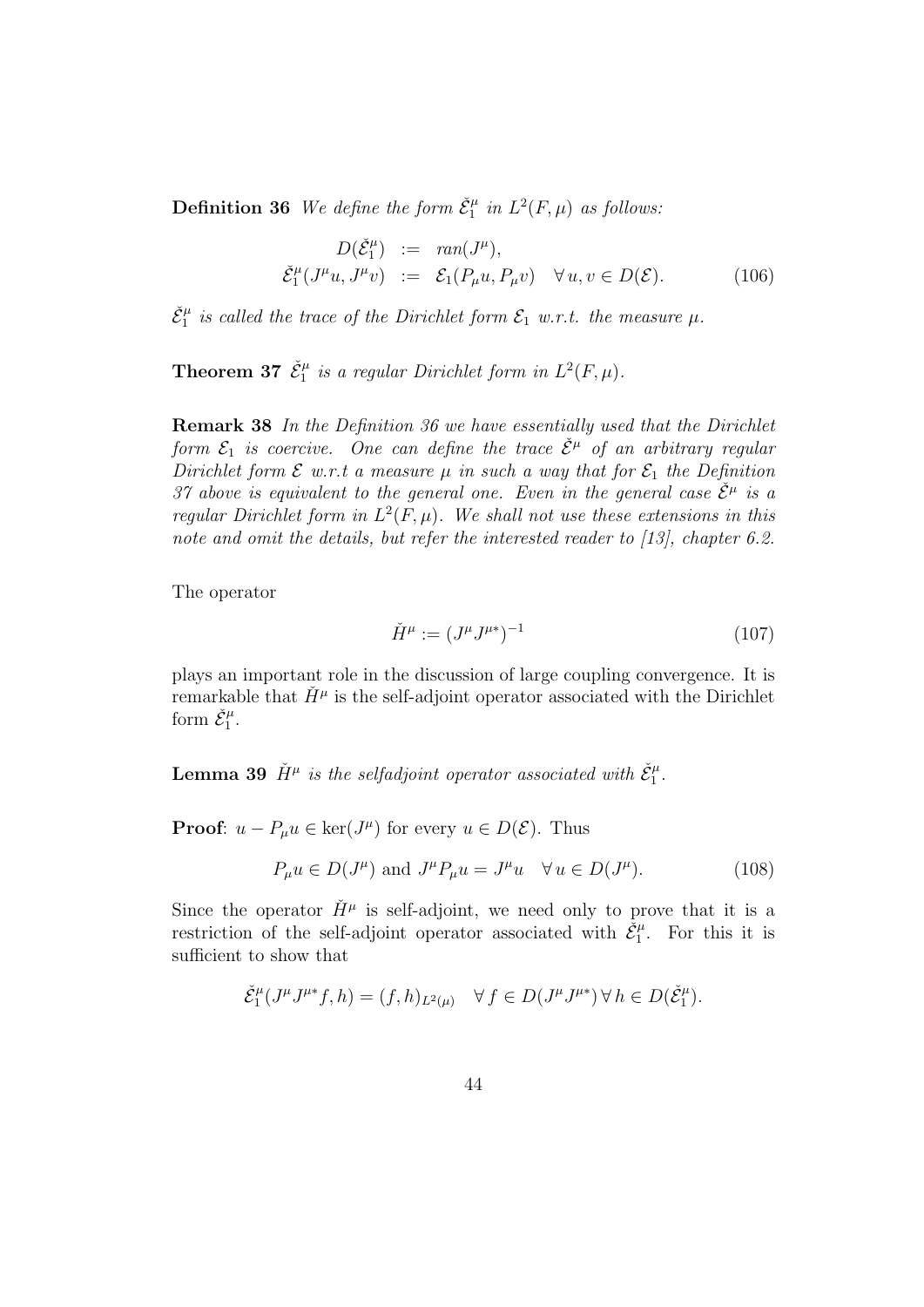By Theorem 37, it is sufficient to prove this equality for all  $f \in D(J^{\mu}J^{\mu*})$ and all  $h \in C_0(F) \cap D(\check{\mathcal{E}}_1^{\mu})$ . Let now  $h \in C_0(F) \cap D(\check{\mathcal{E}}_1^{\mu})$  and choose  $u \in D(\mathcal{E})$ such that  $h = J^{\mu}u$ . Then, by (108),  $J^{\mu}P_{\mu}u = J^{\mu}u = h$ . Let  $f \in D(J^{\mu}J^{\mu*})$ .

$$
\check{\mathcal{E}}_1^{\mu}(J^{\mu}J^{\mu*}f,h)=\mathcal{E}_1(J^{\mu*}f,P_{\mu}u)=(f,J^{\mu}P_{\mu}u)_{L^2(\mu)}=(f,h)_{L^2(\mu)}.
$$

Thus  $\check{H}^{\mu}$  is the self-adjoint operator associated with  $\check{\mathcal{E}}^{\mu}_1$ .  $\Box$ 

The following example illustrates the strength of the previous lemma for the investigation of large coupling convergence.

#### Example 40 (Continuation of Example 16)

We choose  $(x_n)_{n\in\mathbb{Z}}$ ,  $(a_n)_{n\in\mathbb{Z}}$ ,  $d, \Gamma, -\Delta_D^{\Gamma}$  and  $\mu$  as in the Example 16. Assume, in addition, that

$$
m_0 := \inf_{n \in \mathbb{Z}} a_n > 0. \tag{109}
$$

Then the operators  $-\Delta + b \sum_{n \in \mathbb{Z}} a_n \delta_{x_n}$  converge in the norm resolvent sense  $to -\Delta_D^{\Gamma}$  with maximal rate of convergence, i.e.

$$
\lim_{b \to \infty} b \parallel (-\Delta + b \sum_{n \in \mathbb{Z}} a_n \delta_{x_n} + 1)^{-1} - (-\Delta_D^{\Gamma} + 1)^{-1} \parallel < \infty.
$$
 (110)

**Proof**: Let  $\check{\mathbb{D}}_1^{\mu}$  be the trace of  $\mathbb{D}$  w.r.t. the measure  $\mu$ . Let  $f \in L^2(\mathbb{R}, \mu)$ . Then

$$
\infty > \int |f|^2 d\mu = \sum_{n \in \mathbb{Z}} a_n |f(x_n)|^2 \geq m_0 \sum_{n \in \mathbb{Z}} |f(x_n)|^2.
$$

Choose  $\varphi \in C_0^{\infty}(\mathbb{R})$  such that  $\varphi(0) = 1$  and  $\varphi(x) = 0$ , if  $|x| \ge d/2$ . Then  $f(x_n)\varphi(\cdot-x_n), n \in \mathbb{Z}$ , are pairwise orthogonal elements of  $H^1(\mathbb{R})$  and

$$
\sum_{n\in\mathbb{Z}}\parallel f(x_n)\varphi(\cdot-x_n)\parallel_{H^1(\mathbb{R})}^2=\sum_{n\in\mathbb{Z}}|f(x_n)|^2\parallel\varphi\parallel_{H^1(\mathbb{R})}^2<\infty.
$$

Thus  $u := \sum_{n \in \mathbb{Z}} f(x_n) \varphi(\cdot - x_n) \in H^1(\mathbb{R})$ . Since  $f = u$   $\mu$ -a.e., we get  $f \in \text{ran}(J^{\mu}) = \widetilde{D(\mathbb{D}^{\mu}_1)}$ . Thus

$$
D(\check{\mathbb{D}}_1^{\mu})=L^2(\mathbb{R},\mu).
$$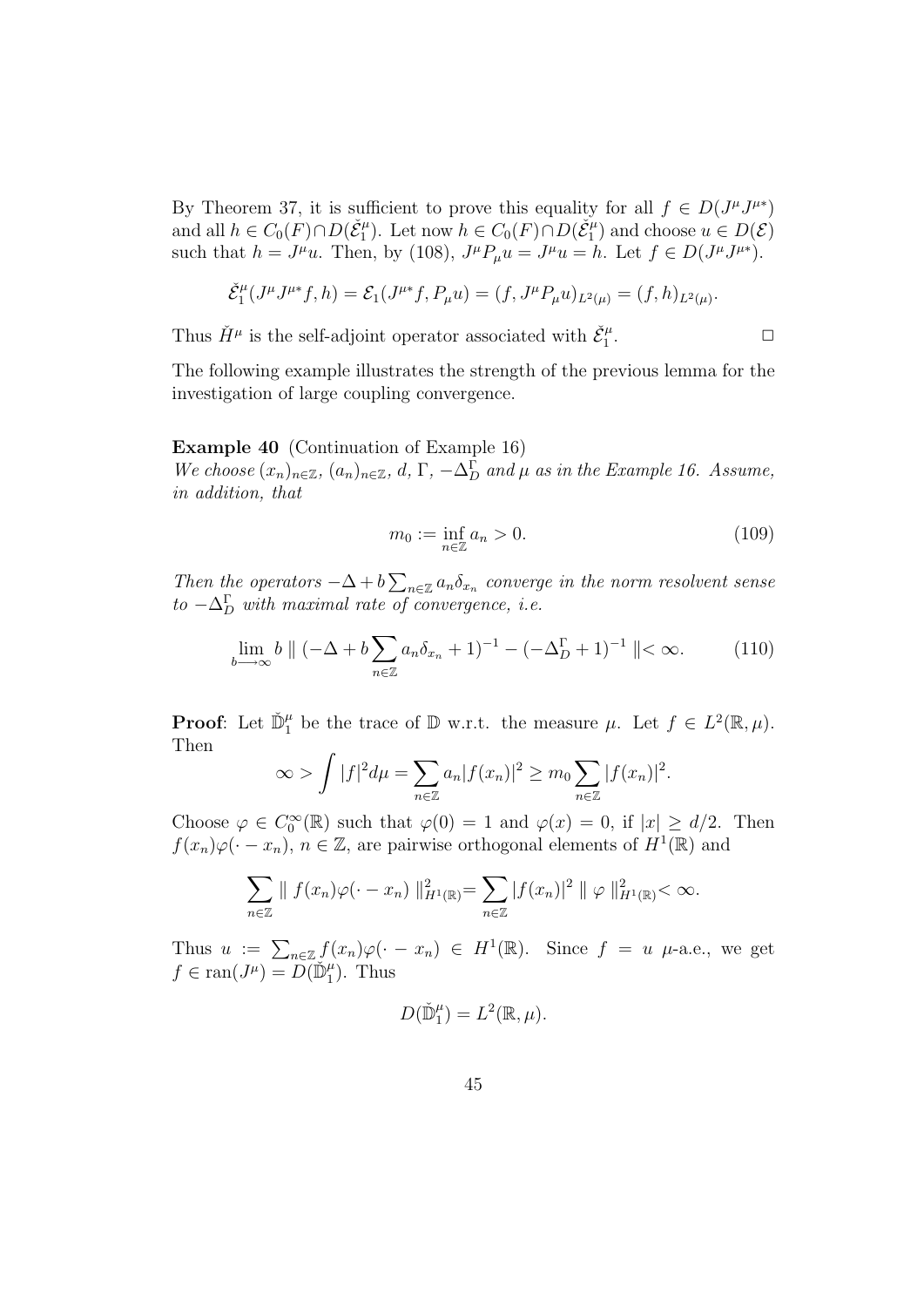By the previous lemma,  $-\check{\Delta}^{\mu} := (J^{\mu}J^{\mu*})^{-1}$  is the self-adjoint operator associated with the closed form  $\mathbb{D}_{1}^{\mu}$  in  $L^{2}(\mathbb{R}, \mu)$ . Since the domain of the form associated to  $-\check{\Delta}^{\mu}$  equals the whole Hilbert space  $L^{2}(\mathbb{R}, \mu)$ , the domain of  $D(-\check{\Delta}^{\mu})$  equals  $L^2(\mathbb{R}, \mu)$ , too. Thus, trivially,

$$
J^{\mu}(D(-\Delta)) \subset D(-\Delta^{\mu}).
$$

By Theorem 7, this implies the assertion  $(110)$ .

We shall demonstrate how to use traces of Dirichlet forms for the investigation of large coupling convergence by further examples. First we need some preparation.

**Lemma 41** Let  $\mu$  be a positive Radon measure on  $\mathbb{R}$  such that  $supp(\mu) = [0, 1]$ . Then

$$
\tilde{\mathbb{D}}_1^{\mu}(f,h) = \int_0^1 (\overline{f'}h' + \overline{f}h)dx + \overline{f(0)}h(0) + \overline{f(1)}h(1) \quad \forall f, h \in D(\tilde{\mathbb{D}}_1^{\mu}). \tag{111}
$$

(We recall that f denotes both an element of  $D(\check{D}_1^{\mu})$  and the unique continuous representative of  $f$ ).

**Proof:** By polarization, it suffices to consider the case  $f = h$ . Choose  $u \in H^1(\mathbb{R})$  such that  $f = J^{\mu}u$ . By definition,

$$
\tilde{\mathbb{D}}_1^{\mu}(f,f) = \mathbb{D}_1(P_{\mu}u, P_{\mu}u). \tag{112}
$$

 $P_{\mu}$  is infinitely differentiable on  $\mathbb{R} \setminus [0,1]$  and

$$
-(P_{\mu}u)^{\prime\prime} + P_{\mu}u = 0 \text{ on } \mathbb{R} \setminus [0,1],
$$
 (113)

since  $\mathbb{D}_1(P_\mu u, v) = 0$  for every  $v \in C_0^{\infty}(\mathbb{R})$  with support in  $\mathbb{R} \setminus [0, 1]$ . Since, by (108),  $J^{\mu}P_{\mu}u = J^{\mu}u = f$ , this implies

$$
P_{\mu}u(x) = P_{\mu}u(0)e^{x} = f(0)e^{x} \quad \forall x \le 0,
$$
  
\n
$$
P_{\mu}u(x) = P_{\mu}u(1)e^{1-x} = f(1)e^{1-x} \quad \forall x \ge 1.
$$
\n(114)

Thus

$$
\mathbb{D}_1(P_\mu u, P_\mu u) = \int_{\mathbb{R}\setminus[0,1]} (|(P_\mu u)'|^2 + |(P_\mu u)|^2) dx + \int_0^1 (|f'|^2 + |f|^2) dx
$$
  

$$
= |f(0)|^2 + |f(1)|^2 + \int_0^1 (|f'|^2 + |f|^2) dx \tag{115}
$$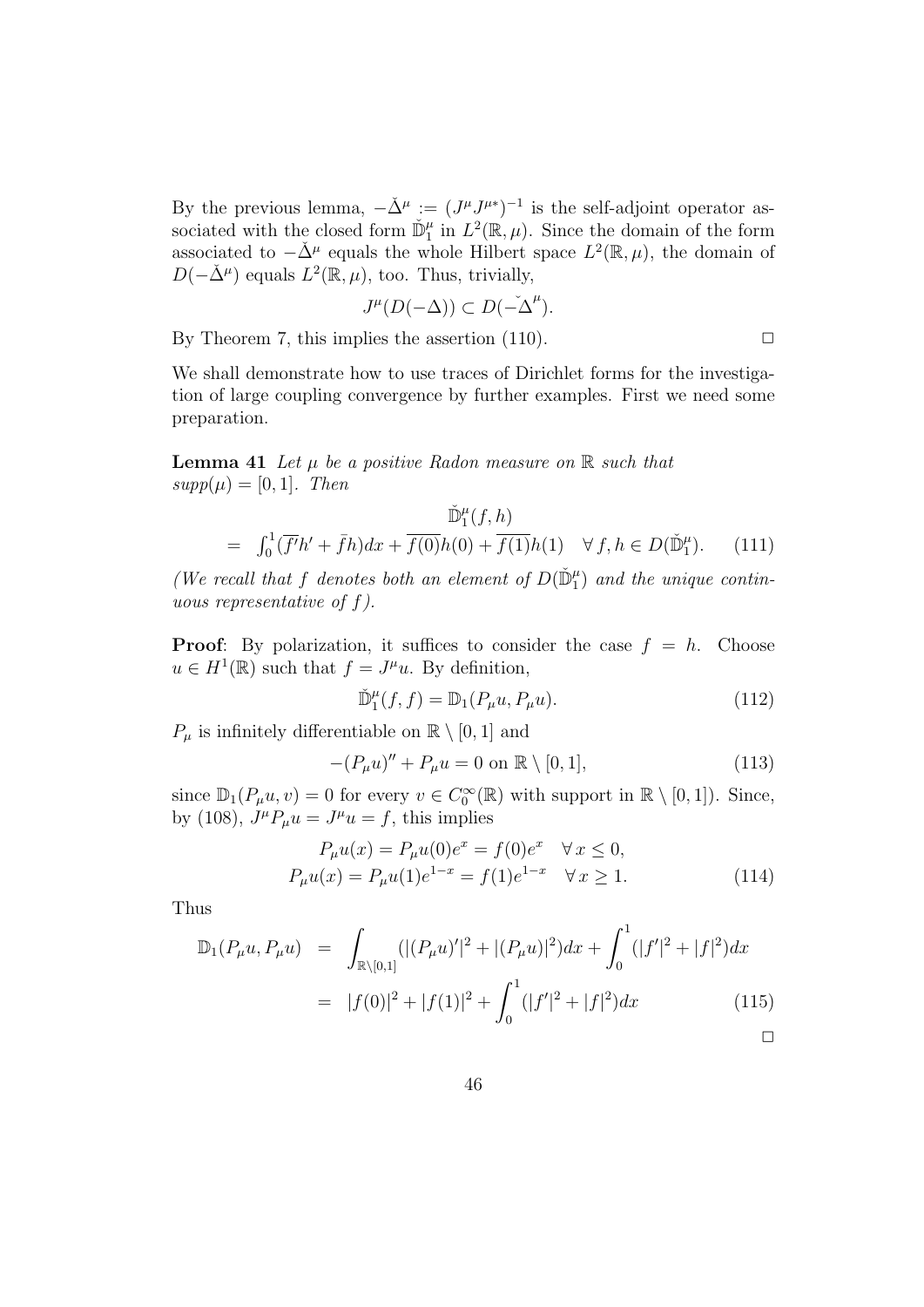**Corollary 42** Let  $\mu$  be a positive Radon measure on  $\mathbb{R}$  such that  $supp(\mu) = [0,1]$  and  $1_{(0,1)}\mu = 1_{(0,1)}dx$ . Then every eigenvalue of the selfadjoint operator  $-\check{\Delta}^{\mu}$  in  $L^2(\mathbb{R},\mu)$  associated to the trace  $\check{\mathbb{D}}_1^{\mu}$  of  $\mathbb{D}_1$  w.r.t. the measure  $\mu$  is strictly positive.

Let  $\eta > 0$  and  $-\check{\Delta}^{\mu} f = (\eta^2 + 1)f$ . Then there exist constants  $c \in \mathbb{C}$  and  $\theta \in [-\pi/2, \pi/2]$  such that (the continuous representative of) f satisfies

$$
f(x) = c\sin(\eta x + \theta) \quad \forall x \in [0, 1].
$$
\n(116)

**Proof**: Every eigenvalue of  $-\check{\Delta}^{\mu}$  is strictly positive, since  $-\check{\Delta}^{\mu}$  is an invertible nonnegative self-adjoint operator.

Let  $\eta > 0$  and  $-\check{\Delta}^{\mu} f = (\eta^2 + 1)f$ . By (111),

$$
(-\check{\Delta}^{\mu}f,h)_{L^{2}(\mathbb{R},\mu)} = \int_{0}^{1} (\overline{f'}h' + \overline{f}h)dx
$$

for all infinitely differentiable functions with compact support in  $(0, 1)$ . This implies that f is infinitely differentiable on  $(0, 1)$  and  $-\tilde{\Delta}^{\mu} f = -f''(x) + f(x)$ for every  $x \in (0,1)$ . Thus  $-f''(x) = \eta^2 f(x)$  for all  $x \in (0,1)$  and hence there exist constants c and  $\theta$  such that  $f(x) = c \sin(\eta x + \theta)$  for all  $x \in (0,1)$  and therefore, by continuity, even for all  $x \in [0, 1]$ .

We can now apply Lemma 25 in order to derive results on the rate of trace class convergence. We demonstrate how to do this via the following example.

Example 43 Let  $\mu_1 := 1_{[0,1]}dx$  and  $\mu_2 := \mu_1 + \delta_0 + \delta_1$ . Then

$$
\lim_{b \to \infty} \sqrt{b} \, \| \, (-\Delta + b\mu_1 + 1)^{-1} - (-\Delta + \infty\mu_1 + 1)^{-1} \, \|_{S_1} = \frac{3}{2} \tag{117}
$$

and

$$
\lim_{b \to \infty} \sqrt{b} \parallel (-\Delta + b\mu_2 + 1)^{-1} - (-\Delta + \infty \mu_2 + 1)^{-1} \parallel_{S_1} = \frac{1}{2}.
$$
 (118)

**Proof:** Let  $\mu \in {\mu_1, \mu_2}$ . Let  $k \in \mathbb{N}$ ,  $c_k \in \mathbb{R} \setminus {\{0\}}$ ,  $\eta_k > 0$ ,  $\theta_k \in [-\pi/2, \pi/2]$ and suppose that  $g_k$  with  $g_k(x) = c_k \sin(\eta_k x + \theta_k)$  for all  $x \in [0,1]$  is a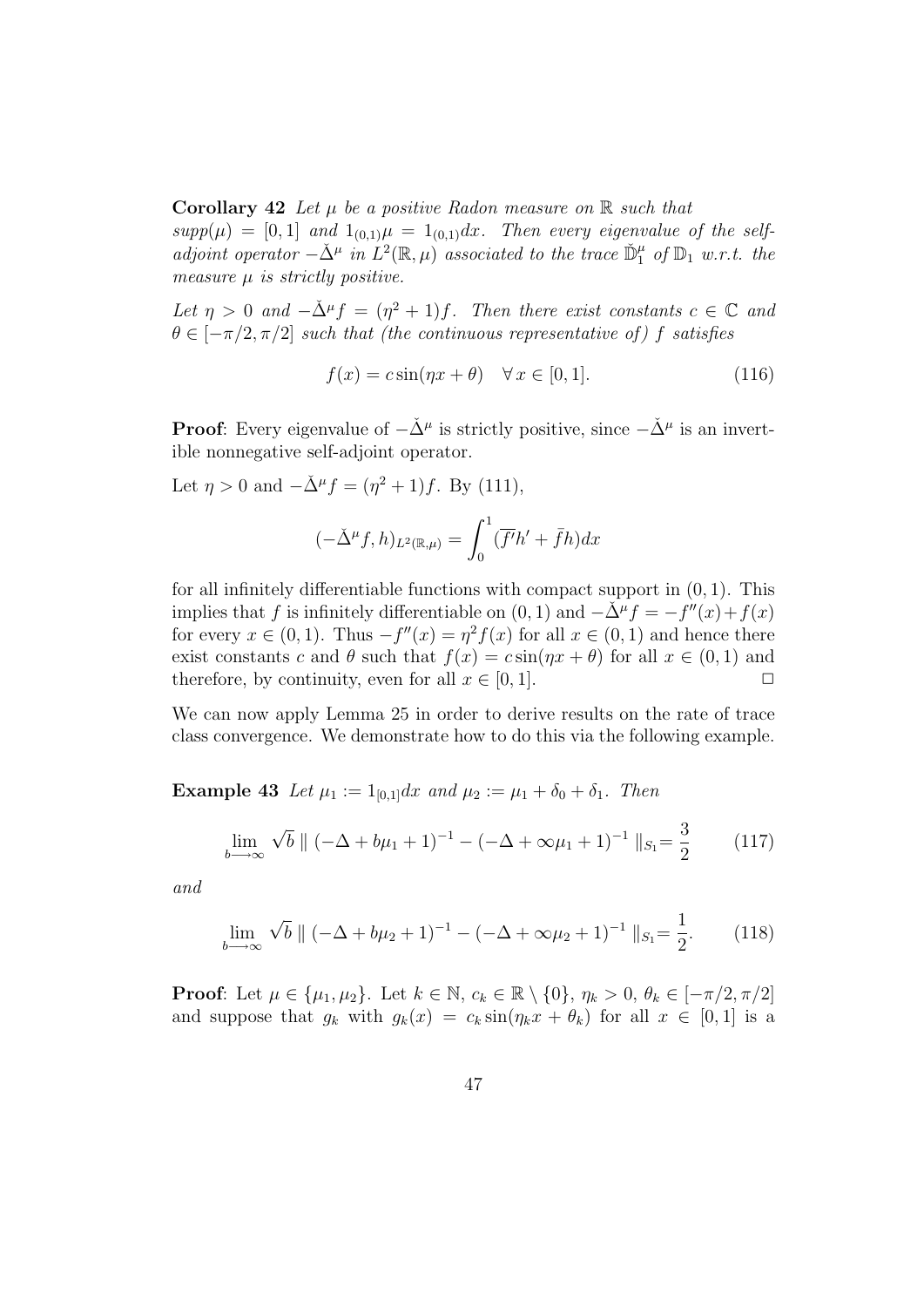normalized eigenfunction of  $-\check{\Delta}^{\mu}$ . We have

$$
\int_0^1 (g'_k h' + g_k h) dx + g_k(1)h(1) + g_k(0)h(0)
$$
  
= 
$$
\tilde{\mathbb{D}}_1^{\mu}(g_k, h) = (-\tilde{\Delta}^{\mu} g_k, h)_{L^2(\mu)}
$$
  
= 
$$
(-g''_k + g_k, h)_{L^2(\mu)} \quad \forall h \in D(\tilde{\mathbb{D}}^{\mu}).
$$

Moreover

$$
(-g_k'' + g_k, h)_{L^2(\mu_1)} = \int_0^1 (g_k'h' + g_kh)dx - g_k'(1)h(1) + g_k'(0)h(0),
$$

and

$$
(-g_k'' + g_k, h)_{L^2(\mu_2)} = (-g_k'' + g_k, h)_{L^2(\mu_1)} + (-g_k''(1) + g_k(1))h(1) + (-g_k''(0) + g_k(0))h(0)
$$

for all  $h \in D(\mathbb{D}^{\mu_1})$  and all  $h \in D(\mathbb{D}^{\mu_2})$ , respectively. It follows that

$$
g'_k(0) = g_k(0)
$$
 and  $g'_k(1) = -g_k(1)$ , in the case  $\mu = \mu_1$ ,

and

$$
g_k''(0) = -g_k'(0)
$$
 and  $g_k''(1) = g_k'(1)$ , in the case  $\mu = \mu_2$ .

It follows now by elementary calculus that

$$
\lim_{k \to \infty} \theta_k = \pi/2 \text{ in the case } \mu = \mu_1,
$$
  

$$
\lim_{k \to \infty} \theta_k = 0 \text{ in the case } \mu = \mu_2,
$$
  

$$
\lim_{k \to \infty} (\eta_k - k\pi) = 0 \text{ and } \lim_{k \to \infty} c_k^2 = 2 \text{ in both cases}
$$

and hence

$$
\lim_{k \to \infty} g_k^2(0) = \lim_{k \to \infty} g_k^2(1) = 2
$$
 in the case  $\mu = \mu_1$ ,  

$$
\lim_{k \to \infty} g_k^2(0) = \lim_{k \to \infty} g_k^2(0) = 0
$$
 in the case  $\mu = \mu_2$ .

We insert these results in Lemma 25 and taking into account Corollary 42 we complete the proof by an elementary computation.  $\Box$ 

Finally we want to hint to an interesting fact. Again let  $\mu_1 = 1_{[0,1]}dx$ . Choose an orthonormal system  $(g_k)_{k \in \mathbb{N}}$  in  $L^2(\mathbb{R}, \mu_1)$  and a sequence  $(\eta_k)_{k \in \mathbb{N}}$  of strictly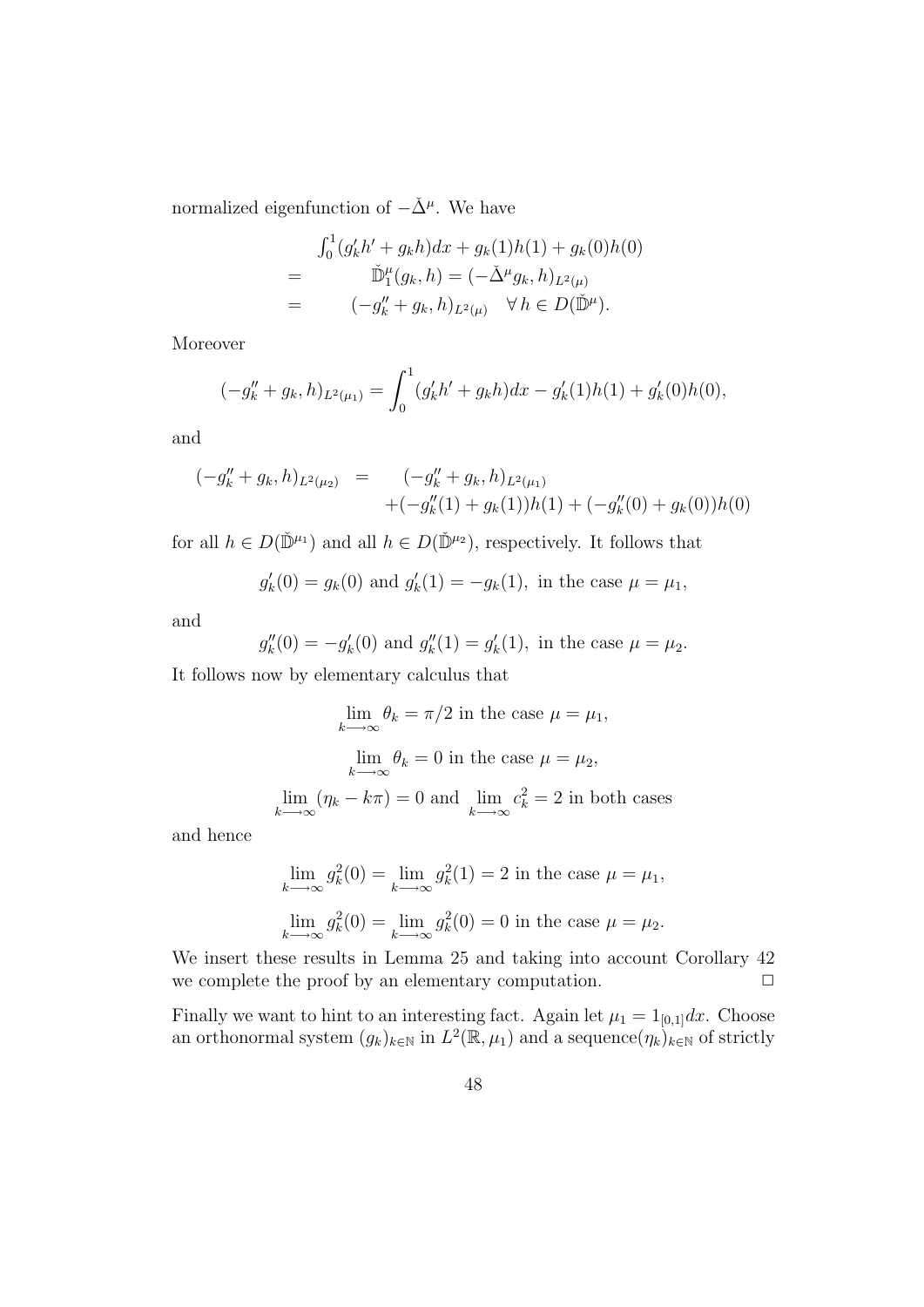positive real numbers such that  $-\check{\Delta}^{\mu}g_k = (1 + \eta_k^2)g_k$  for every  $k \in \mathbb{N}$ . Then, by (74),

$$
\|(-\Delta + b\mu_1 + 1)^{-1} - (-\Delta + \infty\mu_1 + 1)^{-1}\| \ge \sum_{k=1}^{\infty} \frac{\alpha_k(f)}{1 + \eta_k^2 + b}
$$

for everywhere normalized  $f \in L^2(\mathbb{R})$  where

$$
\alpha_k(f) := \int_{-\infty}^0 g_k(0)e^x f(x) dx + \int_0^1 g_k(x)f(x) dx
$$

$$
+ \int_1^\infty g_k(1)e^{1-x} f(x) dx|^2
$$

If we choose  $f(x) := \sqrt{2} 1_{(-\infty,0)}(x) e^x$  for all  $x \in \mathbb{R}$ , then, by the considerations in the previous example,  $\lim_{k\to\infty} \alpha_k(f) = 1$  and hence

$$
\lim_{b \to \infty} \sqrt{b} \, \| \, (-\Delta + b\mu_1 + 1)^{-1} - (-\Delta + \infty \mu_1 + 1)^{-1} \, \| \ge \frac{1}{2}.
$$
 (119)

Thus the operators  $(-\Delta + b\mu_1 + 1)^{-1}$  do not converge faster than  $O(1)$ √ b) w.r.t. the operator norm. On the other hand, the rate of convergence becomes  $O(1/b)$ , if we add  $\varepsilon_0\delta_0+\varepsilon_1\delta_1$  to the measure  $\mu_1$ , where  $\varepsilon_1$  and  $\varepsilon_2$  are any strictly positive real numbers, cf. Example 51 below. Thus arbitrarily small changes of the measure can lead to strong changes of the rate of convergence.

Actually, if one combines (74), (75) and the results from the previous example, then one gets via an elementary computation that

$$
\lim_{b \to \infty} \sqrt{b} \, \| \, (-\Delta + b\mu_1 + 1)^{-1} - (-\Delta + \infty\mu_1 + 1)^{-1} \, \| = \frac{1}{2}.
$$
 (120)

#### 3.3 A domination principle

For positive Radon measures  $\mu$  on X charging no set with capacity zero let

$$
\mathcal{H}_\infty^\mu:=\overline{\ker(J^\mu)}
$$

be the closure of  $\ker(J^{\mu})$  in the Hilbert space  $\mathcal{H}$ . We have

$$
(H + \infty \mu + 1)^{-1} = (H + \infty \nu + 1)^{-1}, \text{ if } \mathcal{H}_{\infty}^{\mu} = \mathcal{H}_{\infty}^{\nu}.
$$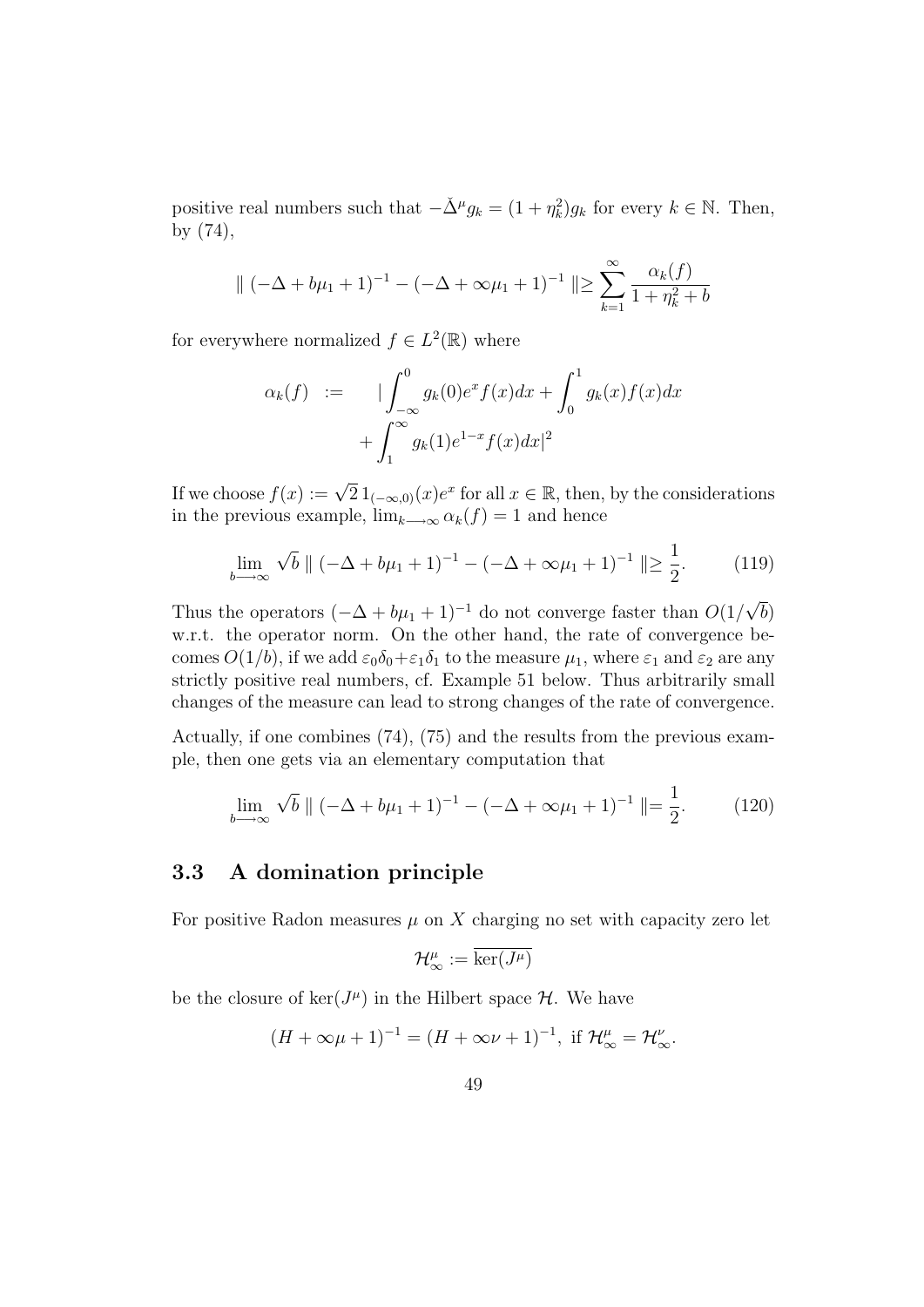This can be true even if the measures  $\mu$  and  $\nu$  are quite different; in particular, it is not necessary that the measures  $\mu$  and  $\nu$  are equivalent.

Intuitively one expects in the case  $(H + \infty \mu + 1)^{-1} = (H + \infty \nu + 1)^{-1}$  that the operators  $(H + b\mu + 1)^{-1}$  converge at least as fast as  $(H + b\nu + 1)^{-1}$ , if  $\mu \geq \nu$ . We shall prove that this is true. In this way we can use known results for one measure  $\nu$  in order to derive results for another measure  $\mu$ . For instance, if  $(H + b\nu + 1)^{-1}$  converge with maximal rate, i.e. as fast as  $O(1/b)$ , and  $\mu \ge \nu$ and  $(H + \infty \mu + 1)^{-1} = (H + \infty \nu + 1)^{-1}$ , then  $(H + b\mu + 1)^{-1}$  converge with maximal rate, too.

**Lemma 44** Let  $\mu$  and  $\nu$  be positive Radon measures on X charging no set with capacity (w.r.t  $\mathcal{E}$ ) zero. Assume, in addition, that  $\mu > \nu$ . Then the operator  $G^{\nu} - G^{\mu}$  is positivity preserving, i.e.  $(G^{\nu} - G^{\mu})f \geq 0$  m-a.e, if  $f \geq 0$  m-a.e.

**Proof:** Let  $f, g \in L^2(X, m)$ ,  $f \ge 0$  m-a.e. and  $g \ge 0$  m-a.e. Then  $G^{\mu} f \ge 0$ m-a.e. and  $G^{\nu}g \geq 0$  m-a.e., since  $G^{\mu}$  and  $G^{\nu}$  are positivity preserving. By [13], Lemma 2.1.5, this implies that all quasi continuous (w.r.t.  $\mathcal{E}$ ) representatives of  $G^{\mu}f$  and of  $G^{\nu}g$  are nonnegative q.e. and therefore also  $(\mu - \nu)$ -a.e.

We have, with the convention that u denotes both an element of  $D(\mathcal{E})$  and any quasi continuous representative of  $u$ , that

$$
f, G^{\nu}g) = \mathcal{E}_1^{\mu}(G^{\mu}f, G^{\nu}g)
$$
  
=  $\mathcal{E}_1^{\nu}(G^{\mu}f, G^{\nu}g) + \int G^{\mu}f G^{\nu}gd(\mu - \nu)$   
=  $(G^{\mu}f, g) + \int G^{\mu}f G^{\nu}gd\mu.$ 

Thus

 $($ 

$$
\int (G^{\nu}f - G^{\mu}f)gdm = \int G^{\mu}f G^{\nu}gd(\mu - \nu).
$$

Since the right hand side is nonnegative for every  $g \in L^2(X, m)$  satisfying  $g \geq 0$  m-a.e., it follows that  $G^{\nu}f - G^{\mu}f \geq 0$  m-a.e.

 $G = G^0$  where 0 denotes the measure which is identically equal to zero and  $b'\mu \leq b\mu$ , if  $b' \leq b$ . Hence it follows from the previous lemma that

$$
G(\cdot, B) \ge G^{b'\mu}(\cdot, B) \ge G^{b\mu}(\cdot, B) \quad \forall \, B \in \mathcal{B}(X) \text{ q.e., if } 0 < b' < b. \tag{121}
$$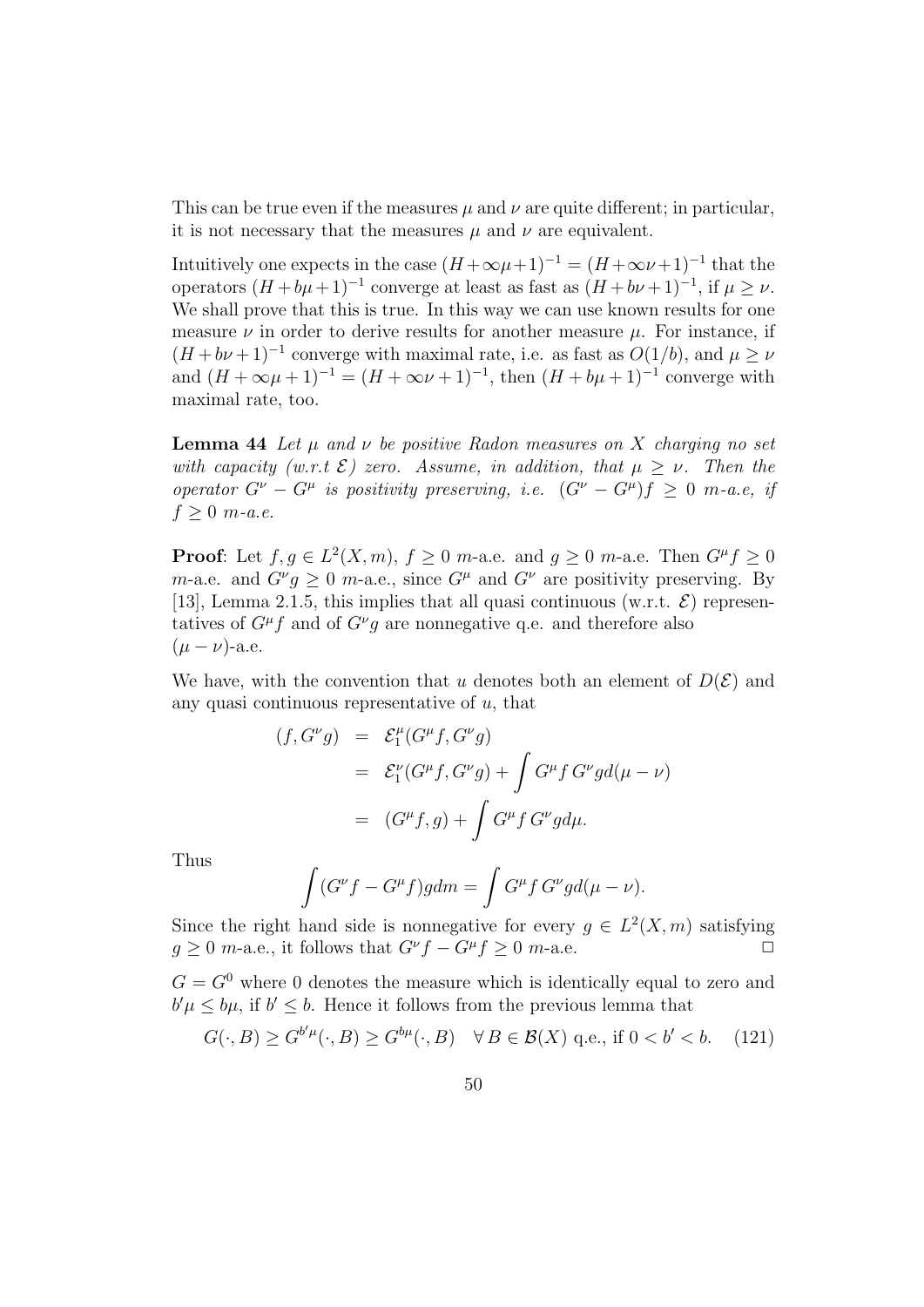Thus  $(H + \infty \mu + 1)^{-1}$  has also an *m*-symmetric Markovian kernel  $G^{\infty \mu}$  and

$$
G^{b\mu}(\cdot, B) \ge G^{\infty\mu}(\cdot, B) \quad \forall \, B \in \mathcal{B}(X) \text{ q.e.}
$$
 (122)

For every  $b \in [0, \infty]$  it follows that  $D_b^{\mu}$  $b<sub>b</sub><sup>\mu</sup>$  has an *m*-symmetric Markovian kernel, also denoted by  $D_h^{\mu}$  $\int_b^{\mu}$ , and that

$$
D_{b'}^{\mu}(\cdot, B) \le D_b^{\mu}(\cdot, B) \le D_{\infty}^{\mu}(\cdot, B) \quad \forall B \in \mathcal{B}(X) \text{ q.e. if } 0 < b' < b. \tag{123}
$$

Corollary 45 Under the hypothesis of Lemma 44 and the additional assumption that

$$
D^{\mu}_{\infty}=D^{\nu}_{\infty},
$$

the following holds:

$$
0 \le D_{\infty}^{\mu} f - D_b^{\mu} f \le D_{\infty}^{\nu} f - D_b^{\nu} f \quad m \text{-} a.e. \tag{124}
$$

for all  $b > 0$ , provided  $f \geq 0$  m-a.e. Moreover

$$
\| D_{\infty}^{\mu} - D_b^{\mu} \| \le \| D_{\infty}^{\nu} - D_b^{\nu} \| \quad \forall \, b > 0. \tag{125}
$$

Proof: (124) follows immediately from Lemma 44 and (125) follows from (124), since both the operators  $D^{\mu}_{\infty} - D^{\mu}_{b}$  $b^{\mu}_{b}$  and the operators  $D^{\nu}_{\infty} - D^{\nu}_{b}$  have  $m$ -symmetric Markovian kernels.

## 3.4 Convergence with maximal rate and equilibrium measures

First let us recall some known facts from the potential theory of Dirichlet forms (cf. [13]). A positive Radon measure is a measure with finite energy integral (w.r.t.  $\mathcal{E}$ ) if and only if there exists a constant  $c < \infty$  such that

$$
\int |u|d\mu \leq c\sqrt{\mathcal{E}_1(u,u)} \quad \forall u \in C_0(X) \cap D(\mathcal{E}). \tag{126}
$$

If  $\mu$  is a measure with finite energy integral, then  $\mu$  does not charge any set with capacity zero and there exists a unique element  $U_1\mu$  (the (1)-potential of  $\mu$ ) of  $D(\mathcal{E})$  such that

$$
\mathcal{E}_1(U_1\mu, v) = \int v d\mu \quad \forall v \in D(\mathcal{E}). \tag{127}
$$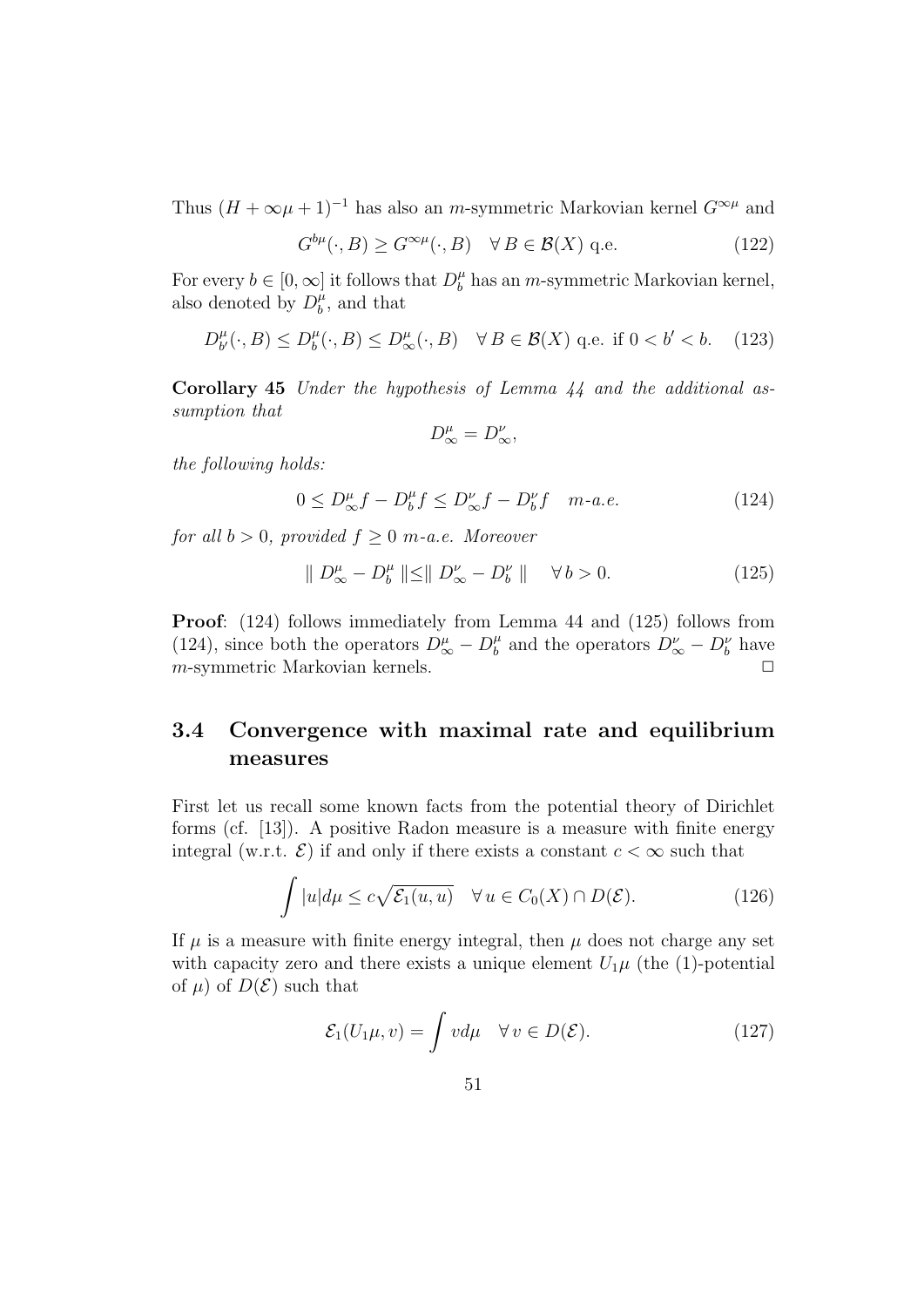$U_1\mu \geq 0$  m-a.e. Now let  $\mu$  be any positive Radon measure on X charging no set with capacity zero. Then for every  $h \in L^2(X, \mu)$  with  $h \geq 0$   $\mu$ -a.e. the following holds:  $h\mu$  is a measure with finite energy integral if and only if  $h \in D(J^{\mu*})$ . In this case  $J^{\mu*}h$  equals the  $(1-)$  potential  $U_1(h\mu)$  of  $h\mu$  and hence

$$
J^{\mu*}h = U_1(h\mu) \ge 0 \text{ m-a.e. } \forall h \in D(J^{\mu*}) \text{ with } h \ge 0 \,\mu\text{-a.e.}
$$
 (128)

Let  $\Gamma$  be a closed subset of X such that the  $(1-)$ capacity cap $(\Gamma)$  of  $\Gamma$  is finite. There exists a unique  $e_{\Gamma} \in D(\mathcal{E})$  satisfying

 $e_{\Gamma} = 1$  q.e. on  $\Gamma$  and  $\mathcal{E}_1(e_{\Gamma}, v) \geq 0 \,\forall v \in D(\mathcal{E})$  with  $v \geq 0$  q.e. on  $\Gamma$ . (129)

Moreover there exists a unique positive Radon measure  $\mu_{\Gamma}$  on X such that  $\mu_{\Gamma}$  has finite energy integral,

$$
\mu_{\Gamma}(\Gamma) = \mu_{\Gamma}(X) = \text{cap}(\Gamma) \text{ and } e_{\Gamma} = U_1 \mu_{\Gamma}. \tag{130}
$$

Thus  $1 \in D(J^{\mu_{\Gamma^*}})$  and

$$
J^{\mu_{\Gamma}} J^{\mu_{\Gamma}*} 1 = 1 \text{ q.e. on } \Gamma. \tag{131}
$$

The (1−)-equilibrium potential  $e_{\Gamma}$  of  $\Gamma$  satisfies, in addition,

$$
0 \le e_{\Gamma} \le 1 \quad m\text{-a.e.} \tag{132}
$$

We recall that  $\check{H} = (J^{\mu}J^{\mu*})^{-1}$  and put

$$
\check{K} := J^{\mu} J^{\mu*} \text{ and } \check{K}_{\alpha} := (\check{H} + \alpha)^{-1} \quad \forall \alpha > 0.
$$
 (133)

(131) can be used in order to prove that  $J^{\mu_{\Gamma}} J^{\mu_{\Gamma}*}$  is a bounded operator with norm one. We prepare the proof by the following lemma.

Lemma 46 Let G be a symmetric Markovian kernel and put

$$
Tf(x) := \int f(y)G(x, dy)
$$

whenever the expression on the right hand side is defined. Then

$$
\parallel Tf \parallel \leq (\parallel T1 \parallel_{\infty})^{1/2} \parallel f \parallel \quad \forall f \in L^{2}(X,m) \cap L^{\infty}(X,m)
$$

and hence T extends to a bounded operator on  $L^2(X, m)$  with

$$
||T|| \le (||T1||_{\infty})^{1/2}.
$$
\n(134)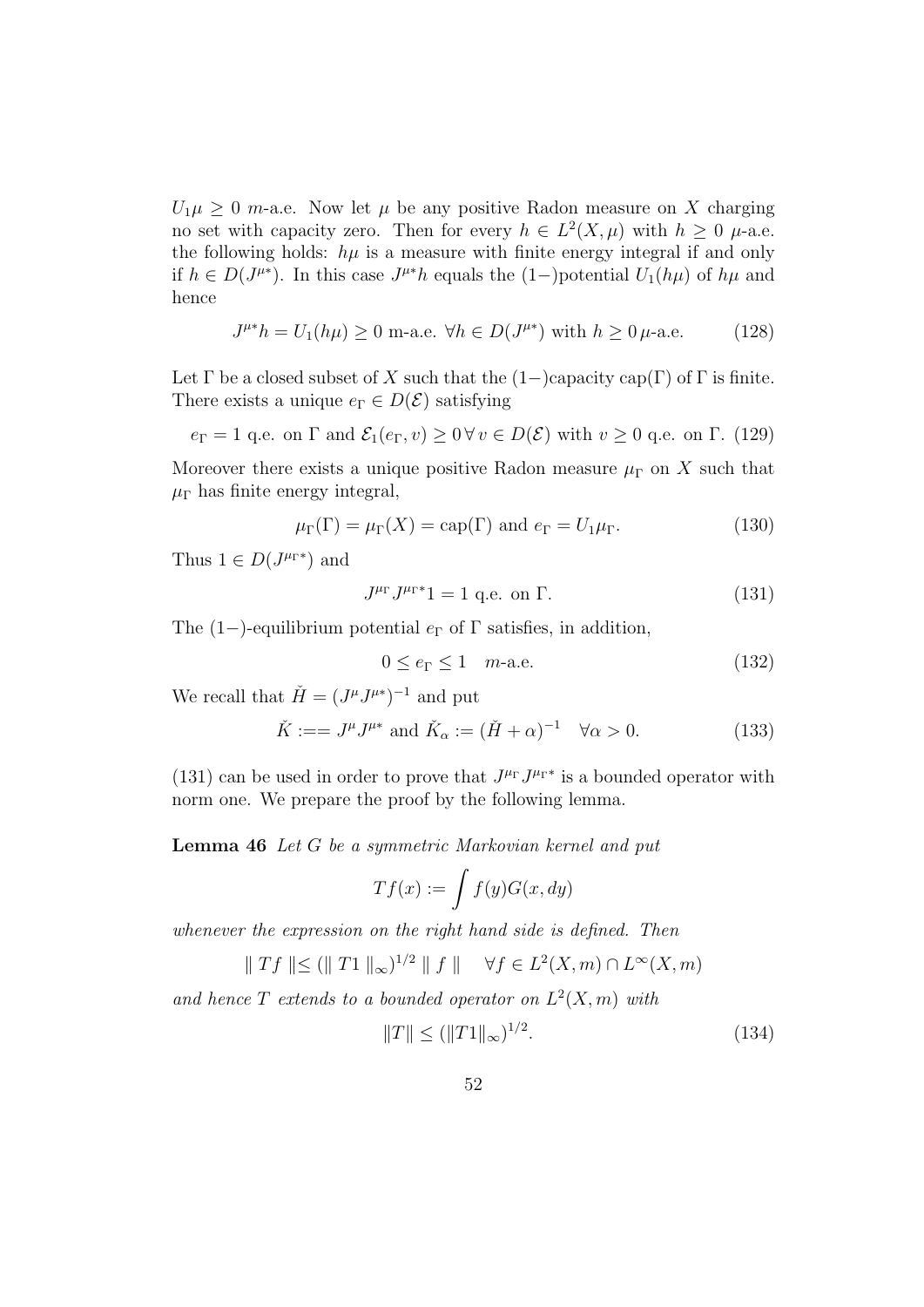**Proof**: Let  $f \in L^2(X, m) \cap L^{\infty}(X, m)$ . By Hölder's inequality,

$$
|Tf|^2 \le T1 \int_X f^2(y)G(\cdot, dy) \le ||T1||_{\infty} \int_X f^2(y)G(\cdot, dy), \tag{135}
$$

which yields, by the Markov property and symmetry of  $G$ , that  $||Tf||^2 \le ||T1||_{\infty} ||f||^2$ .  $\Box$ 

Corollary 47 Let  $\Gamma$  be a closed subset of X such that

 $0 < cap(\Gamma) < \infty$ .

Then

$$
\| J^{\mu_{\Gamma}} J^{\mu_{\Gamma}*} \| = 1. \tag{136}
$$

**Proof:** By the first resolvent equality and since the operators  $\check{K}_{\alpha}$  are positivity preserving, the sequence  $(\tilde{K}_{1/n}f)_{n=1}^{\infty}$  is pointwise nondecreasing  $\mu_{\Gamma}$ -a.e. for every  $f \in L^2(X, \mu_{\Gamma})$  with  $f \geq 0$   $\mu_{\Gamma}$ -a.e.

By (133) and (131),  $1 \in D(K)$  and  $\check{K}1 = 1 \mu_{\Gamma}$ -a.e. and hence  $||\check{K}|| \geq 1$ . By the spectral calculus

$$
\parallel \check{K}_{1/n}f - \check{K}f \parallel_{L^2(X,\mu_\Gamma)} \longrightarrow 0, \text{ as } n \longrightarrow \infty, \quad \forall f \in D(\check{K}). \tag{137}
$$

Since the sequence  $(\check{K}_{1/n}1)_{n=1}^{\infty}$  is nondecreasing  $\mu_{\Gamma}$ -a.e., it follows that it converges to 1  $\mu_{\Gamma}$ -a.e. and, in particular,  $\check{K}_{1/n}$   $\leq 1$   $\mu_{\Gamma}$ -a.e. for all  $n \in \mathbb{N}$ ,  $n \geq 1$ . By Lemma 46, this implies that

$$
\parallel \check{K}_{1/n} \parallel \leq 1, \quad n = 1, 2, 3, \dots
$$

By (137), it follows that  $\parallel \check{K} \parallel \leq 1$ .

It is remarkable that the important and large class of equilibrium measures leads to large coupling convergence with maximal rate of convergence.

**Theorem 48** Let  $\Gamma$  be a closed subset of X with finite capacity and  $\mu_{\Gamma}$  the equilibrium measure of Γ. Let F be the support of  $\mu_{\Gamma}$ . Assume that  $(H+1)^{-1}$ is conservative. Then

$$
||(H + \beta\mu_{\Gamma} + 1)^{-1} - (H + \infty\mu_{\Gamma} + 1)^{-1}|| \le \frac{1}{1+b} \,\forall\, b > 0. \tag{138}
$$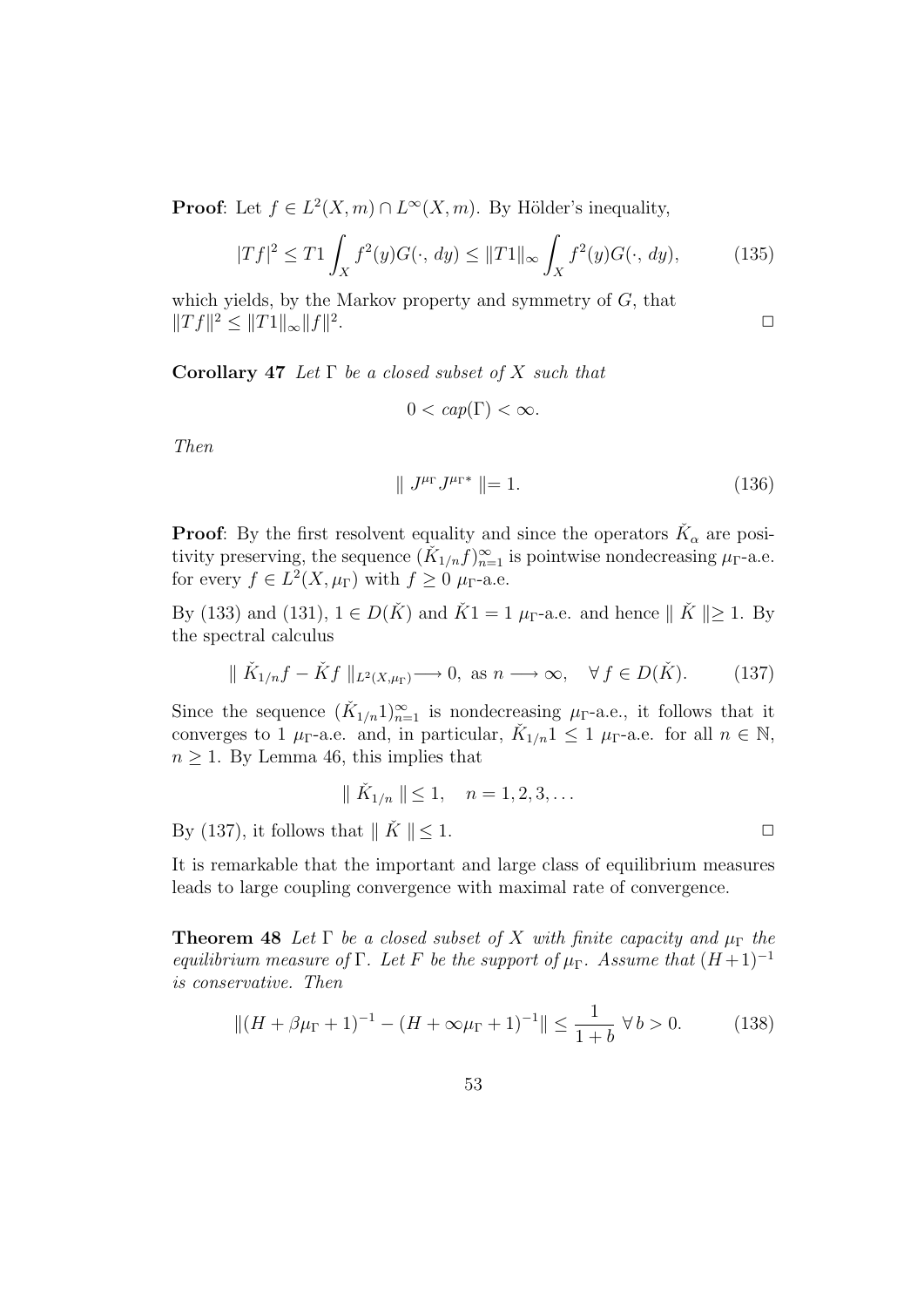**Proof:** By (123),  $D^{\mu_{\Gamma}}_{\infty} - D^{\mu_{\Gamma}}_{b}$  $b^{\mu_{\Gamma}}$  possesses an *m*-symmetric Markovian kernel and, by Lemma 46, it suffices to prove that

$$
||(H + b\mu_{\Gamma} + 1)^{-1}1 - (H + \infty\mu_{\Gamma} + 1)^{-1}1||_{\infty} \le \frac{1}{1+b} \quad \forall b > 0. \tag{139}
$$

Let  $b > 0$  and  $(f_k) \subset C_0(X)$  such that  $f_k \uparrow 1$  everywhere on X. Using the representation of G in terms of its Markovian kernel, we obtain, by applying the monotone convergence theorem, that

$$
J^{\mu_{\Gamma}}Gf_k \longrightarrow 1 \text{ in } L^2(X, \mu_{\Gamma}).\tag{140}
$$

Thus observing that, by (131),  $\left(\frac{1}{1}\right)$ b  $+ H^{-1}$ <sup>-1</sup> $1 = \frac{b}{1+b}$  we get

$$
D_b^{\mu_{\Gamma}} f_k = (I_{\mu_{\Gamma}} G)^* (\frac{1}{b} + \check{H}^{-1})^{-1} J^{\mu_{\Gamma}} G f_k \longrightarrow \frac{b}{1+b} (J^{\mu_{\Gamma}} G)^* 1. \tag{141}
$$

By monotone convergence, another time, we get that  $D_h^{\mu_{\Gamma}}$  $b^{\mu_{\Gamma}} f_k \uparrow D_b^{\mu_{\Gamma}}$  $b^{\mu_{\Gamma}}1$  a.e. Thus, by the latter identity and since

$$
\frac{b}{1+b}(J^{\mu_{\Gamma}}G)^{*}1 = \frac{b}{1+b}U_{1}\mu_{\Gamma},
$$

we achieve  $D_h^{\mu_{\Gamma}}$  $b^{\mu_{\Gamma}}1 = \frac{b}{1+b}U_1\mu_{\Gamma}$  for every  $0 < b < \infty$ . Since the operators  $D_b^{\mu_{\Gamma}}$ we athere  $D_b^{\mu\nu} = \frac{1}{1+b} U[\mu\Gamma]$  for every  $0 < \theta < \infty$ . Since the operators  $D_b^{\mu\nu}$  converge to  $D_{\infty}^{\mu\nu}$  strongly, this implies that  $D_{\infty}^{\mu\nu}$  1 =  $U_1\mu_\Gamma$ . Thus

$$
||(H + b\mu_{\Gamma} + 1)^{-1}1 - (H + \infty\mu_{\Gamma} + 1)^{-1}1||_{\infty} \le \frac{||U_1\mu_{\Gamma}||_{\infty}}{1 + b} \,\forall\, b > 0. \tag{142}
$$

Finally the result follows from  $(130)$  and  $(132)$ .

By the previous theorem,  $L(H, P_{\mu\Gamma}) \leq 1$ , provided the regular Dirichlet form  $\mathcal E$  is conservative. For conservative strongly local regular Dirichlet forms, we can even give the exact value of  $L(H, P_{\mu\Gamma})$ .

**Theorem 49** Suppose that the regular Dirichlet form  $\mathcal E$  associated to the nonnegative selfadjoint operator H in  $L^2(X, m)$  has the strong local property. Let  $\Gamma$  be a closed subset of X with finite capacity. If the interior  $\Gamma^{\circ}$  of  $\Gamma$  is not empty, then

$$
L(H, P_{\mu_{\Gamma}}) \ge 1. \tag{143}
$$

If, in addition, the operator  $(H + 1)^{-1}$  is conservative, then

$$
L(H, P_{\mu_{\Gamma}}) = 1.
$$
\n(144)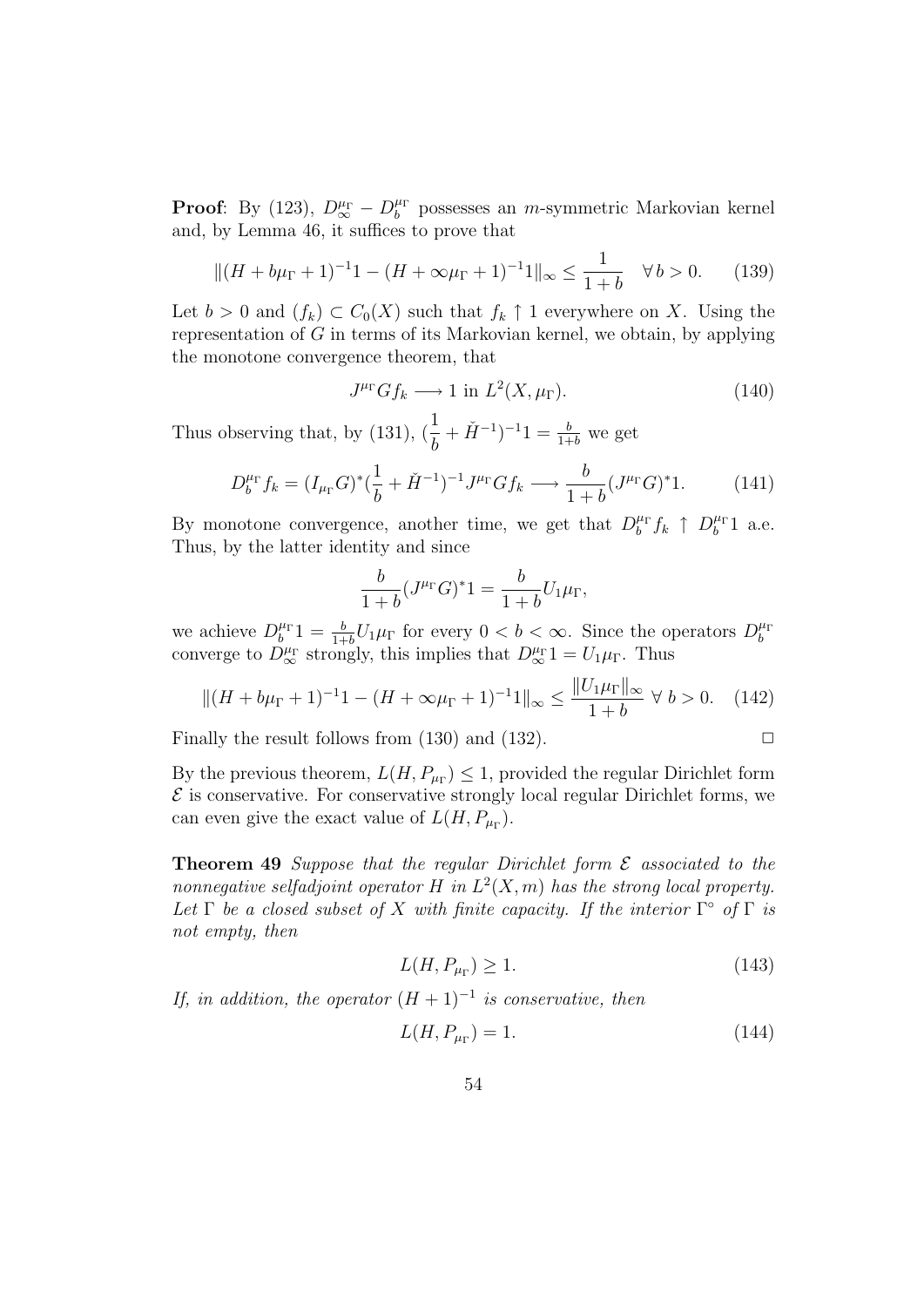Proof: (144) follows from (143) and Theorem 48. Thus we need only to prove (143).

Since  $U_1\mu_{\Gamma} = 1$  q.e. on  $\Gamma$  and by the strong locality of  $\mathcal{E}$ ,

$$
\int u dm = (U_1 \mu_\Gamma, u) = \mathcal{E}_1(U_1 \mu_\Gamma, u) = \int u d\mu_\Gamma
$$

for all  $u \in C_0(\Gamma^{\circ}) \cap D(\mathcal{E})$ . Since  $C_0(\Gamma^{\circ}) \cap D(\mathcal{E})$  is dense in  $C_0(\Gamma^{\circ})$  w.r.t. the supremums norm, it follows that

$$
\mu_{\Gamma} = m \text{ on the Borel-Algebra } \mathcal{B}(\Gamma^{\circ}) \text{ of } B. \tag{145}
$$

Choose  $u \in C_0(\Gamma^{\circ}) \cap D(\mathcal{E})$  such that  $||u|| = 1$ . For all  $f \in D(J^{\mu})$ 

$$
\mathcal{E}_1(f,Gu) = (f,u) = (J^{\mu_{\Gamma}}f,u)_{L^2(\mu_{\Gamma})} = \mathcal{E}_1(f,J^{\mu_{\Gamma}*}u)
$$

(in the second step we have used (145)). Thus  $Gu = J^{\mu}$  and hence  $\check{H}J^{\mu_{\Gamma}}Gu = u.$  Thus

$$
\parallel \check{H}J^{\mu_{\Gamma}}H \parallel \geq \parallel u \parallel_{L^{2}(\mu_{\Gamma})} = \parallel u \parallel = 1
$$

(again we have used  $(145)$  in the second step). By Theorem 7 (c), this implies  $(143)$ .

As a consequence of Theorem 48 in conjunction with Corollary 45 we get the next result.

Corollary 50 Let  $\mathcal E$  be a conservative Dirichlet form. Let  $\Gamma$  be a closed subset of X with finite capacity,  $0 < c < \infty$  and let  $\mu$  be a positive Radon measure on X charging no set with capacity zero and such that  $\mu \geq c \mu_{\Gamma}$ . Assume, in addition, that

$$
D^{\mu}_{\infty}=D^{\mu_{\Gamma}}_{\infty}.
$$

(This is, in particular, true if  $\mu$  is absolutely continuous w.r.t. the equilibrium measure  $\mu_{\Gamma}$ .) Then

$$
\parallel D^{\mu}_{\infty} - D^{\mu}_{b} \parallel \leq \frac{1}{1+cb} \quad \forall b > 0.
$$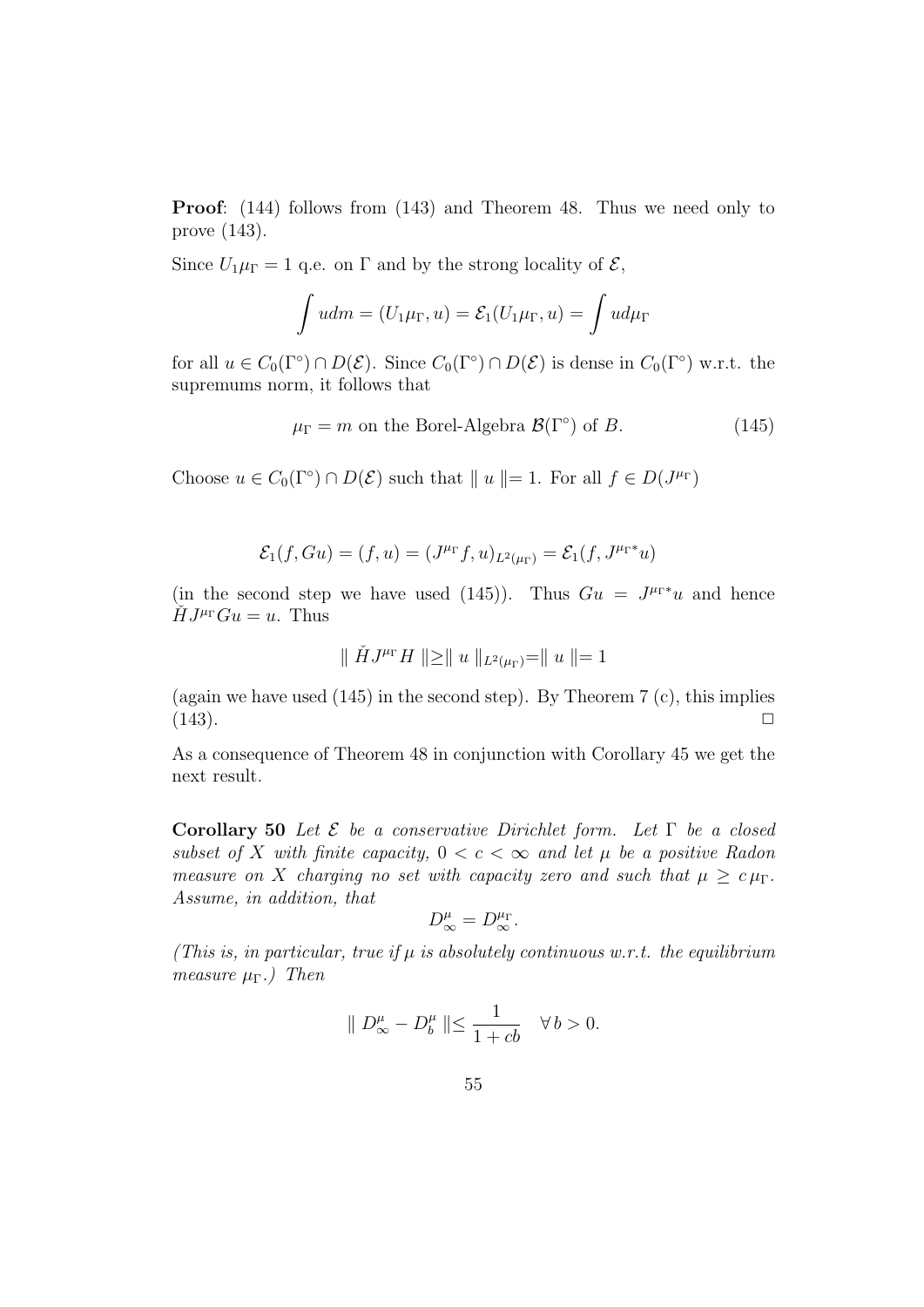If  $\mathcal E$  equals the classical Dirichlet form  $\mathbb D$  in  $L^2(\mathbb R)$ , then the equilibrium measure of the interval [0, 1] equals  $1_{[0,1]} = dx + \delta_0 + \delta_1$ . Hence the result in the next example follows from the previous corollary. If one compares this result with (119) , then one sees that the rate of convergence for the operators  $(-\Delta + b\mu + 1)^{-1}$  is strongly changed via arbitrarily small changes of the measure  $\mu$ .

Example 51 Let  $\varepsilon_i > 0$  for  $i = 0, 1$ . Let  $\mu = 1_{[0,1]}dx + \varepsilon_0 \delta_0 + \varepsilon_1 \delta_1$ . Let  $c := \min(\varepsilon_0, \varepsilon_1)$ . Then

$$
\|(-\Delta + b\mu + 1)^{-1} - \|(-\Delta + \infty\mu + 1)^{-1} \| \le \frac{1}{1+cb} \quad \forall b > 0.
$$

## References

- [1] S. Albeverio, F. Gesztesy, R. Høegh-Krohn, H. Holden: Solvable Models in Quantum Mechanics, 2nd ed., AMS Chelsea Publishing 2004.
- [2] A. Ben Amor: Trace inequalities for operators associated to regular Dirichlet forms. Forum Math. 16, vol. 3 (2004), 417-429.
- [3] A. Ben Amor: Sobolev-Orlicz inequalities, ultracontractivity and spectra of time changed Dirichlet forms. Math.Z. 255, no.3 (2007), 627-647.
- [4] A. Ben Amor, J. F. Brasche: Sharp estimates for large coupling convergence with applications to Dirichlet operators. J. Funct.Anal. 254 (2008), 454-475.
- [5] J. F. Brasche: Perturbation of Schrödinger Hamiltonians by measures — Self–adjointness and lower semiboundedness. Journ. Math. Phys. 26 (1985), 621–626.
- [6] J. F. Brasche: Upper bounds for Neumann-Schatten norms. Potential Anal. 14 (2001), 175–205.
- [7] J. F. Brasche, M. Demuth: Dynkin's formula and large coupling convergence. J. Funct. Anal. 219 (2005), no. 1, 34–69.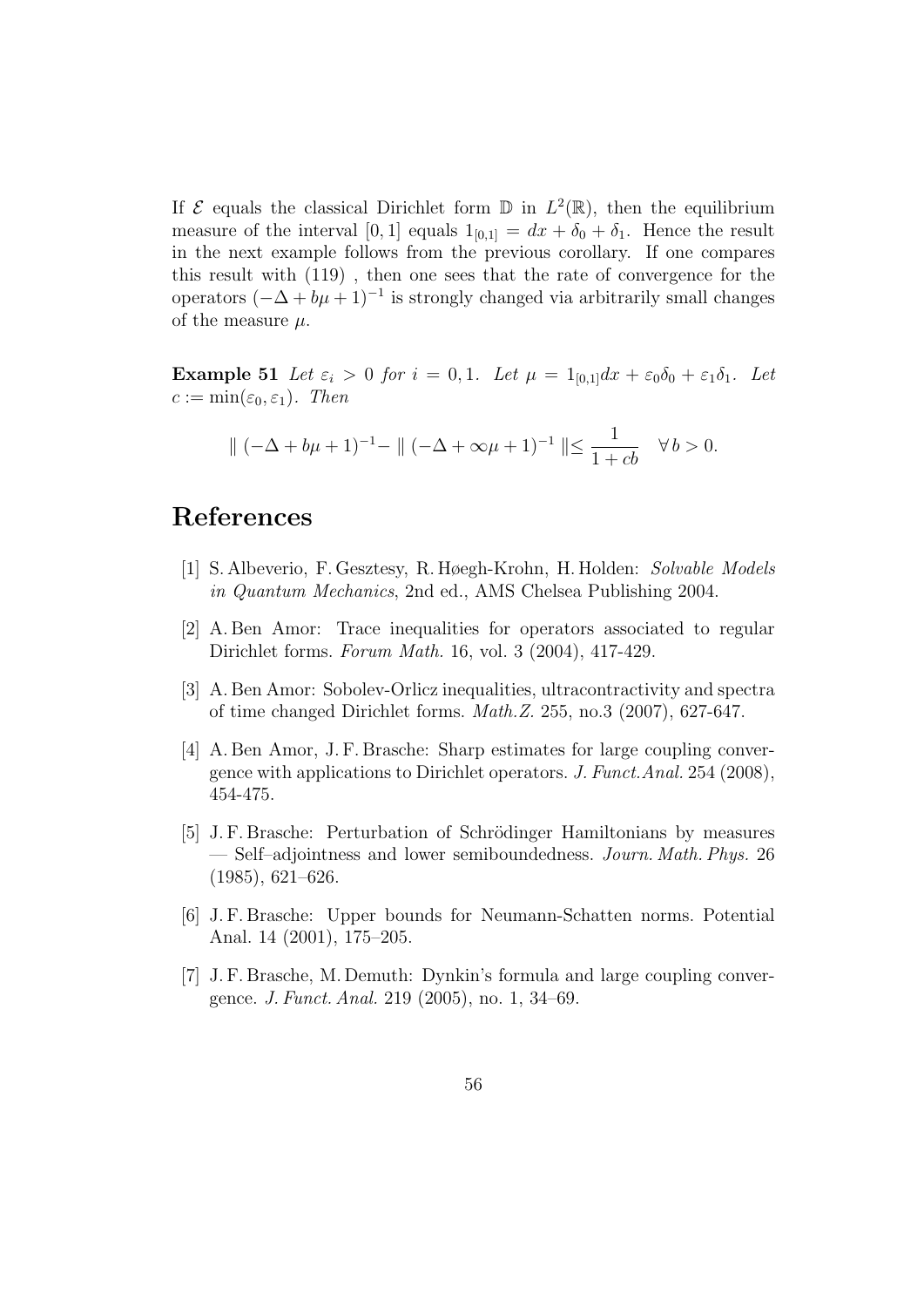- [8] J. F. Brasche, M. Demuth: Resolvent differences for general obstacles. Nonlinear elliptic and parabolic problems, 63–70, Progr. Nonlinear Differential Equations Appl. 64, Birkhäuser, Basel, 2005.
- [9] V. Bruneau, G. Carbou: Spectral asymptotic in the large coupling limit. Asymptot. Anal. 29 (2002), no. 2, 91–113.
- [10] Z.-Q. Chen, M. Fukushima, J. Ying: Traces of symmetric Markov processes and their characterizations. Ann. Prob. 34, no.3 (2006), 1052-1102.
- [11] M. Demuth: On large coupling operator norm convergences of resolvent differences. J.Math.Phys. 32 (1991), 1522 – 1530.
- [12] M. Demuth; W. Kirsch; I. Mc Gillivray: Schrödinger semigroups geometric estimates in terms of the occupation time. Comm. Part. Diff. Equat. 20 (1995),  $37 - 57$ .
- [13] M. Fukushima; Y. Oshima; M. Takeda: Dirichlet forms and Symmetric Markov Processes. Walter de Gruyter, Berlin–New York 1994.
- [14] L. Grubisić Ritz value estimates and applications in Mathematical Physics. Dissertation. Fernuniversität Hagen, 2005.
- [15] L. Grubisi´c: Relative convergence estimates for the spectral asymptotic in the Large Coupling Limit. To appear in Integral Equations and Operator Theory.
- [16] M. Hansmann: Schrödingeroperatoren mit exakten Konvergenzraten. Diplomarbeit. TU Clausthal, 2005
- [17] R. Hempel: Schrödinger operator with strong magnetic fields of compact support. Recent advances in differential equations and mathematical physics. Contemp. Math. 412 (2006), 199-205.
- [18] Ma, Z.; Röckner, M.: *Dirichlet Forms.* Springer, Berlin–Heidelberg–New York 1992.
- [19] M. Reed, B. Simon: Methods of Modern Mathematical Physics I, 2nd ed., Academic Press 1980.